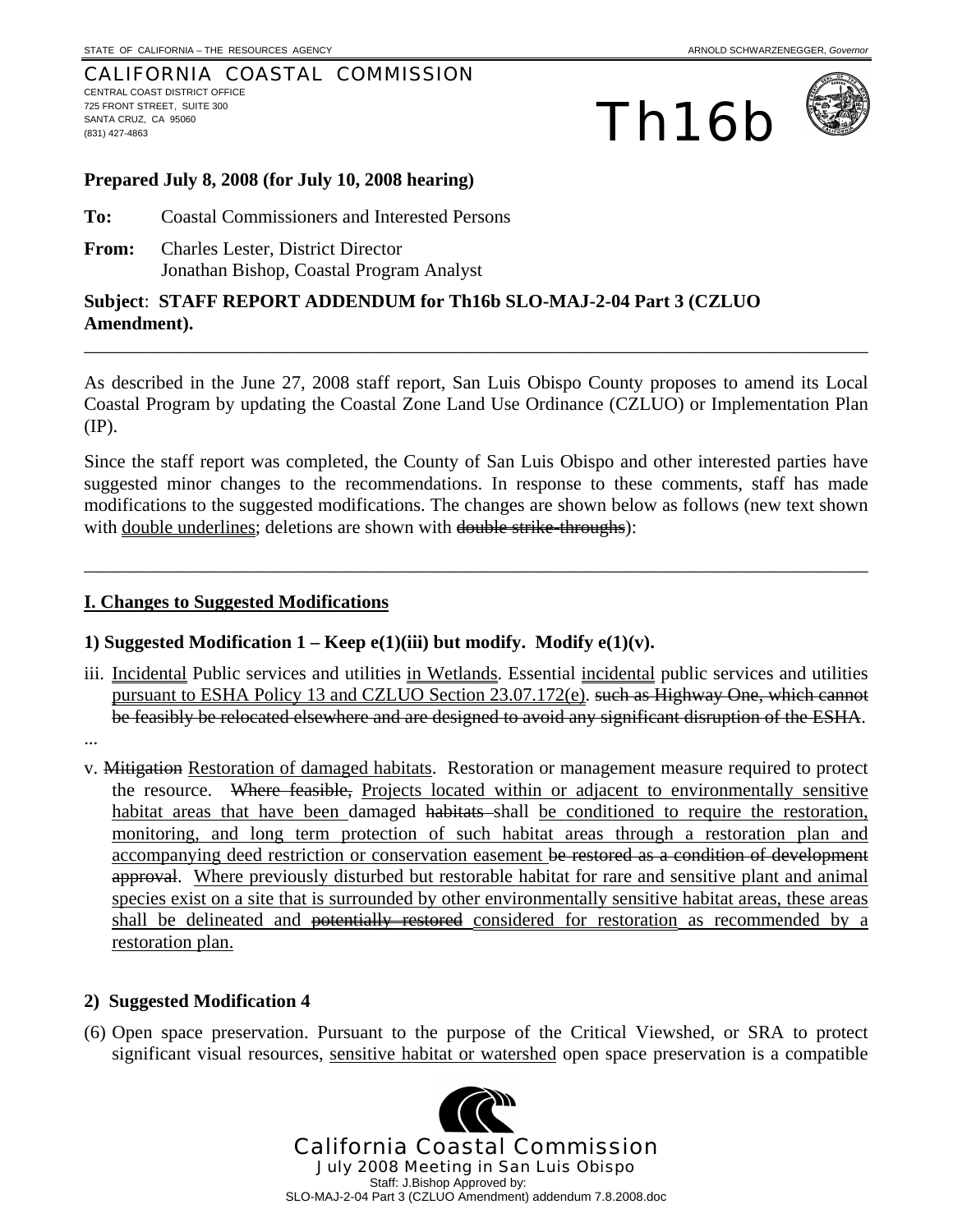measure to support the approval of new development. Approval of an application for any land division, Minor Use Permit or Development Plan (excluding any agricultural accessory building) new development in these scenic coastal areas is contingent upon the applicant executing an agreement with the county to maintain in open space use appropriate portions of the site within the Critical Viewshed, or SRA (for visual protection) that are not intended for development. Guarantee of open space preservations may be in the form of public purchase, agreements, easement controls or other appropriate instrument approved by the Planning Director, provided that such guarantee agreements are not to grant provide for public access unless acceptable to the property owner or unless required to provide public access in accordance with the LCP.

### **3) Suggested Modification 5**

d. Development adjacent to coastal bluffs. Stormwater outfalls that discharge to the bluff, beach, intertidal area, or marine environment are prohibited unless it has been demonstrated that it is not possible feasible to detain the stormwater on-site, or direct the stormwater to pervious land areas or the street, without causing flooding or erosion. In such instances, stormwater outfalls shall include filtration and treatment systems necessary to protect coastal water quality; be screened from public view using underground pipes and/or native vegetation screening of local stock; and receive all necessary applicable agency approvals. Consolidation of existing outfalls shall be pursued where feasible. The drainage plan shall incorporate all reasonable measures to minimize increased erosion to the coastal bluff as a result of development.

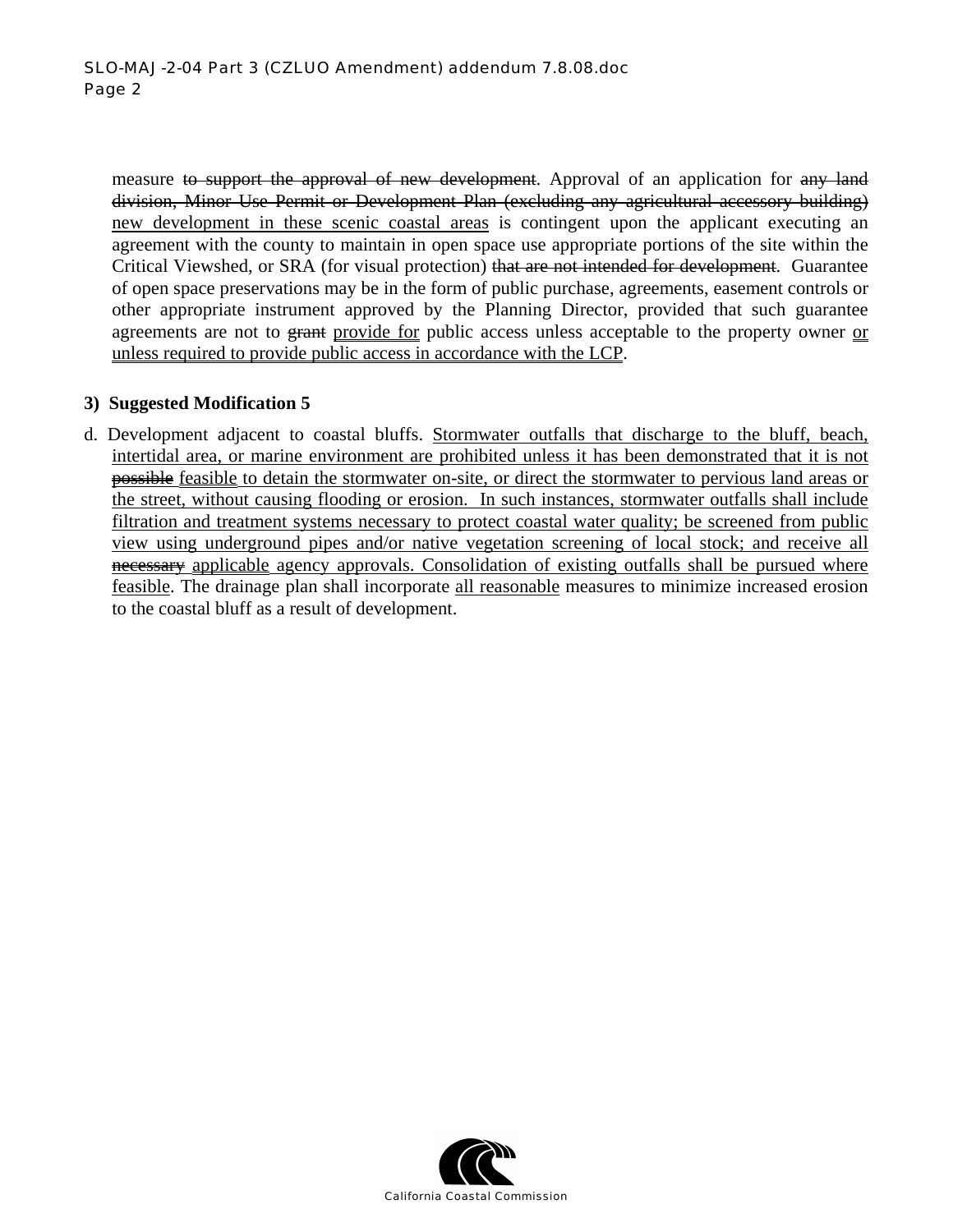#### CALIFORNIA COASTAL COMMISSION CENTRAL COAST DISTRICT OFFICE 725 FRONT STREET, SUITE 300 SANTA CRUZ, CA 95060 (831) 427-4863

# Th16b



### **Prepared June 27, 2008 (for July 10, 2008 hearing)**

**To:** Commissioners and Interested Persons

- **From:** Charles Lester, Deputy Director Jonathan Bishop, Coastal Program Analyst
- **Subject: San Luis Obispo County Local Coastal Program Major Amendment No. 2-04 (Part 3) Title 23 Coastal Zone Land Use Ordinance Amendment.** For public hearing and action at the California Coastal Commission's July 10, 2008 meeting to take place in San Luis Obispo.

### **SYNOPSIS**

San Luis Obispo County proposes to amend the Coastal Zone Land Use Ordinance (CZLUO), or Implementation Plan (IP) portion of its certified Local Coastal Program (LCP). The amendment updates multiple IP sections including: 1) Section  $23.01.043c(3)(i)$  – Appeals to the Coastal Commission; 2) Section 23.04.186d3 – Landscape Plan Content; 3) 23.04.200 – Archaeology; 4) 23.04.210 – Visual Resources; 5) 23.04.220 – Energy/Solar; 6) Section 23.05.050 - Drainage; 7) Section 23.05.062 - Tree Removal; 8) Section 23.05.110 – Roads and Bridges; 9) Section 23.06.100 - Water Quality; 10) Section 23.06.104 – Municipal Wells; 11) Section 23.06.106 – Onsite Sewage; 12) Section 23.06.108 – Chemical Control; 13) 23.07.104c – Archaeology; 14) 23.07.170 - Environmentally Sensitive Habitats; 15) Section 23.07.172 - Wetlands; 16) Section 23.11.030 – Environmentally Sensitive Habitats Definition. **The standard for review for the amendment is conformity with and adequacy to carry out the provisions of the County's certified Land Use Plan (LUP)**.

### **SUMMARY OF STAFF RECOMMENDATION**

**Staff is recommending that the update be approved if modified as recommended in this staff report.** In summary, the suggested modifications include changes to:

- Clarify that ESHA, and the application of ESHA standards, are not limited to the areas mapped as Combining Designations, consistent with the proposed addition of "unmapped ESHA" to the existing ESHA definition.
- Maintain the CZLUO Section 23.07.170a so that biological reports are prepared for all development within or adjacent to ESHA.
- Maintain the existing CZLUO requirement that only resource dependent uses are allowed in an ESHA.
- Maintain the requirement that projects located within and adjacent to ESHA first avoid adverse impacts before applying mitigation measures.
- Maintain existing visual and scenic resource protection standards.
- Strengthen archaeological resource protection standards through required coordination and

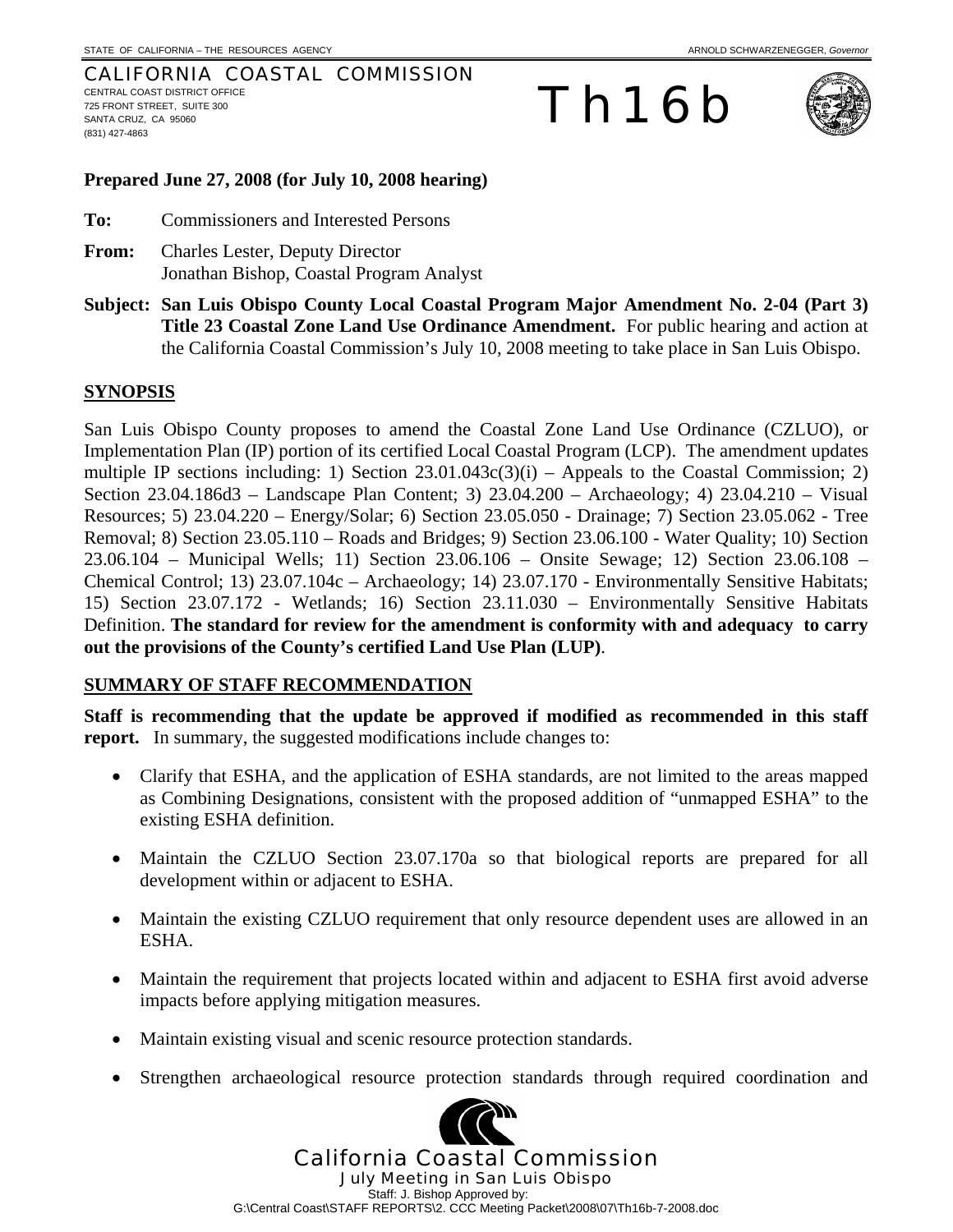### EXHIBIT G970022X:D

#### ORDINANCE NO.

AN ORDINANCE AMENDING TITLE 23 OF THE SAN LUIS OBISPO COUNTY CODE, THE COASTAL ZONE LAND USE ORDINANCE; SECTIONS 23.04.186, 23.05.050, 23.06.100, 23.06.106, 23.06.108 REGARDING WATER QUALITY AND DRAINAGE; SECTION 23.05.110 REGARDING ROADS AND BRIDGES; SECTIONS 23.04.200 AND 23.07.104 REGARDING ARCHAEOLOGICAL RESOURCES; SECTION 23.04.210 REGARDING VISUAL RESOURCES; SECTION 23.04.220 REGARDING ENERGY CONSERVATION; SECTION 23.04.440 REGARDING A COMMUNITY-BASED TDC PROGRAM FOR LOS OSOS; AND SECTIONS 23.01.043 AND 23.11.030 REGARDING APPEALS WITHIN UNMAPPED ENVIRONMENTALLY SENSITIVE HABITATS

The Board of Supervisors of the County of San Luis Obispo ordains as follows:

SECTION 1: Chapter 23.04 of the Coastal Zone Land Use Ordinance, Title 23 of the San Luis Obispo County Code, is hereby amended by adding new Section 23.04.200 to read as follows:

23.04.200 - Protection of Archaeological Resources Not Within the Archaeologically Sensitive Areas **Combining Designation:** All development applications that propose development that is not located within the Archaeologically Sensitive Areas combining designation and that meets the following location criteria shall be subject to the standards for the Archaeologically Sensitive Areas combining designation in Chapter 23.07: development that is either within 100 feet of the bank of a coastal stream (as defined in the Coastal Zone Land Use Ordinance), or development that is within 300 feet of such stream where the slope of the site is less than 10 percent.

SECTION 2: Section 23.07.104c [Archaeologically Sensitive Areas: When a mitigation plan is required] of the Coastal Zone Land Use Ordinance, Title 23 of the San Luis Obispo County Code, is hereby amended to read as follows:

 $\mathbf{c}$ . When a mitigation plan is required. If the preliminary site survey determines that proposed development may have significant effects on existing, known or suspected archaeological resources, a plan for mitigation shall be prepared by the archaeologist. The purpose of the plan is to protect the resource. The plan may recommend the need for further study, subsurface testing, monitoring during construction activities, project redesign, or other actions to mitigate the impacts on the resource. Highest priority shall be given to avoiding disturbance of sensitive resources. Lower priority mitigation measures may include use of fill to cap the sensitive resources. As a last resort, the review authority may permit excavation and recovery of those resources. The mitigation plan shall be submitted to and approved by the Environmental Coordinator, and considered in the evaluation of the development request by the Review Authority applicable approval body.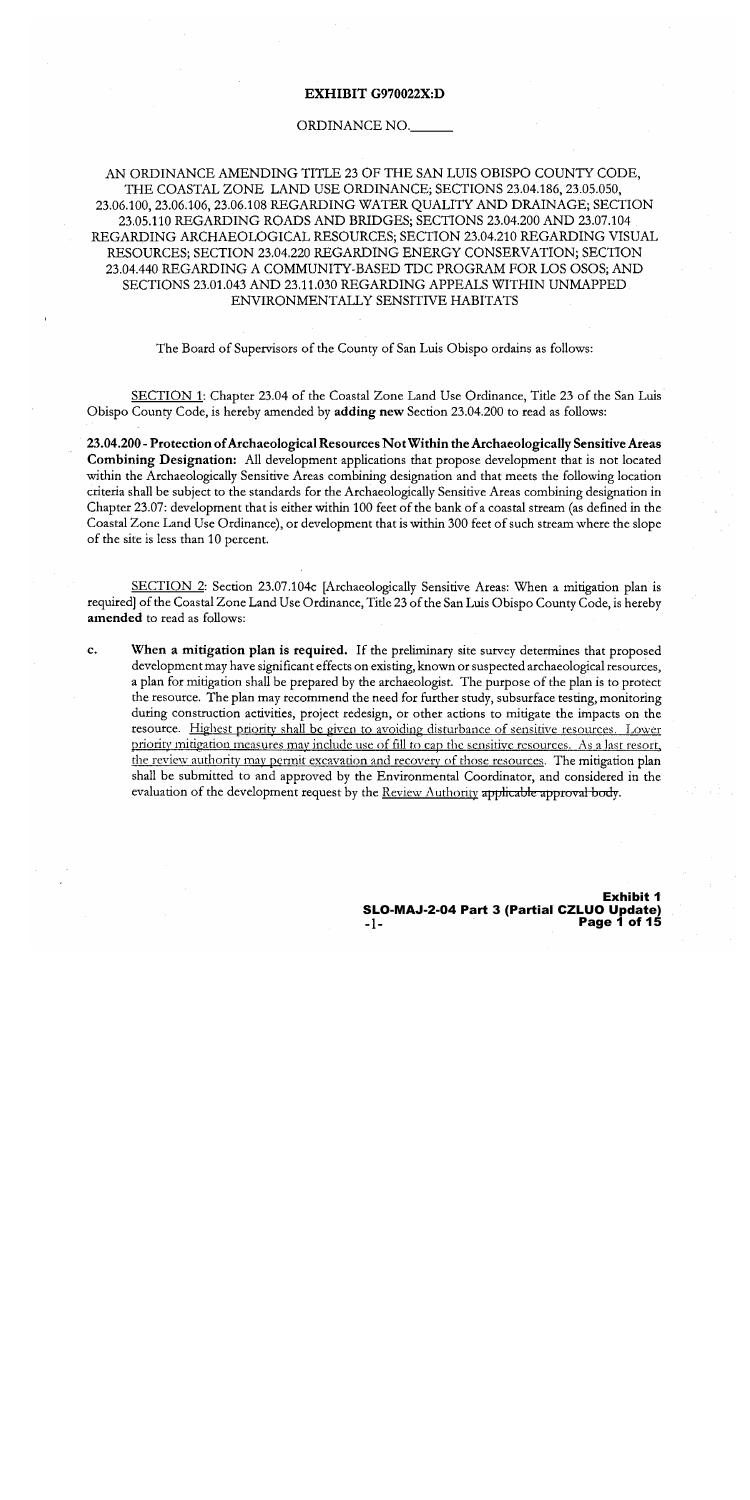SECTION 3: Chapter 23.04 of the Coastal Zone Land Use Ordinance, Title 23 of the San Luis Obispo County Code, is hereby amended by adding new Section 23.04.210 to read as follows:

### 23.04.210 - Visual Resources:

The following standards apply within Critical Viewsheds, Scenic Corridors and Sensitive Resource Area (SRA) combining designations that are intended to protect visual resources, as identified in this title, the Official Maps, Part III of the Land Use Element, or the area plans of the Local Coastal Plan.

- a. Applicability of standards. The following standards apply to public and private development that consists of the following: proposed land divisions and residential and residential accessory structures (including water tanks), agricultural and agricultural accessory structures, commercial structures, pipelines and transmission lines, public utility facilities, communications facilities, and access roads that are required by the Coastal Zone Land Use Ordinance to have a land use permit, except that the following are exempt from some or all of these standards:
	- $(1)$ Agricultural accessory structures that are 600 square feet or less in area.
	- $(2)$ **Project not visible.** An exemption from the standards in the following subsections  $c(1)$ , (2), (4), and (5) may be granted if documentation is provided demonstrating that the proposed structures and access roads will not be visible from the ocean, the shoreline, public beaches, the Morro Bay estuary, and any of the roads specified in the applicable area plan planning area standards for Critical Viewsheds, Scenic Corridors or SRA's that are intended to protect visual resources. Such documentation shall at a minimum provide topographic and building elevations with preliminary grading and building plans. An exemption from the standard in subsection  $c(6)$  may be granted if the preceding documentation is provided, and if open space preservation within the Critical Viewshed or SRA is not otherwise needed to protect sensitive habitat or watershed, as identified in the area plans.
- Permit requirement. Minor Use Permit approval, unless Development Plan approval is otherwise  $\mathbf b$ . required by this title or planning area standards of the area plans. The land use permit or land division application shall include the following:
	- A landscaping plan and a visual analysis that is prepared by a licensed architect, a licensed  $(1)$ landscape architect or other qualified person acceptable to the Director of Planning and Building. The landscaping plan and visual analysis shall be used to determine compliance with the following standards.
- Standards for Critical Viewsheds and SRAs for protection of visual resources. The following c. standards apply within areas identified as Critical Viewsheds or SRAs in the area plans for protection of visual resources.
	- **Location of development.** Locate development, including accessory structures, water  $(1)$ tanks and access roads, in the least visible portion of the site as viewed from any of the applicable roads or highways described in the applicable planning area standards in the area plans, consistent with protection of other resources. Visible or partially visible development locations shall only be considered if no non-visible development locations are identified, or if such locations would be more environmentally damaging. Visible or partially visible development locations may be approved where visual effects are reduced to an insignificant level, as determined by the review authority. Use topographic features first and vegetation second to screen development from public view.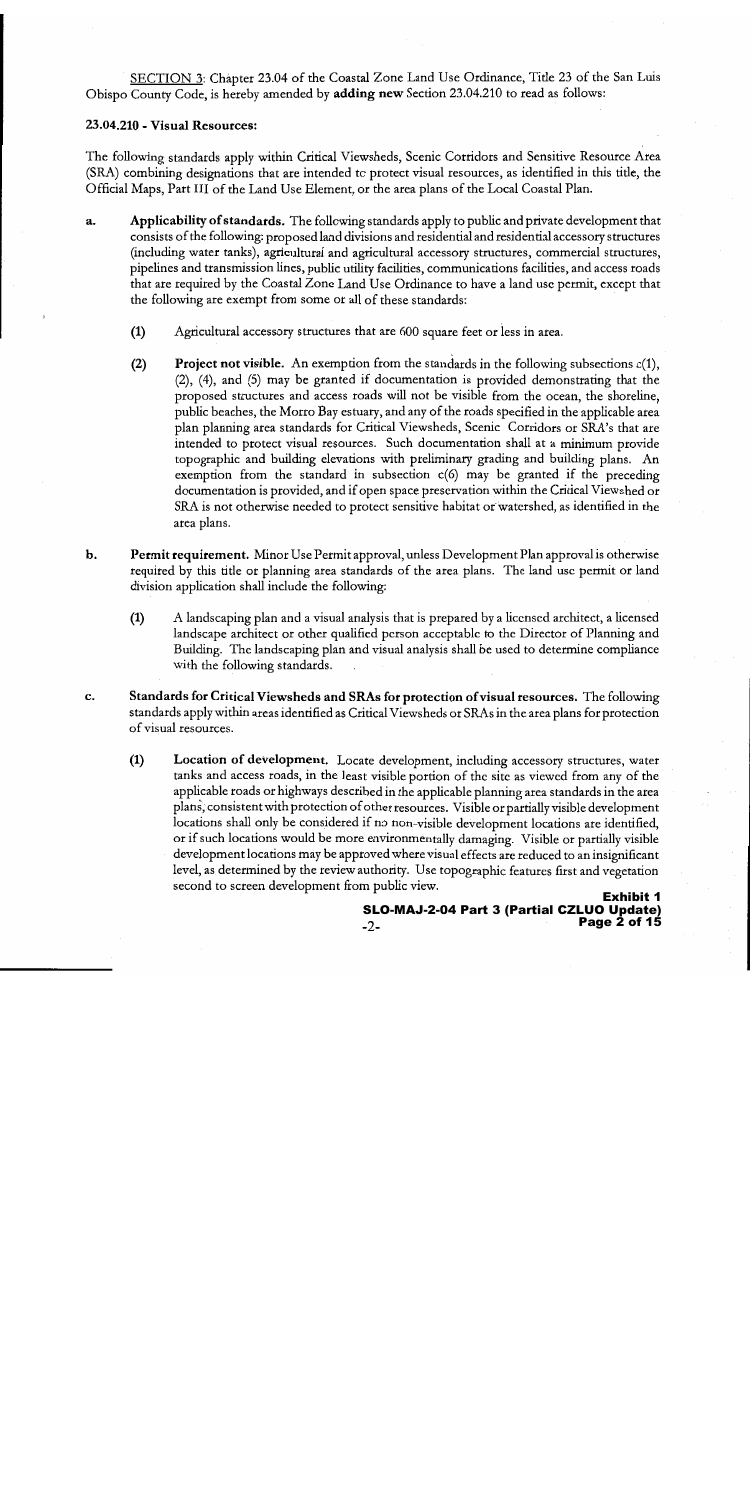- $(2)$ Building visibility. Minimize building height and mass by using low-profile design where applicable, including partially sinking structures below grade. Minimize the visibility of buildings, including water tanks, by using colors to harmonize with the surrounding environment.
- Ridgetop development. Locate structures so that they are not silhouetted against the sky  $(3)$ as viewed from the ocean, the shoreline, public beaches, the Morro Bay estuary, and applicable roads or highways described in the applicable planning area standards in the area plans, unless compliance with this standard is infeasible or results in more environmental damage than an alternative.
- $(4)$ Landscaping for hillside and ridgetop development. Provide at least 80 percent screening of structures at plant maturity using native or drought-tolerant vegetation (no invasive species) as seen from applicable roads or highways described in the applicable planning area standards in the area plans, but without obstructing major public views (e.g., screening should occur at the building site rather than along a public road). Maximize use of evergreen trees and large-growing shrubs that have shapes similar to existing native vegetation. Alternatives to such screening may be approved if visual effects are otherwise reduced to an insignificant level through use of topographic features or design of structures. Provisions shall be made to maintain and guarantee the survival of required landscape screening for a period of at least five years.
- $(5)$ Residential land divisions - cluster requirement. Residential land divisions and their building sites shall be clustered in accordance with Chapter 23.04 or otherwise concentrated in order to protect the visual resources as identified in the area plans.
- $(6)$ Open space preservation. Pursuant to the purpose of the Critical Viewshed or SRA to protect significant visual resources, open space preservation is a compatible measure to support the approval of new development. Approval of an application for any land division, Minor Use Permit or Development Plan (excluding any agricultural accessory building) is contingent upon the applicant executing an agreement with the county to maintain in open space use appropriate portions of the site within the Critical Viewshed or SRA (for visual protection) that are not intended for development. Guarantee of open space preservation may be in the form of public purchase, agreements, easements controls or other appropriate instrument, provided that such guarantee agreements are not to grant public access unless acceptable to the property owner.
- $\mathbf{d}$ . Standards for scenic corridors. The following standards apply within areas identified as Scenic Corridors in the area plans for protection of visual resources.
	- $(1)$ Setback. Where possible, residential buildings, residential accessory structures and agricultural accessory structures shall be set back 100 feet from the edge of the right-of-way of the road along which the Scenic Corridor is established in the area plans, or a distance as otherwise specified in the area plan planning area standards. If there is no feasible development area outside of this setback, the project shall be located on the rear half of the property and shall provide a landscaping screen of moderately fast-growing, droughttolerant plant material to provide 80 percent view coverage at plant maturity at the building site (not along the public road). A landscaping plan in accordance with the requirements of Chapter 23.04 shall be provided at the time of building permit application submittal.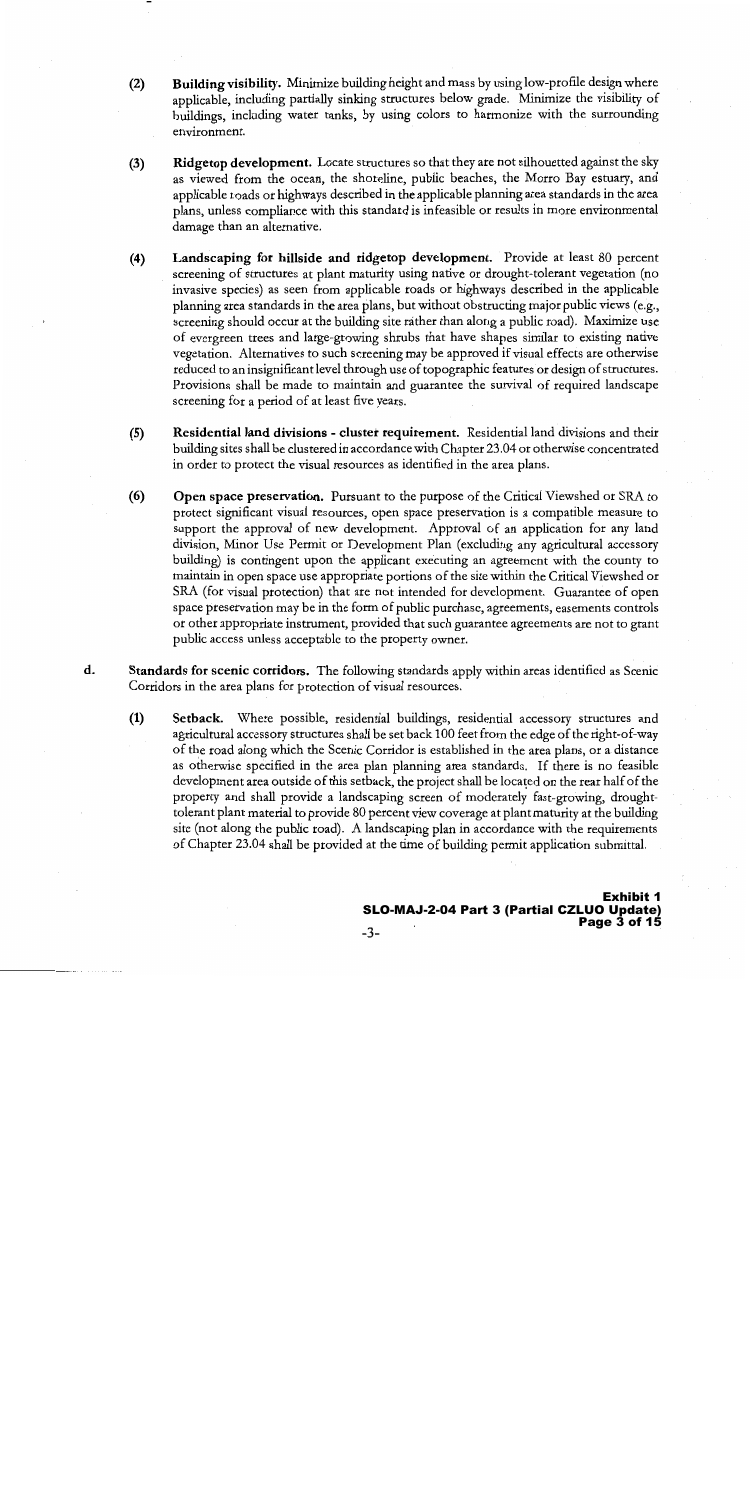Signs. Locate signs that are required to have a land use permit, especially freestanding  $(2)$ signs, so that they do not interfere with vistas from the road along which the Scenic Corridor is established in the area plans.

SECTION 4: Chapter 23.04 of the Coastal Zone Land Use Ordinance, Title 23 of the San Luis Obispo County Code, is hereby amended by adding new Section 23.04.220 to read as follows:

23.04.220 - Energy Conservation, Including Design for Solar Orientation: The policies and guidelines for designing compact communities and energy efficient projects described in the Energy Element of the County General Plan shall be consulted for new land divisions and development.

SECTION 6.: Chapter 23.05 of the Coastal Zone Land Use Ordinance, Title 23 of the San Luis Obispo County Code, is hereby amended by adding new Section 23.05.110 to read as follows:

### 23.05.110 - Road and Bridge Design, Construction and Maintenance:

Roads and bridges shall be designed, constructed and maintained to protect sensitive resources (such as aquatic habitat and scenic vistas) and prime agricultural soils to the maximum extent feasible; to minimize terrain disturbance, vegetation removal and disturbance of natural drainage courses; to avoid the need for shoreline protective devices; and to provide for bikeways and trails, consistent with the Circulation Element of the County General Plan. In addition, the following measures shall be implemented:

- Contour slopes to blend in with adjacent natural topography  $\mathbf{a}$ .
- b. Replant graded areas with native vegetation
- Include pollution prevention procedures in the operation and maintenance of roads and bridges to c. reduce pollution of surface waters
- d. Apply fertilizers and nutrients at rates that establish and maintain vegetation without causing nutrient runoff to surface waters
- Give preference to aerial crossings of watercourses e.

SECTION 7.: Section 23.04.186d(3) [Landscape plan content: Planting plan] of the Coastal Zone Land Use Ordinance, Title 23 of the San Luis Obispo County Code, is hereby amended by adding new Subsection (ix) to read as follows:

 $(ix)$ A note that fertilizers and nutrients are to be applied at rates that establish and maintain vegetation without causing nutrient runoff to surface waters.

SECTION 8.: Section 23.05.050b [Drainage Standards: Natural channels and runoff] of the Coastal Zone Land Use Ordinance, Title 23 of the San Luis Obispo County Code, is hereby amended to read as follows: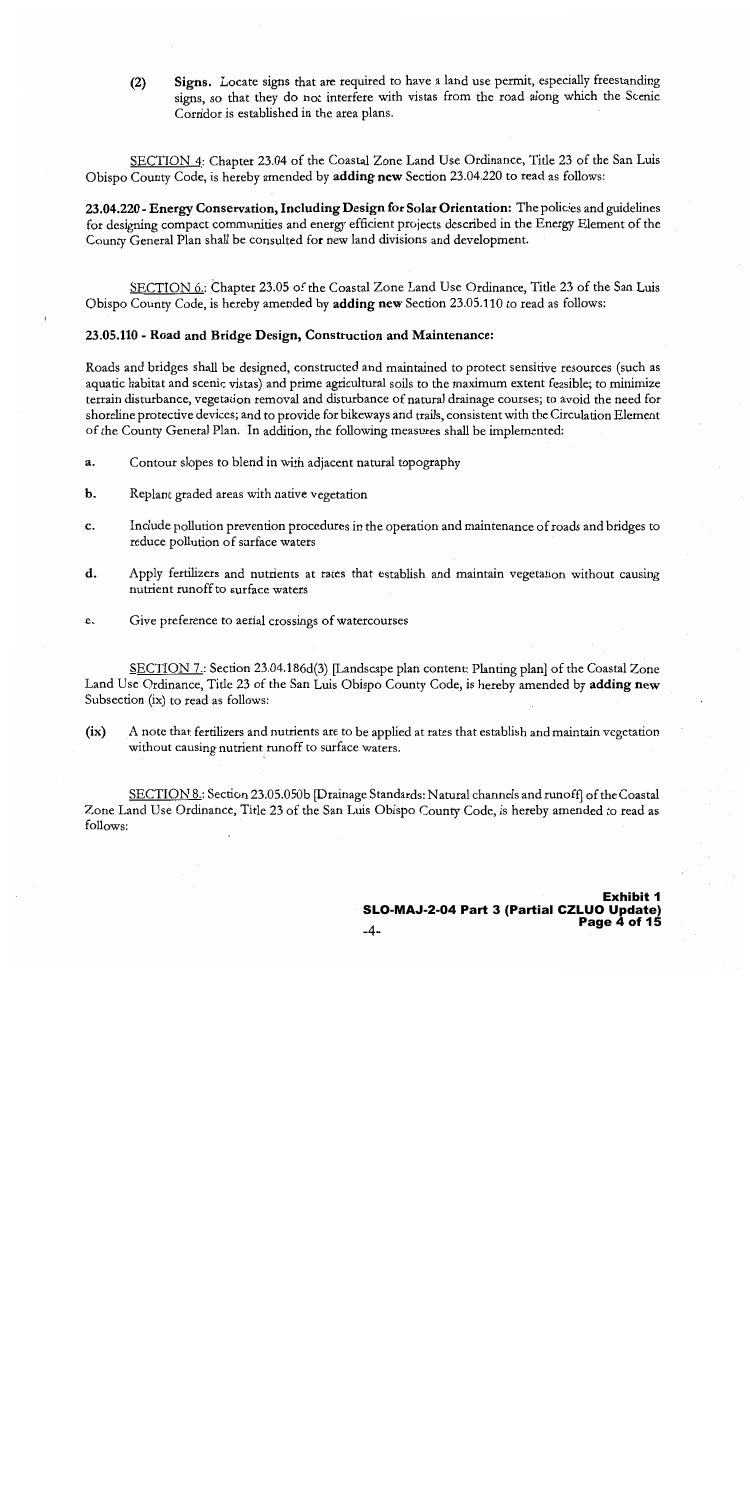Natural channels and runoff. Proposed projects are to include design provisions to retain off-site  $\mathbf b$ . natural drainage patterns and, when required, limit peak runoff to pre-development levels. To the maximum extent feasible, all drainage courses shall be retained in or enhanced to appear in a natural condition, without channelization for flood control.

SECTION 9.: Section 23.05.050 [Drainage Standards] of the Coastal Zone Land Use Ordinance, Title 23 of the San Luis Obispo County Code, is hereby amended by revising subsection a [design and construction], and by adding new Subsections g and h to read as follows (new subsections e and f regarding best management practices have been added through Periodic Review implementation):

- Design and construction. Drainage systems and facilities subject to drainage plan review and a. approval that are to be located in existing or future public rights-of-way are to be designed and constructed as set forth in the County Engineering Department Standard Improvement Specifications and Drawings. Other systems and facilities subject to drainage plan review and approval are to be designed in accordance with good engineering practices. The design of drainage facilities in new land divisions and other new development subject to Minor Use Permit or Development Plan approval shall maximize groundwater recharge through on-site or communitywide stormwater infiltration measures. Examples of such measures include constructed wetlands, vegetated swales or filter strips, small percolation ponds, subsurface infiltration basins, infiltration wells, and recharge basins. Where possible, recharge basins shall be designed to be available for recreational use.
- Sensitive habitat and groundwater protection. Runoff from roads and development shall not 2. adversely affect sensitive habitat, groundwater resources and downstream areas, and shall be treated to remove floatable trash, heavy metals and chemical pollutants as necessary prior to discharge into surface or groundwater.
- <u>h.</u> **Impervious surfaces.** New development shall be designed to minimize the amount of impervious surfaces.

SECTION 10.: Section 23.06.100 [Water Quality] of the Coastal Zone Land Use Ordinance, Title 23 of the San Luis Obispo County Code, is hereby amended by adding new Section 23.06.104 to read as follows:

### 23.06.104 - Municipal Well-head Protection: Referrals:

The purpose of this section is to protect groundwater resources from contamination by proposed development.

Minor Use Permit and Development Plan applications that propose uses within one mile of a municipal well (locations of municipal wells may be shown in the area plans) that have the potential to release toxic or hazardous materials (e.g. gas stations, businesses that handle hazardous wastes) shall be referred to the County Environmental Health Division for review and appropriate recommended measures that assure protection of water quality. Recommended measures may include, but are not limited to the following:

- Determining the extent of areas that contribute water to municipal wells, and making further a. recommendations as appropriate
- $\mathbf b$ . Relocating proposed uses relative to municipal wells, especially where such uses involve the manufacture, storage or handling of hazardous materials

**Exhibit 1** SLO-MAJ-2-04 Part 3 (Partial CZLUO Update) Page 5 of 15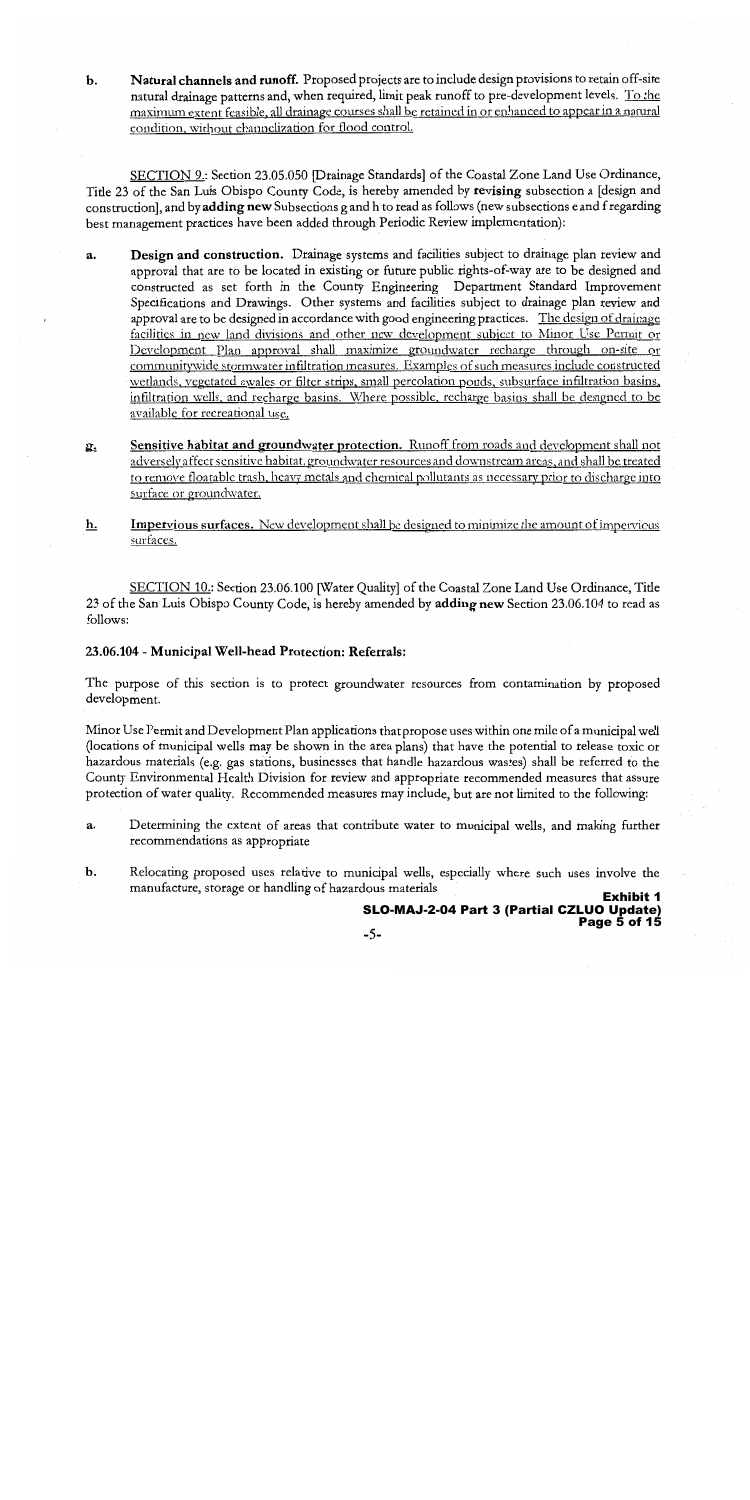- Concentrating or clustering development relative to the location of municipal wells  $\mathbf{c}$ .
- Reducing the density or intensity of proposed uses d.
- Limiting the amounts of potential contaminants that may be stored or handled e.

SECTION 11.: Section 23.06.100 [Water Quality] of the Coastal Zone Land Use Ordinance, Title 23 of the San Luis Obispo County Code, is hereby amended by **adding new** Section 23.06.106 to read as follows:

23.06.106 - Wastewater: On-site Sewage Disposal: Wastewater from on-site sewage disposal systems shall not adversely affect groundwater resources or sensitive habitat.

SECTION 12.: Section 23.06.100 [Water Quality] of the Coastal Zone Land Use Ordinance, Title 23 of the San Luis Obispo County Code, is hereby amended by adding new Section 23.06.108 to read as follows:

### 23.06.108 - Chemical Control:

Land use permit applications that require discretionary review for projects that have potential to release toxic or hazardous materials (e.g. gas stations, businesses that handle hazardous wastes) shall include measures, and where applicable, Best Management Practices that: a) minimize the amounts of potential contaminants that may be stored or handled; b) assure proper containment and c) prevent release of contaminants into the environment. These measures and practices shall be referred to the County Division of Environmental Health for review and for recommendations that shall be implemented through the land use permit.

SECTION 13.: Section 23.01.043c [Appeals to the Coastal Commission, Appealable Development] of the Coastal Zone Land Use Ordinance, Title 23 of the San Luis Obispo County Code, is hereby amended to read as follows:

- Appealable development. As set forth in Public Resources Code Section 30603(a) and this title, c. an action a decision by the County on a permit application, including any Variance, Exception, or Adjustment granted, for any of the following projects may be appealed to the California Coastal Commission:
	- $(1)$ Developments approved between the sea ocean and the first public road parallelling to the sea ocean, or within 300 feet of the inland extent of any beach for of the mean high tide line of the ocean where there is no beach), whichever is the greater distance, as shown on the adopted post-certification appeals maps.
	- $(2)$ Approved developments not included in subsection c(1) of this section that are proposed to be located on tidelands, submerged lands, public trust lands, within 100 feet of any wetland, estuary, stream, or within 300 feet of the top of the seaward face of any coastal bluff, as shown on the adopted post-certification appeals maps.
	- $(3)$ Developments approved in areas not identified included in subsections  $c(1)$  or  $c(2)$  above that are located in a Sensitive Coastal Resource Area, as defined in Chapter 23.11 of this title, which includes: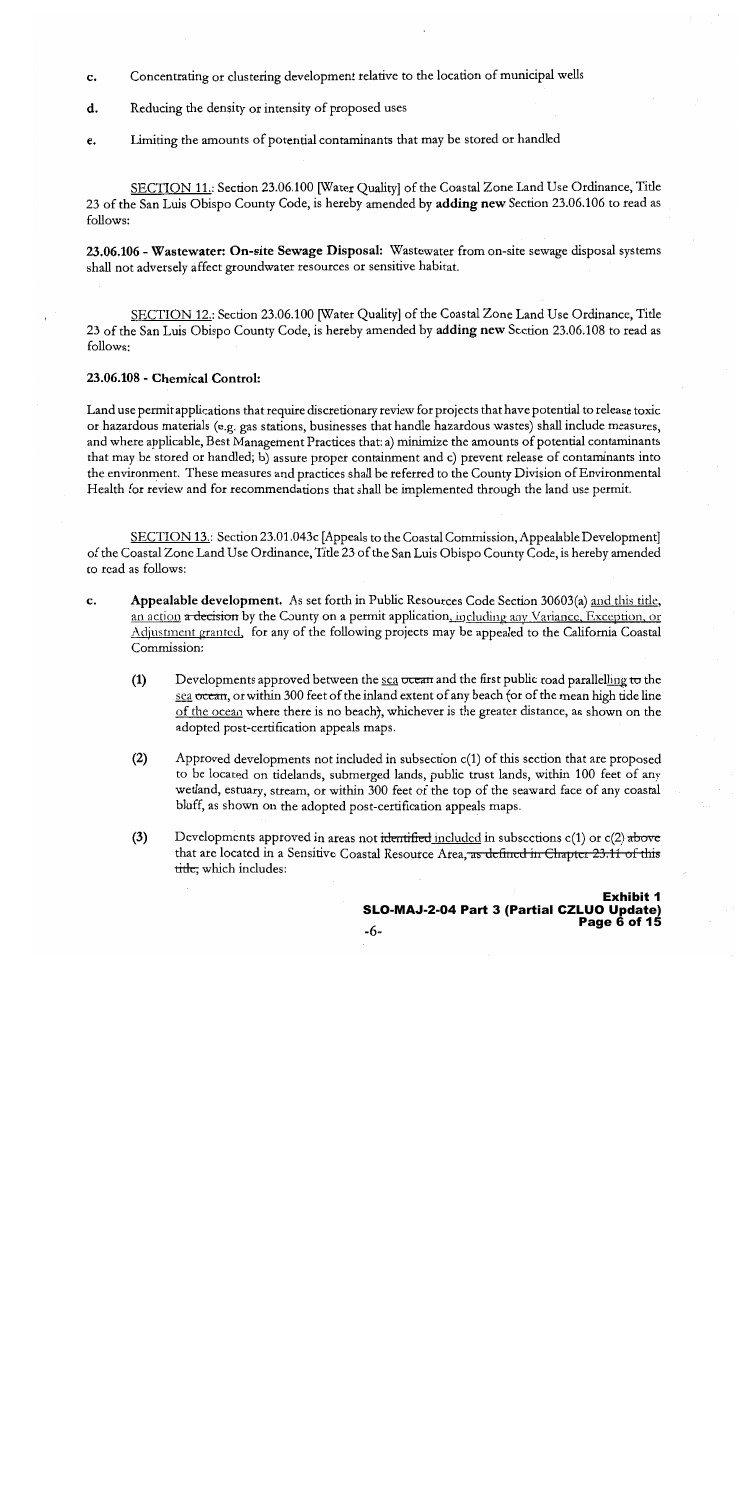- Special marine and land habitat areas, wetlands, lagoons, and estuaries mapped and  $(i)$ designated as Environmentally Sensitive Habitats (ESHA) in the Local Coastal Plan. Does not include resource areas determined by the County to be Unmapped ESHA.
- Areas possessing significant recreational value, including any "V" (Visitor Serving  $(ii)$ designation) as shown in the Land Use Element and areas in or within 100 feet of any park or recreation area.
- Highly scenic areas which are identified as Sensitive Resource Areas by the Land  $(iii)$ Use Element.
- Archaeological sites referenced in the California Coastline and Recreation Plan or  $(iv)$ as designated by the State Historic Preservation Officer.
- Special Communities or Small-Scale Neighborhoods which are significant visitor  $(v)$ destination areas as defined by Chapter 23.11 of this title.
- $(vi)$ Areas that provide existing coastal housing or recreational opportunities for low-and moderate income persons.
- Areas where divisions of land could substantially impair or restrict coastal access.  $(vii)$
- Any approved development not listed in Coastal Table O, Part I of the Land Use Element  $(4)$ as a Principal Permitted (PP) Use.
- Any development that constitutes a Major Public Works Project or Major Energy Facility.  $(5)$ "Major Public Works Project" or "Major Energy Facility" shall mean any proposed public works project or energy facility exceeding \$100,000 in estimated construction cost, pursuant to Section 13012, Title 14 of the California Administrative Code.

The procedures established by Section 23.01.041c. (Rules of Interpretation) shall be used to resolve any questions regarding the location of development within a Sensitive Coastal Resource Area.

SECTION 14.: Section 23.11.030 [Coastal Zone Land Use Ordinance Definitions] of the Coastal Zone Land Use Ordinance, Title 23 of the San Luis Obispo County Code, is hereby amended to read as follows:

Environmentally Sensitive Habitat Area (Mapped ESHA). A type of Sensitive Resource Area where plant or animal life or their habitats are either rare or especially valuable because of their special nature or role in an ecosystem and which could easily be disturbed or degraded by human activities and development. They include wetlands, coastal streams and riparian vegetation, terrestrial and marine habitats and are mapped as Land Use Element combining designations. Is the same as an Environmentally Sensitive Habitat.

Environmentally Sensitive Habitat Area (Unmapped ESHA). A type of Scnsitive Resource Area where plant or animal life or their habitats are either rare or especially valuable because of their special nature or role in an ecosystem and which could easily be disturbed or degraded by human activities and development. They include, but are not limited to, known wetlands, coastal streams and riparian vegetation, terrestrial and marine habitats that may not be mapped as Land Use Element combining designations. The existence of Unmapped ESHA is determined by the County at or before the time of application acceptance and shall be based on the best available information. Unmapped ESHA includes but is not limited to: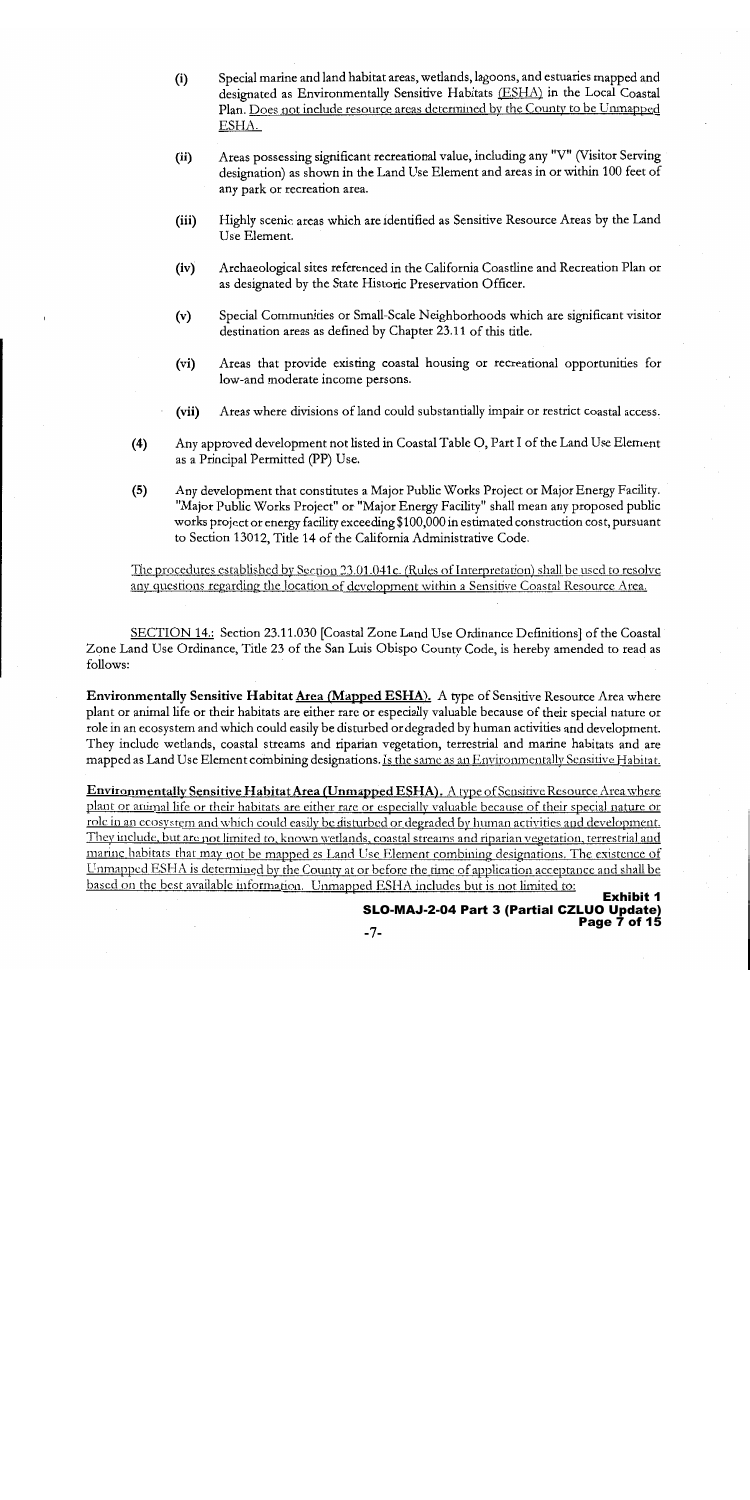- Areas containing features or natural resources when identified by the County or County-approved  $\underline{a}$ . expert as having equivalent characteristics and natural function as mapped other environmentally sensitive habitat areas;
- Areas previously known to the County from environmental experts, documents or recognized b. studies as containing ESHA resources;
- Other areas commonly known as habitat for species determined to be threatened, endangered, or <u>c.</u> otherwise needing protection.

SECTION 15.: That the Board of Supervisors has considered the initial study prepared and conducted with respect to the matter described above. The Board of Supervisors has, as a result of its consideration, and the evidence presented at the hearings on said matter, determined that the proposed negative declaration as heretofore prepared and filed as a result of the said initial study, is appropriate, and has been prepared and is hereby approved in accordance with the California Environmental Quality Act and the County's regulations implementing said Act. The Board of Supervisors, in adopting this ordinance, has taken into account and reviewed and considered the information contained in the negative declaration approved for this project and all comments that were received during the public hearing process. On the basis of the Initial Study and any comments received, there is no substantial evidence that the adoption of this ordinance will have a significant effect on the environment.

SECTION 16.: If any section, subsection, clause, phrase or portion of this ordinance is for any reason held to be invalid or unconstitutional by the decision of a court of competent jurisdiction, such decision shall not affect the validity or constitutionality of the remaining portion of this ordinance. The Board of Supervisors hereby declares that it would have passed this ordinance and each section, subsection, clause, phrase or portion thereof irrespective of the fact that any one or more sections, subsections, sentences, clauses, phrases or portions be declared invalid or unconstitutional.

SECTION 17.: This ordinance shall become operative only upon approval by the California Coastal Commission and upon acknowledgment by the San Luis Obispo County Board of Supervisors of receipt of the Commission's resolution of certification.

SECTION 18.: This ordinance shall take effect and be in full force on and after 30 days from the date of its passage hereof. Before the expiration of 15 days after the adoption of this ordinance, it shall be published once in a newspaper of general circulation published in the County of San Luis Obispo, State of California, together with the names of the members of the Board of Supervisors voting for and against the ordinance.

INTRODUCED at a regular meeting of the Board of Supervisors held on the \_\_\_\_\_\_\_\_ day of , 2004, and PASSED AND ADOPTED by the Board of Supervisors of the County of San Luis Obispo, State of California, on the \_\_\_\_\_\_\_ day of \_\_\_\_\_\_\_\_\_\_\_\_, 2004, by the following roll call vote, to wit: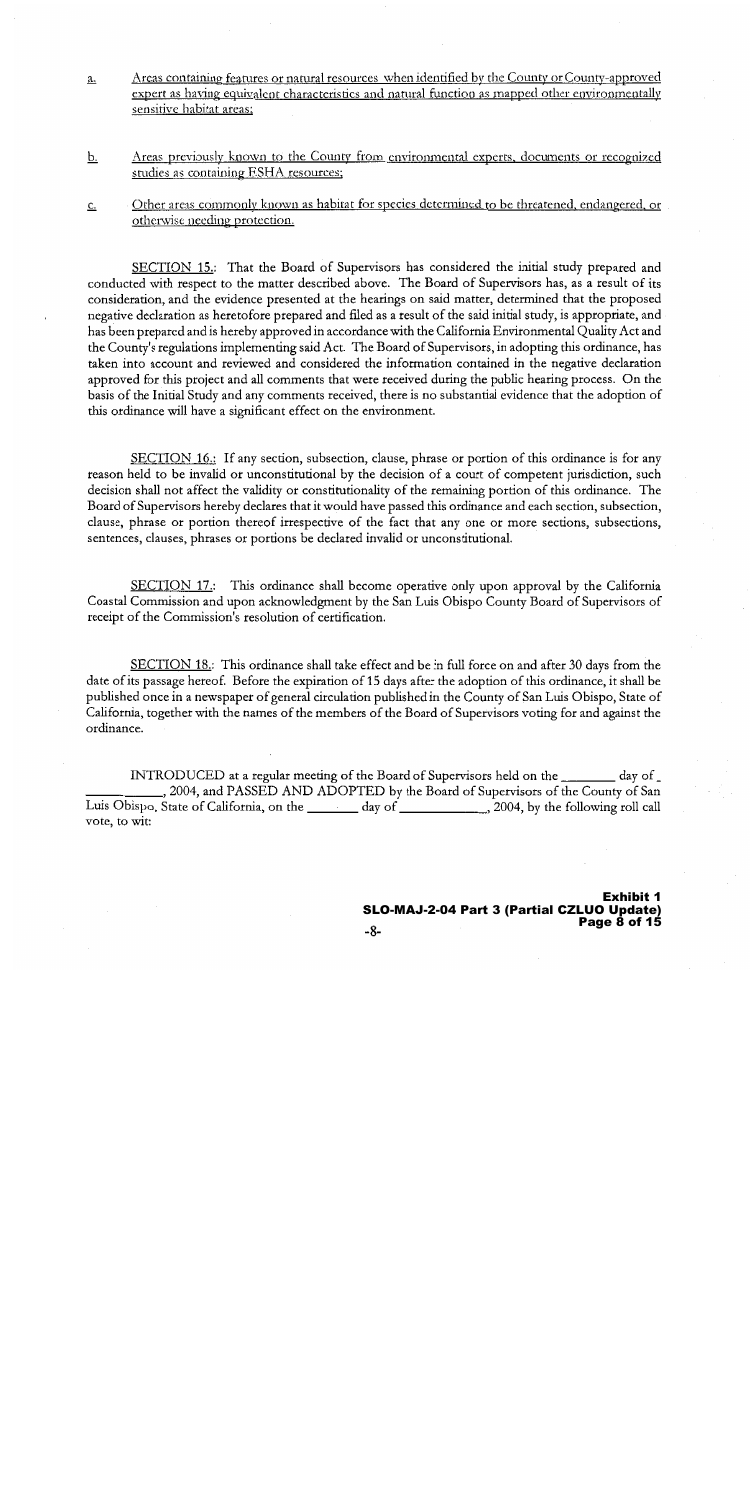### ORDINANCE NO.

### AN ORDINANCE AMENDING TITLE 23 OF THE SAN LUIS OBISPO COUNTY CODE, THE COASTAL ZONE LAND USE ORDINANCE: SECTIONS 23.05.050 AND 23.06.100 REGARDING WATER QUALITY AND DRAINAGE; SECTION 23.05.062 REGARDING TREE REMOVAL; SECTION 23.07.170 REGARDING DEVELOPMENT WITHIN OR ADJACENT TO ENVIRONMENTALLY SENSITIVE HABITATS: AND SECTION 23.07.172 REGARDING MINERAL EXTRACTION IN WETLANDS

The Board of Supervisors of the County of San Luis Obispo ordains as follows:

SECTION 1: Section 23.05.050 [Drainage Standards] of the Coastal Zone land Use Ordinance. Title 23 of the San Luis Obispo County Code, is hereby amended by adding new section 23,05,050f to read as follows:

Parking lots and paved areas. Parking lots and other paved areas where automobiles are <u>f.</u> parked that are 1.0 acres or greater in size shall be equipped with sediment and grease traps, and shall be subject to a periodic maintenance program which are funded and carried out by the property owner. (Mod69)

SECTION 2: Section 23.05.062b2 [Exceptions to Tree Removal Permit Requirements] of the Coastal Zone land Use Ordinance, Title 23 of the San Luis Obispo County Code, is hereby amended to read as follows:

 $2.$ In a hazardous condition which presents an immediate danger to health or property as determined by a county inspection provided that such removal is allowed by letter of the Planning Director and subject to the standards of Section 23.05.064 (Tree Removal Standards); or

SECTION 3: Section 23.06.100 [Water Quality] of the Coastal Zone land Use Ordinance, Title 23 of the San Luis Obispo County Code, is hereby amended by adding new section 23.06.100a to read as follows:

- Standards for Preventing Polluted Runoff Impacts from Non-point Sources. Land use  $\underline{\mathbf{a}}$ . permit applications that require discretionary review shall be designed and located to avoid significant adverse impacts to streams, tidepools, sensitive plants, riparian vegetation, agricultural lands, and other environmentally sensitive habitat areas from surface water runoff and wastewater. The following shall apply to new development: (Mod69)
	- Where potentially significant adverse impacts might occur, new development shall assess 3. potential pollutants resulting from the development project, as well as the potential impacts of those pollutants on nearby waterways and agricultural lands. Proposed new development shall furthermore be consistent with Central Coast Basin Plan's current water quality objectives for ocean waters, inland surface waters, enclosed bays, and estuaries.

Where polluted surface water runoff might occur as the result of a proposed development project, the proposed project shall be evaluated for potential impacts to critical waterway components, such as: dissolved oxygen, pH, suspended material,

> **Fyhihit 1** SLO-MAJ-2-04 Part 3 (Partial CZLUO Update) Page 9 of 15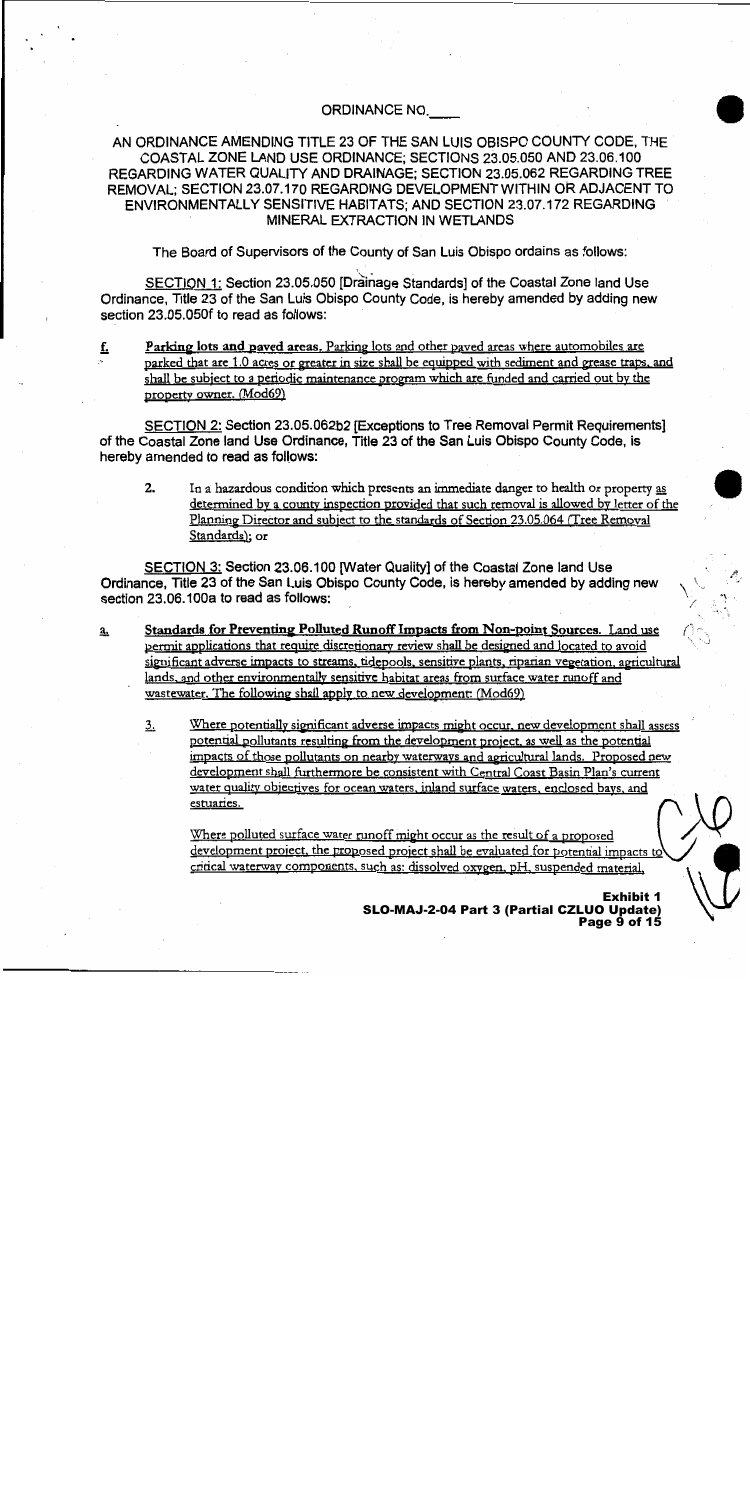oil/grease, sediment, turbidity, temperature, toxicity, pesticides, chemicals, etc. Where applicable, measures shall be developed and implemented to mitigate potentially significant adverse impacts (e.g., establish a vegetation "filter" strip between a waterway and development).

SECTION 4: Section 23.07.170a [Environmentally Sensitive Habitats] of the Coastal Zone land Use Ordinance, Title 23 of the San Luis Obispo County Code, is hereby amended to read as follows:

- Application content. Unless a comprehensive program or list of Planning Area or Coastal a. Zone Land Use Ordinance standards already exists, and mitigation measures have already been identified that will reduce potential impacts to less than significant levels, and the proposed project will incorporate all feasible mitigation measures, a land use permit application for a project on a site located within or adjacent to an Environmentally Sensitive Habitat shall also include a report by a biologist approved by the Environmental Coordinator that:.
	- Evaluates the impact the development may have on the habitat, and whether the  $(1)$ development will be consistent with the biological continuance of the habitat. For those environmentally sensitive habitat areas which are only seasonally occupied, or where the presence of the species can best be determined during a certain season (e.g., an anadromous fish species or annual wildflower species), the field investigation(s) must be conducted during the appropriate time to maximize detection of the subject species. The report shall identify possible impacts, their significance, mitigation measures required to reduce impacts to less than significant levels, the maximum feasible mitigation measures to protect the resource and a program for monitoring and evaluating the effectiveness of the mitigation measures.
	- Is complete, current, and meets established standards for report content and assessment  $(2)$ methodology. Report standards shall be consistent with CEOA guidelines, and incorporate the recommendations of the California Department of Fish and Game, U.S. Fish and Wildlife Service, Marine Mammals Commission, and National Marine Fisheries Service, as appropriate.
	- $(3)$ Evaluates development proposed adjacent to environmentally sensitive habitats to identify significant negative impacts from noise, sediment and other potential disturbances that may become evident during project review.
	- Identifies the biological constraints that need to be addressed in designing development  $(4)$ that would fist avoid, then minimize impacts to ESHA. These identified constrains will be used by the County to evaluate, and require implementation of project design alternatives that result in impacts to ESHA being avoided and unavoidable impacts minimized. This shall also include assessment of impacts that may result from the application of fire safety requirements.

SLO-MAJ-2-04 Part 3 (Partial CZLUO Update) Page 10 of 15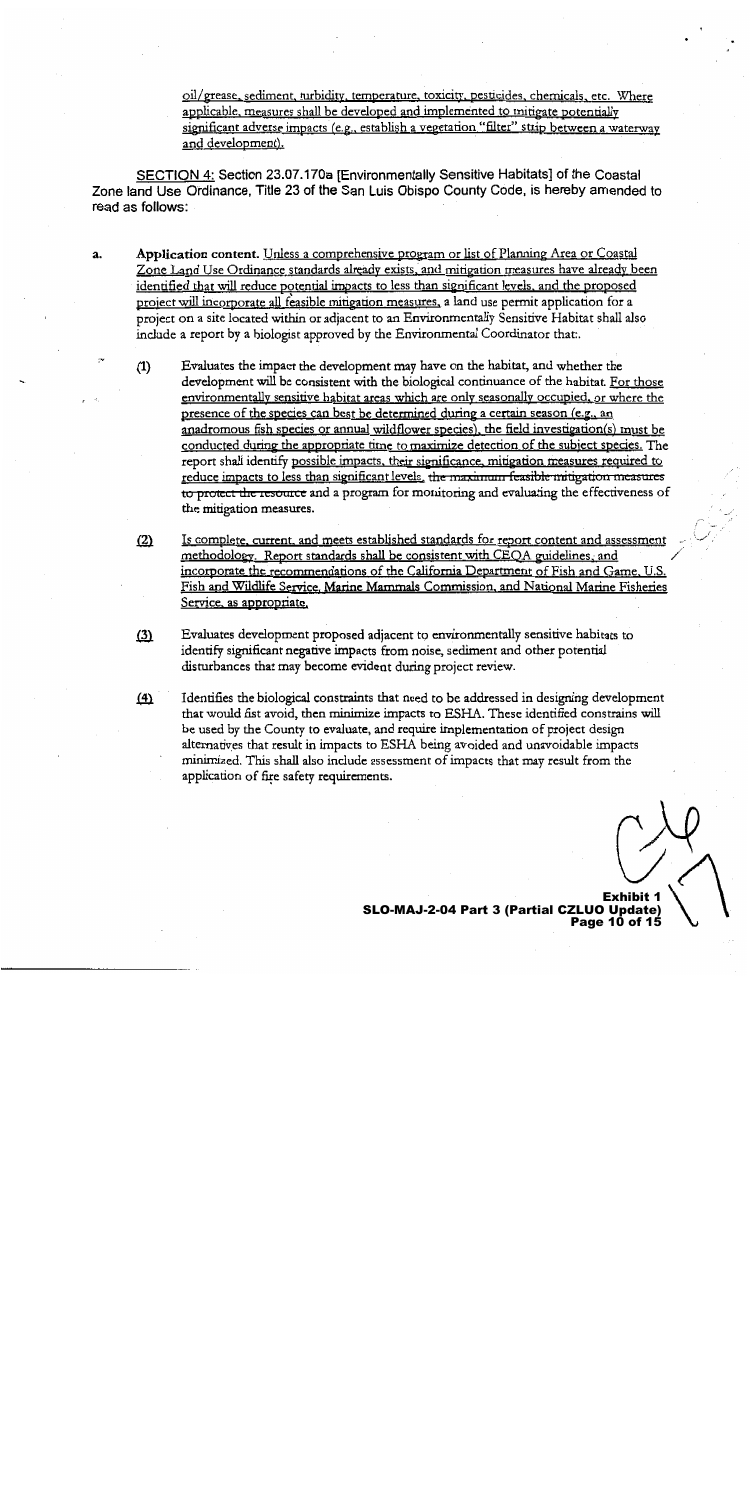- Verifies that applicable setbacks from the habitat area required by Sections 23.07.170 to  $(5)$ 23.07.178 are adequate to protect the habitat or recommends greater, more appropriate setbacks.
- Critically evaluate "after-the-fact" permit applications where unpermitted development <u>(6)</u> has illegally encroached into setback areas before off-site mitigation is considered. Evaluate all options of restoring and enhancing the pre-existing on-site habitat values. Off-site mitigation consisting of replacing the area of disturbance with like habitat at a minimum of 3:1 ratio shall should be an additional requirement where necessary to offset the temporary impacts of the violation and address the potential for restoration efforts to fail.

SECTION 5: Section 23.07.170d and e [Environmentally Sensitive Habitats] of the Coastal Zone land Use Ordinance, Title 23 of the San Luis Obispo County Code, is hereby amended to read as follows:

- d. Alternatives analysis required. Construction of new, improved, or expanded roads, bridges and other crossings will only be allowed within required setbacks after an alternatives analysis has been completed. The alternatives analysis shall examine at least two other feasible locations with the goal of locating the least environmentally damaging alternative. The bridge or road may be allowed in the proposed location when accompanied by all feasible mitigation measures to avoid and/or minimize adverse environmental effects, only When the alternatives analysis concludes that a feasible and less environmentally damaging alternative does not exist, the bridge or road may be allowed in the proposed location when accompanied by all feasible mitigation measures to avoid and/or minimize adverse environmentally effects. If however, the alternatives analysis concludes that a feasible and less-environmentally damaging alternative does exist, that alternative shall be used and any existing bridge or road within the setback shall be removed and the total area of disturbance restored to natural topography and vegetation.
- Development standards for environmentally sensitive habitats. All development and land e. divisions within or adjacent to an Environmentally Sensitive Habitat Area shall be designed and located in a manner which avoids any significant disruption or degradation of habitat values. New development within or adjacent to the habitat shall not significantly disrupt the resource: This standard requires that any project which has the potential to cause significant adverse impacts to an ESHA be redesigned or relocated so as to avoid the impact, or reduce the impact to a less than significant level. (Mod67)
	- Development within an ESHA. In those cases where development within the ESHA  $(1)$ cannot be avoided, the development shall be modified as necessary so that it is the least environmentally damaging feasible alternative. Development shall be consistent with the biological continuance of the habitat. Circumstances in which a development project would be allowable within an ESHA include:
		- i, Mitigation. Restoration or management measures required to protect the resource. Where feasible, damaged habitats shall be restored as a condition of development approval.
		- Coastal accessways. Public access easements and interpretive facilities such <u>іі.</u> nature trails which will improve public understanding of and support for protection of the resource.

SLO-MAJ-2-04 Part 3 (Partial CZLUO Update) Page 11 of 15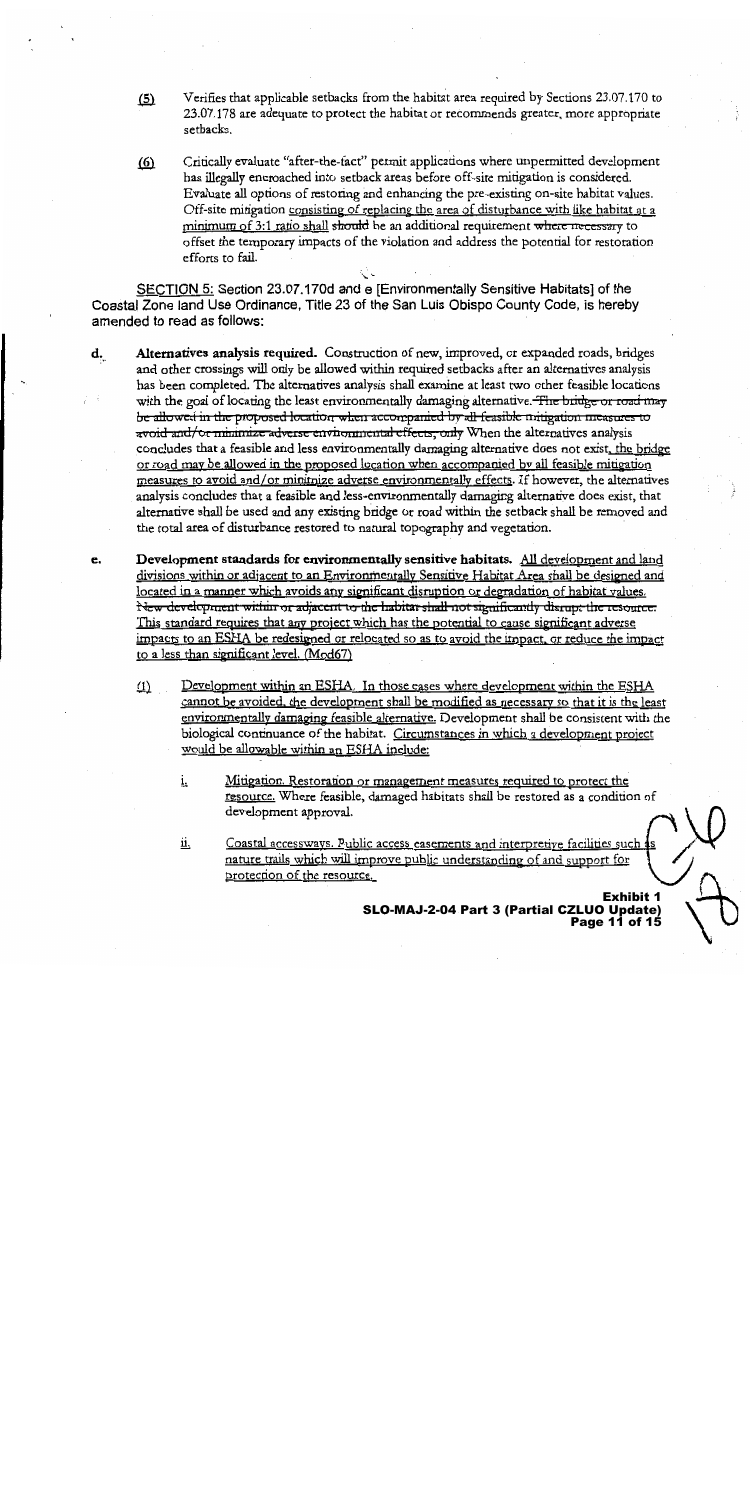- Public services and utilities. Essential public services and utilities, such as üі. Highway One, which cannot be feasiblely located elsewhere and are designed to avoid any significant disruption of the ESHA.
- Resource-dependent uses. New development within the habitat shall be limited iv. to those uses that are dependent upon the resource. Where the project results in loss (i.e., permanent conversion) of habitat area, replacement habitat shall be provided in accordance with California Department of Fish and Game and/or U.S. Fish and Wildlife Service recommendations. Generally, replacement habitat must be provided at recognized ratios to successfully reestablish the habitat at its previous size, or as is deemed appropriate in the particular biologic assessment(s) for the impacted site. Replacement habitat, whenever feasible. shall be of the same type as is lost ("same-kind") and within the same biome  $("same-system").$
- Standards for nonconforming development in ESHA's, Where the County is obligated  $(2)$ to allow development in an ESHA on the basis that a constitutional taking would otherwise result, the following standards shall apply with respect to development:
	- Avoidance of takings. The amount and type of development allowed shall be the <u>i.</u> least that would allow for reasonable economic use.
	- Mitigation required. All significant adverse impacts to the ESHA shall be fully ü. mitigated.
- Steelhead stream protection: Net loss stream diversions prohibited. Diversions of  $(3)$ surface and subsurface water will not be allowed where a significant adverse impact on the steelhead run, either individually or cumulatively, would result. (Mod67)

Diversion dams, water supply wells which tap the subflow, and similar water supply facilities which could significantly harm the steelhead run in any of these streams shall not be allowed. Exceptions may be considered only where the impact is fully mitigated and no significant disruption would result. Techniques for impact avoidance include:

- Limiting diversions. Limiting diversions to peak winter flows exceeding the i. amount needed to maintain the steelhead runs, with off-stream storage where year-round water supplies are desired.
- Protecting water quality. Treating diverted water after use, and returning it to <u>іі.</u> the watershed of origin in like quantities and qualities; and
- Supplementing flows. Supplementing stream flows with water imported from <u>ій.</u> sources that do not exacerbate impacts on steelhead or salmon runs elsewhere.
- Other prohibited uses. Prohibited development activities include:  $(4)$

Placement of barriers to fish. In-stream barriers to sensitive freshwater species i, migration, including types of dams not covered above, weirs, and similar obstacles which would substantially interfere with normal migration patterns, except where mitigated to less than significant levels (e.g., with fish ladders or

> SLO-MAJ-2-04 Part 3 (Partial CZLUO Update) Page 12 of 15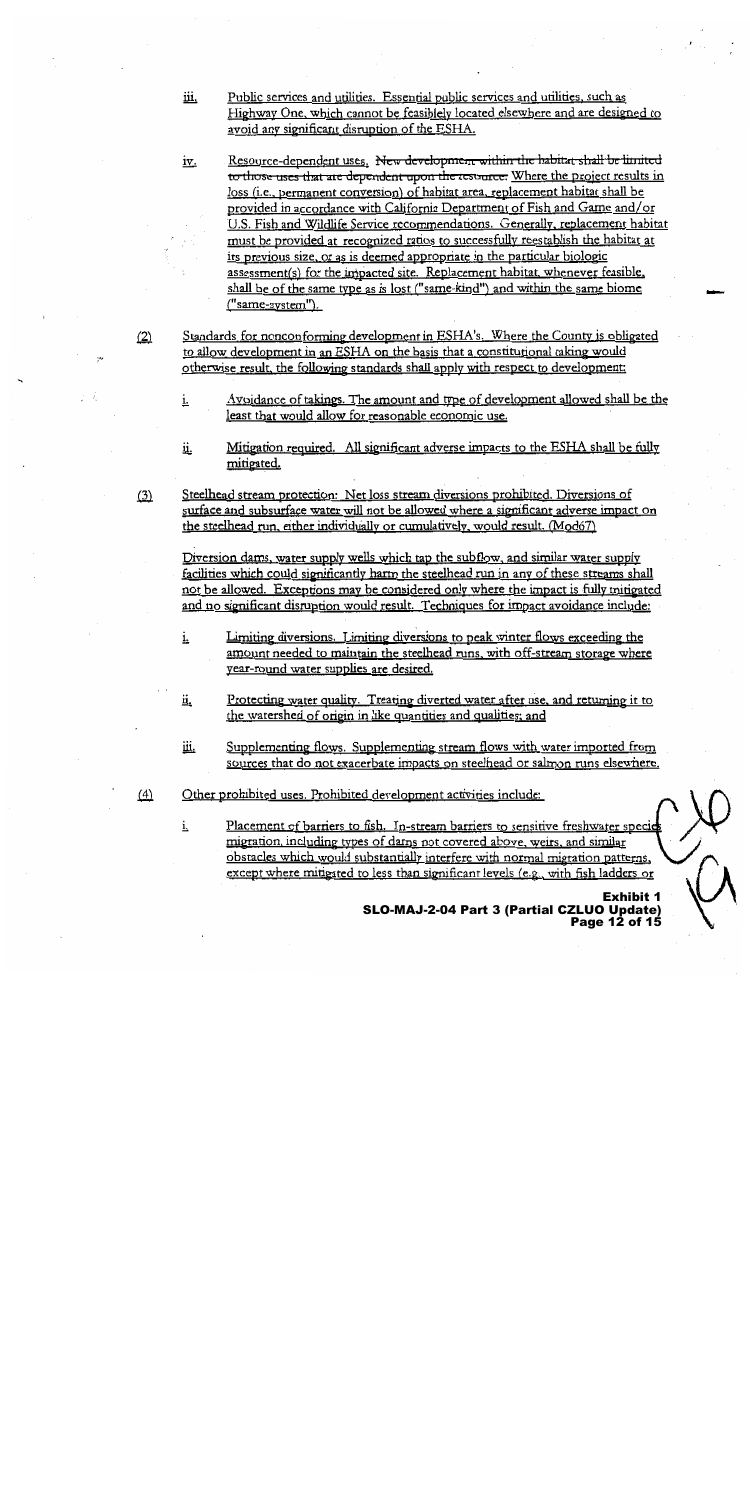other effective bypass systems).

<u>د،</u>

- Destruction of rearing habitats. Development which would cause loss of ü. spawning or rearing habitat through flooding, siltation or similar impacts.
- Disturbance or removal of native riparian vegetation on the banks of streams. iii. Locations constituting an exception to this requirement are:
	- In-between stream banks when essential for flood control purposes;  $\underline{\mathbf{a}}$ .
	- On roads, trails, or public utility crossings where there is no feasible <u>b.</u> alternative and no significant disruption would result, and
	- For native habitat restoration and protection projects.  $\underline{\mathsf{c}}$ .

Interference with fish migration. Any other development activity that would <u>iv.</u> raise overall stream temperatures to unfavorable levels, or that would interfere with normal fish migration and movement within the stream.

- Breaching. Breaching of the beach berm, where such berm creates a coastal  $\underline{\mathbf{v}}$ . lagoon that provides summer rearing habitat for juvenile steelhead and/or other sensitive aquatic species. Exceptions shall be authorized only where such breaching represents the least environmentally damaging feasible alternative for relieving a flood hazard, public health hazard, or water pollution problem. In the event that a breach is authorized, it shall be conducted subject to the following standards:
	- Artificial breaching of a sand bar or beach berm containing a coastal <u>a.</u> lagoon is considered coastal development, therefore a coastal development permit must be obtained prior to breaching activity.
	- <u>b.</u> As appropriate, permits for creek mouth breaching must also be obtained prior to commencement of any work from California Department of Fish and Game, the U.S. Army Corps of Engineers, the Monterey Bay National Marine Sanctuary (if applicable), the Regional Water Quality Control Board, and all other concerned agencies prior to the breaching. In many cases, the required coastal development permit must be obtained from the California Coastal Commission instead of, or in addition to, the County, because the lagoon/creek mouth will be located entirely or partially within the State's retained jurisdiction.
		- Because of the unique nature of individual creekmouth environments, breaching standards must be designed specifically for each location where breaching activity will occur.
	- Development of a creek mouth breaching plan for each site shall includ ₫. consideration of the following:
		- Use of feasible available alternatives, to eliminate the practice of  $1.$ artificial breaching if possible.

**Exhibit 1** SLO-MAJ-2-04 Part 3 (Partial CZLUO Update) Page 13 of 15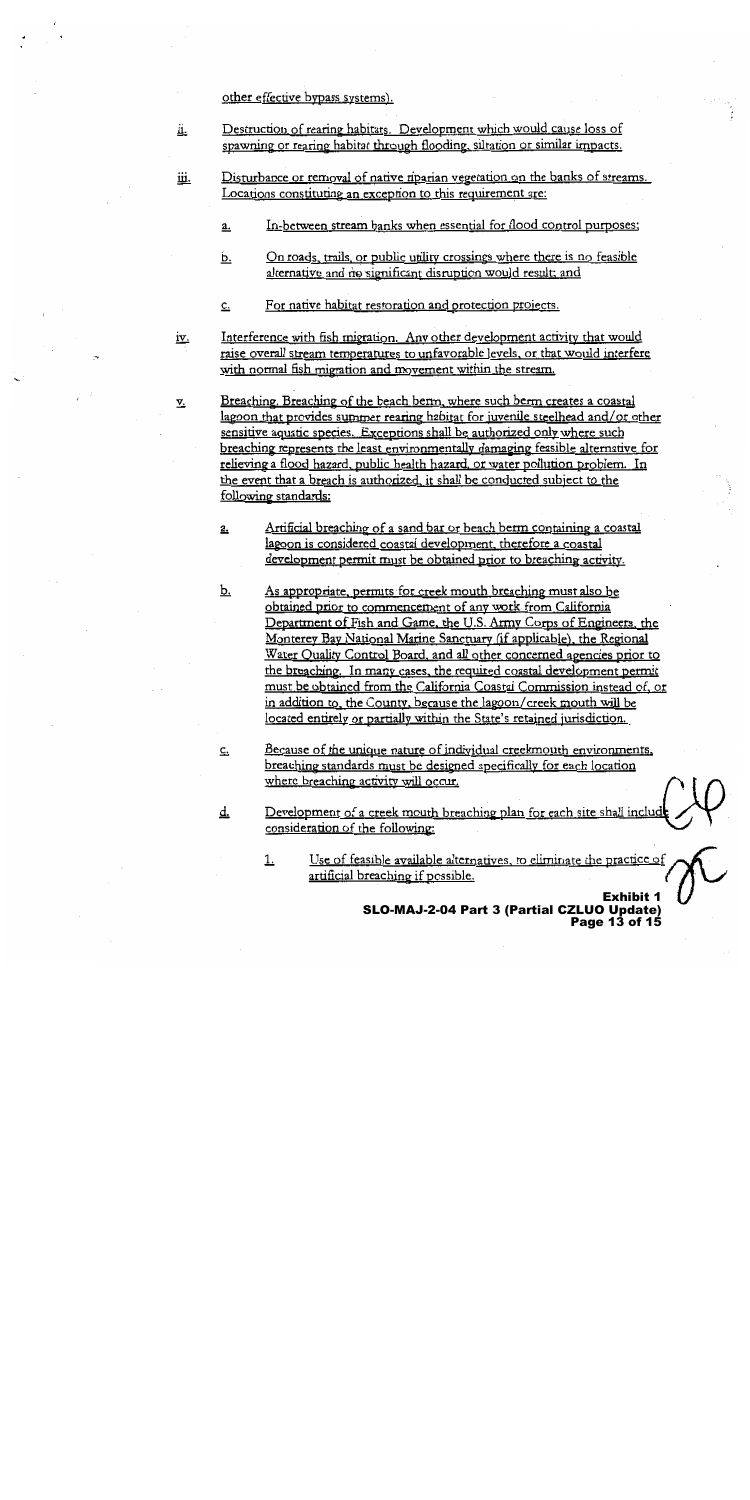- Thorough study of affected rare, threatened, or endangered  $2$ species and habitat, in particular steelhead trout, and tidewater goby.
- Review of mitigation options as compensation for 3. environmental damage caused by breaching.
- Public access impacts.  $4.$
- Public health impacts. 5.
- Public safety impacts. <u>G.</u>
- $\frac{7}{4}$ Review of historic and projected flooding of public and private properties, agricultural lands, and habitat.
- $8.$ Monitoring of lagoon and stream water quality.
- Creation of a monitoring plan for each individual breaching  $9.$ incident, and a long-term monitoring plan to study lagoon health and the impacts of breaching on the lagoon. (Mod67)
- Grading adjacent to Environmentally Senstive Habitats shall conform to the provisions  $(5)$ of Section 23.05.034c (Grading Standards).

SECTION 6: Section 23.07.172e1 [Site Development Standards] of the Coastal Zone land Use Ordinance, Title 23 of the San Luis Obispo County Code, is hereby amended to read as follows:

Diking, dredging, or filling of wetlands: Diking, dredging, or filling activities in  $(1)$ wetland areas under county jurisdiction shall be allowed only to the extent that they are consistent with Environmentally Sensitive Habitats Policy 11 of the San Luis Obispo County Coastal Plan Policies <del>Local Coastal Plan</del>, and shall not be conducted without the property owner first securing approval of all permits required by this title. Mineral extraction is not an allowed use in a wetland.

SECTION 7: That the Board of Supervisors has considered the initial study prepared and conducted with respect to the matter described above. The Board of Supervisors hereby, as a result of its consideration, and the evidence presented at the hearings on said matter, certifies that the FEIR has been prepared and completed in compliance with the California Environmental Quality Act, California Public Resources Code Section 21000 et seq. and the Board of Supervisors reviewed and considered the information contained in the FEIR prior to approving the amendments and that the FEIR reflects the lead agency's independent judgement and analysis. Further, the Board of Supervisors hereby adopts the recommended findings of the County Environmental Coordinator which are attached hereto and incorporated herein as though fully set forth.

SLO-MAJ-2-04 Part 3 (Partial CZLUO Update) Page 14 of 15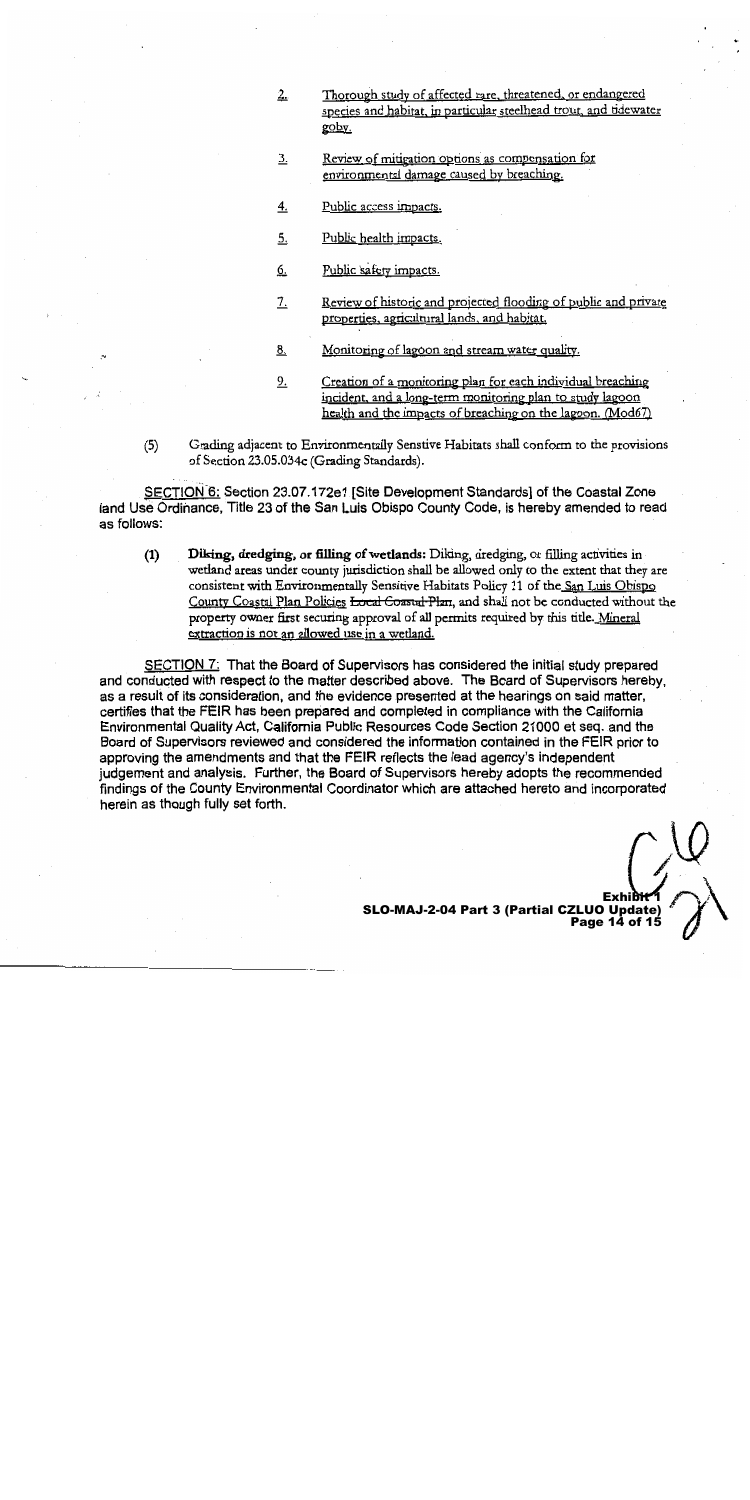SECTION 8: If any section, subsection, clause, phrase or portion of this ordinance is for any reason held to be invalid or unconstitutional by the decision of a court of competent jurisdiction, such decision shall not affect the validity or constitutionality of the remaining portion of this ordinance. The Board of Supervisors hereby declares that it would have passed this ordinance and each section, subsection, clause, phrase or portion thereof irrespective of the fact that any one or more sections, subsections, sentences, clauses, phrases or portions be declared invalid or unconstitutional.

SECTION 9: This ordinance shall become operative only upon approval by the California Coastal Commission and upon acknowledgment by the San Luis Obispo County Board of Supervisors of receipt of the Commission's resolution of certification.

SECTION 10: This ordinance shall take effect and be in full force on and after 30 days from the date of its passage hereof. Before the expiration of 15 days after the adoption of this ordinance, it shall be published once in a newspaper of general circulation published in the County of San Luis Obispo, State of California, together with the names of the members of the Board of Supervisors voting for and against the ordinance.

INTRODUCED at a regular meeting of the Board of Supervisors held on , 20 \_\_\_\_, and PASSED AND ADOPTED 20, by the following roll call vote, to wit: day of the control of the control of the control of the control of the control of the control of the control o

AYES:

NOES:

**ABSENT: None** 

**ABSTAINING: None** 

Chairman of the Board of Supervisors. County of San Luis Obispo, State of California

ATTEST:

County Clerk and Ex-Officio Clerk of the Board of Supervisors County of San Luis Obispo, State of California

[SEAL]

SLO-MAJ-2-04 Part 3 (Partial CZLUO Update) Page 15 of 15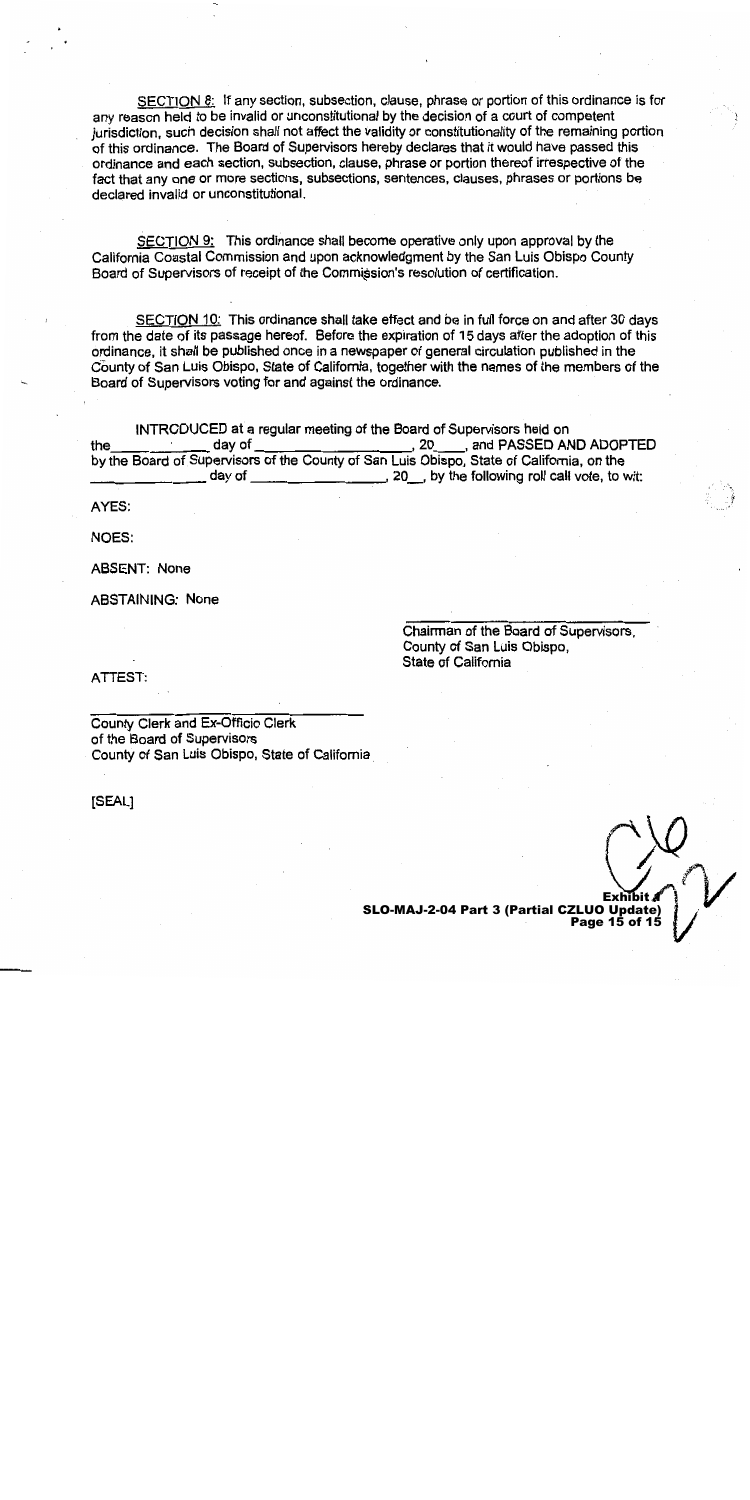consultation with appropriate Native American representatives.

• Improve standards that prevent polluted runoff from non-point sources.

With these modifications, the proposed amendment to the San Luis Obispo certified Implementation Plan is in conformity with, and adequate to carry out, the certified Land Use Plan.

# Staff Report Contents **Staff Report Contents**

| <b>IV</b> Exhibits |  |
|--------------------|--|

### IV. Exhibits

Exhibit 1: County LCP Amendment Submittal (Part 3)

# I. Staff Recommendation – Motions & Resolutions

Staff recommends that the Commission, after public hearing, certify the proposed IP amendment only if modified. The Commission needs to make two motions in order to act on this recommendation.

# A. Denial of Implementation Plan Amendment as Submitted

*Motion (1 of 2). I move that the Commission reject the Implementation Plan amendment SLO-MAJ-1-06 (Part 3) as submitted by the County of San Luis Obispo.* 

**Staff Recommendation of Rejection**. Staff recommends a **YES** vote. Passage of this motion will result in rejection of the Implementation Plan amendment and adoption of the following resolution and findings. The motion passes only by an affirmative vote of a majority of the Commissioners present.

**Resolution to Deny Certification of the Implementation Plan as Submitted.** The Commission hereby **denies** certification of the Implementation Plan amendment SLO-MAJ-1-06 (Part 3) as submitted by the County of San Luis Obispo and adopts the findings set forth below on the grounds that the Implementation Plan amendment as submitted does not conform with, and is inadequate to carry out, the provisions of the certified Land Use Plan. Certification of the Implementation Plan amendment

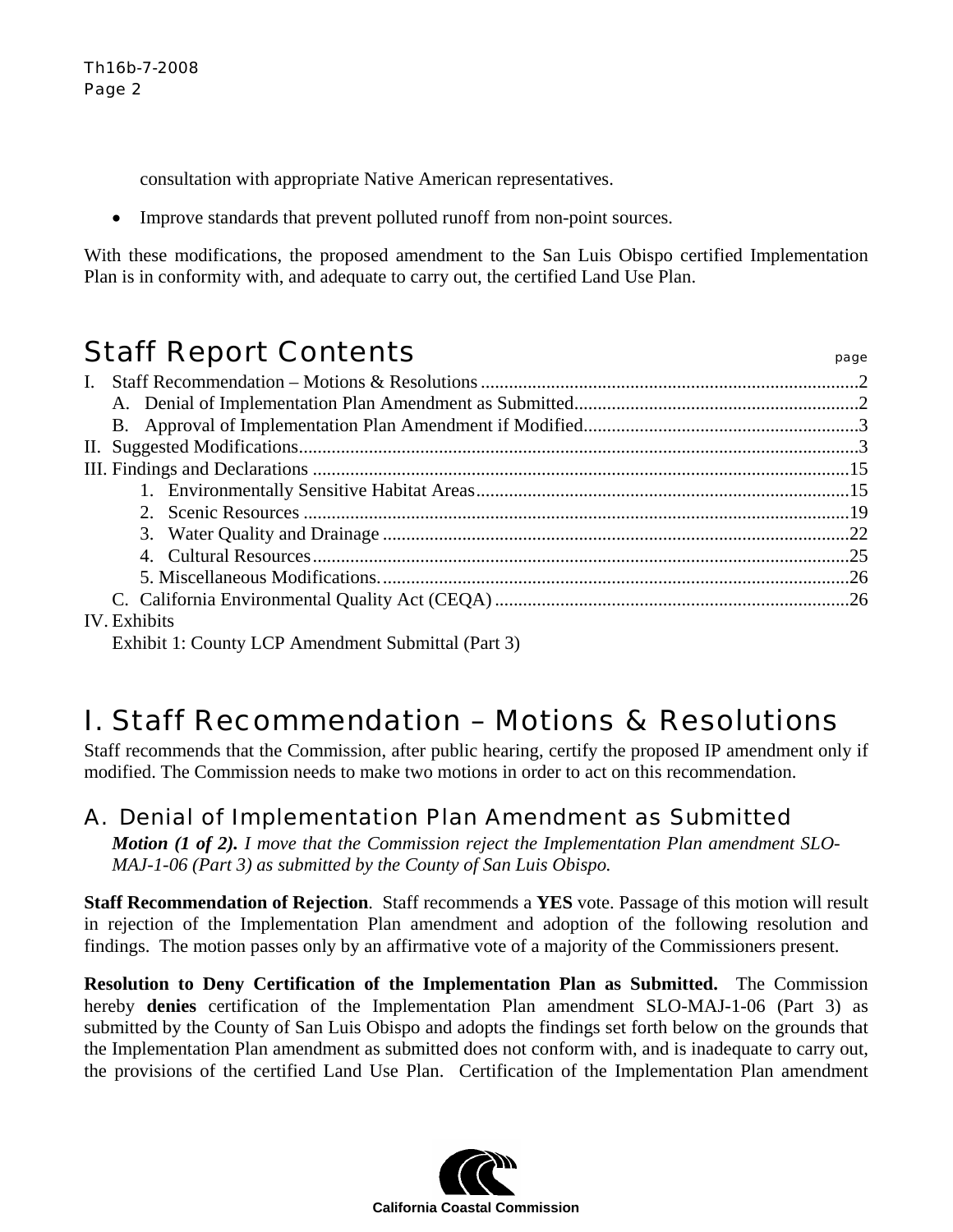would not meet the requirements of the California Environmental Quality Act as there are feasible alternatives and mitigation measures that would substantially lessen the significant adverse impacts on the environment that would result from certification of the Implementation Plan amendment as submitted.

## B. Approval of Implementation Plan Amendment if Modified

*Motion (2 of 2). I move that the Commission certify the Implementation Plan amendment SLO-MAJ-1-06 (Part 3) for the County of San Luis Obispo if it is modified as suggested in this staff report.*

**Staff Recommendation to Certify with Suggested Modifications**. Staff recommends a **YES** vote. Passage of the motion will result in the certification of the Implementation Plan amendment with suggested modifications and adoption of the following resolution and findings. The motion passes only by an affirmative vote of a majority of the Commissioners present.

**Resolution to Certify with Suggested Modifications***.* The Commission hereby certifies the Implementation Plan Amendment SLO-MAJ-1-06 (Part 3) for the County of San Luis Obispo if modified as suggested and adopts the findings set forth below on the grounds that the Implementation Plan amendment with suggested modifications will conform with, and is adequate to carry out, the provisions of the certified Land Use Plan. Certification of the Implementation Plan amendment if modified as suggested complies with the California Environmental Quality Act because either 1) feasible mitigation measures and/or alternatives have been incorporated to substantially lessen any significant adverse effects of the plan on the environment, or 2) there are no further feasible alternatives or mitigation measures that would substantially lessen any significant adverse impacts which the Implementation Plan amendment may have on the environment.

# II. Suggested Modifications

The Commission suggests the following modifications to the proposed IP amendment, which are necessary to make the requisite LUP consistency findings. If San Luis Obispo County accepts and agrees to each of the suggested modifications within six months of Commission action (i.e., by January 10, 2009), by formal action of the Board of Supervisors, the IP amendment will become effective upon Commission concurrence with the Executive Director's finding that this acceptance has been properly accomplished. Where applicable, text in cross-out format denotes text to be deleted and text in underline format denotes text to be added.

**1. Amend proposed ESHA ordinance sections 23.07.170a, d, and e as follows**:

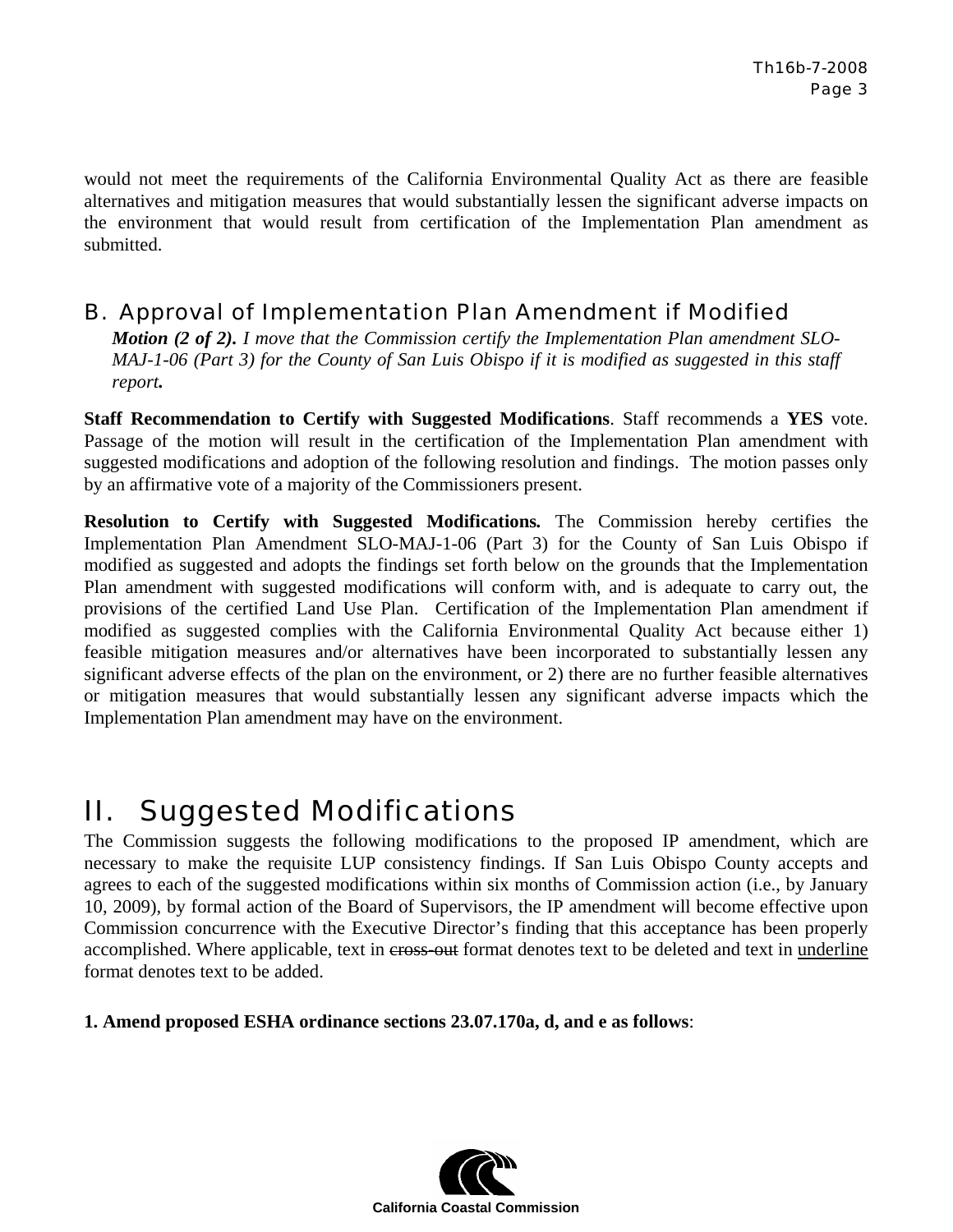…

23.07.170 – Environmentally Sensitive Habitats: The provisions of this section apply to development proposed within or adjacent to (within 100 feet of the boundary of) an Environmentally Sensitive Habitat as defined by Chapter 23.11 of this title. and as mapped by the Land Use Element combining designation maps.

- **a. Application content.** Unless a comprehensive program or list of Planning Area or Coastal Zone Land Use Ordinance standards already exists, and mitigation measures have already been identified that will reduce potential impacts to less than significant levels, and the proposed project will incorporate all feasible mitigation measures, a A land use permit application for a project on a site located within or adjacent to an Environmentally Sensitive Habitat shall also include a report by a biologist approved by the Environmental Coordinator that:
- (1) Evaluates the impact the development may have on the habitat, and whether the development will be consistent with the biological continuance of the habitat. For those environmentally sensitive habitat areas which are only seasonally occupied, or where the presence of the species can best be determined during a certain season (e.g., an anadromous fish species or annual wildflower species), the field investigation(s) must be conducted during the appropriate time to maximize detection of the subject species. The report shall identify possible impacts, their significance, measures to avoid possible impacts, mitigation measures required to reduce impacts to less than significant levels when impacts cannot be avoided, measures for the restoration of damaged habitats and long term protection of the habitats, and a program for monitoring and evaluating the effectiveness of the mitigation such measures.
- (2) Is complete, current and meets established standards for report content and assessment methodology. Report standards shall be consistent with CEQA guidelines, and incorporate the recommendations of the California Coastal Commission, California Department of Fish and Game, U.S. Fish and Wildlife Service, Marine Mammals Commission, and National Marine Fisheries Service, as appropriate.
- **d. Alternatives analysis required**. Construction of new, improved, or expanded roads, bridges and other crossings will only be allowed within required setbacks after an alternatives analysis has been completed. The alternatives analysis shall examine at least two other feasible locations with the goal of locating the least environmentally damaging alternative. When the alternatives analysis concludes that a feasible and less environmentally damaging alternative does not exist, the bridge or road may be allowed in the proposed location when accompanied by all feasible mitigation measures to avoid and/or minimize adverse environmentally effects. If however, the alternatives analysis concludes that a feasible and less-environmentally damaging alternative does exist, that alternative shall be used and any existing bridge or road within the setback shall be removed and the total area of disturbance restored to natural topography and vegetation.

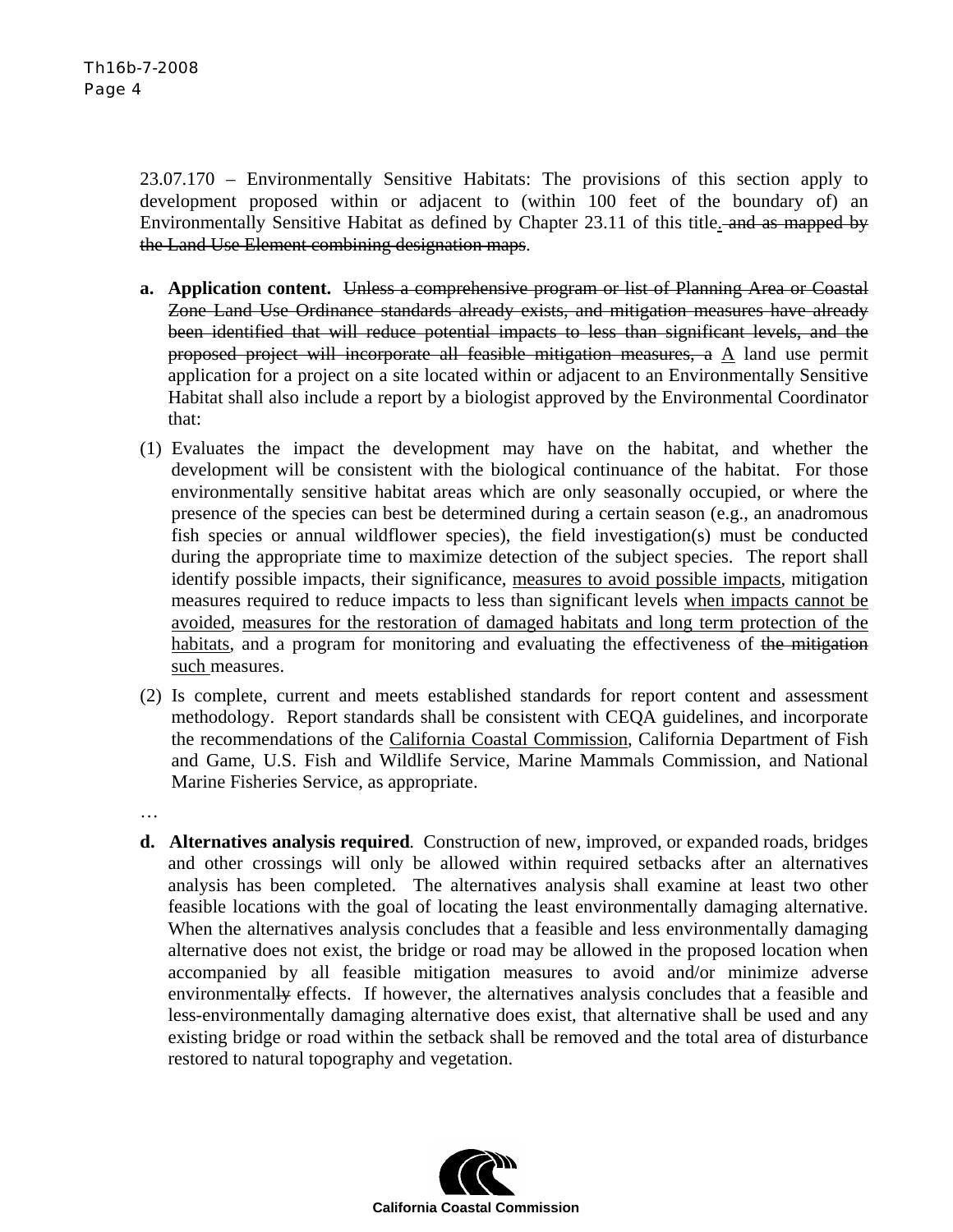**e. Development standards for environmentally sensitive habitats**. All development and land divisions within or adjacent to an Environmentally Sensitive Habitat Area shall be designed and located in manner which avoids any significant disruption or degradation of habitat values. This standard requires that any project which has the potential to cause significant adverse impacts to an ESHA be redesigned or relocated so as to avoid the impact, or reduce the impact to a less than significant level where complete avoidance is not possible. (Mod 67)

(1) Development within an ESHA. In those cases where development within the ESHA cannot be avoided, the development shall be modified as necessary so that it is the minimum necessary to provide a reasonable least environmentally damaging feasible alternative. Development shall be consistent with the biological continuance of the habitat. Circumstances in which a development project would be allowed within an ESHA include:

- i. Resource dependent uses. New development within the habitat shall be limited to those uses that are dependent upon the resource.
- i. Mitigation. Restoration or management measure required to protect the resource. Where feasible, damaged habitats shall be restored as a condition of development approval.
- ii. Coastal accessways. Public access easements and interpretive facilities such as nature trails which will improve public understanding of and support for protection of the resource.
- iii. Public services and utilities. Essential public services and utilities, such as Highway One, which cannot be feasibly be relocated elsewhere and are designed to avoid any significant disruption of the ESHA.
- iv. Resource dependent uses Habitat Creation and Enhancement. Where the project results in an unavoidable loss (i.e., temporary or permanent conversion) of habitat area, replacement habitat and/or habitat enhancements shall be provided and maintained by the project applicant. Plans for the creation of new habitat, or the enhancement of existing habitat, shall consider the recommendations of the California Coastal Commission, the in accordance with California Department of Fish and Game and/or U.S. Fish and Wildlife Service recommendations. Generally, replacement habitat must be provided at recognized ratios to successfully reestablish the habitat at its previous size, or as is deemed appropriate in the particular biologic assessment(s) for the impacted site. Replacement and/or enhanced habitat, whenever feasible, shall be of the same type as is lost ("same-kind") and within the same biome ("same-system"), and shall be permanently protected by a deed restriction or conservation easement.
- i v. Mitigation Restoration of damaged habitats. Restoration or management measure required to protect the resource. Where feasible, Projects located within or adjacent to environmentally sensitive habitat areas that have been damaged habitats shall be conditioned to require the restoration, monitoring, and long term

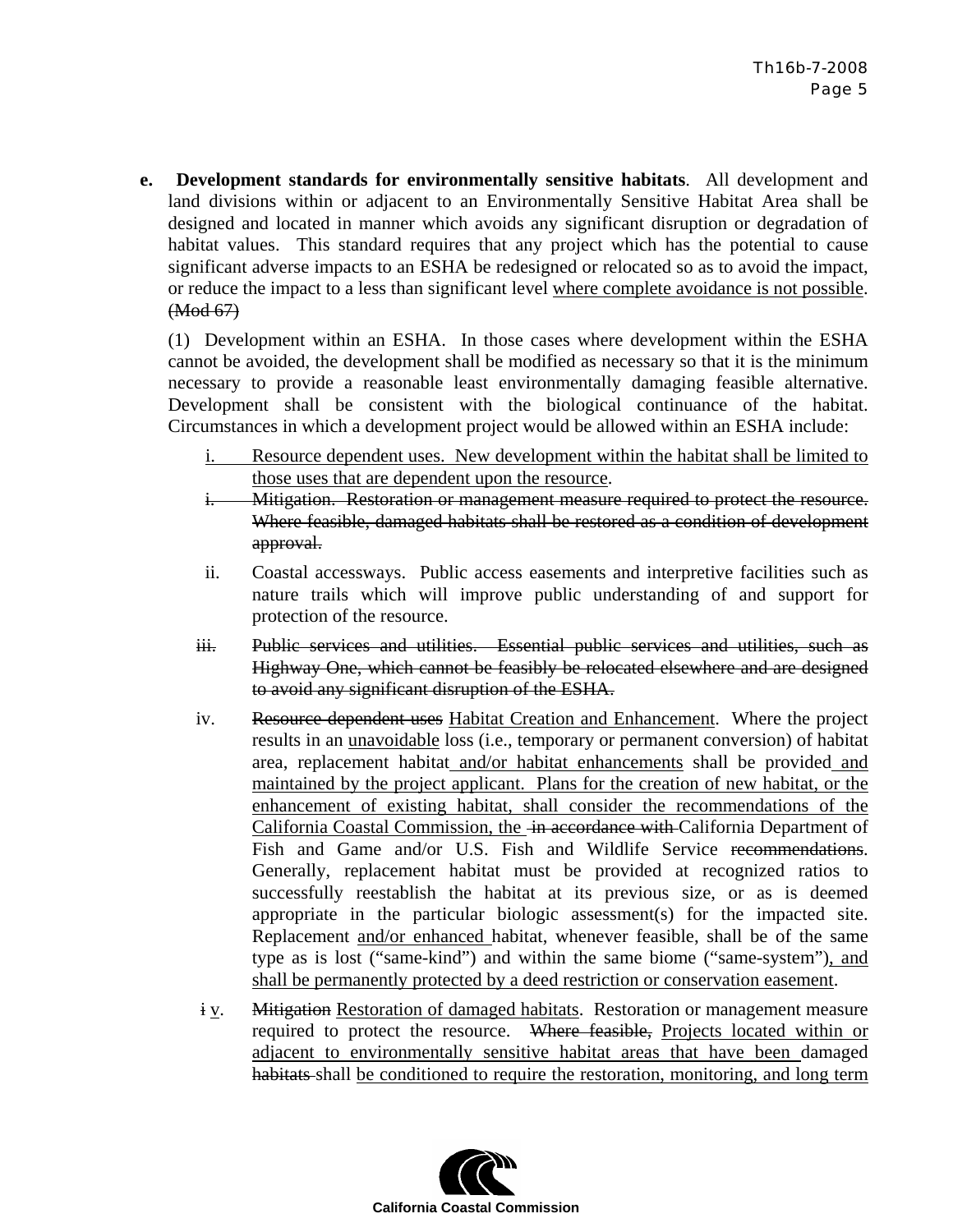protection of such habitat areas through a restoration plan and accompanying deed restriction or conservation easement be restored as a condition of development approval. Where previously disturbed but restorable habitat for rare and sensitive plant and animal species exist on a site that is surrounded by other environmentally sensitive habitat areas, these areas shall be delineated and potentially restored as recommended by a restoration plan.

- (2) Standards for nonconforming Development in ESHA's to avoid a takings. Where the County is obligated to allow If development in an ESHA must be allowed to avoid on the basis that an unconstitutional taking would otherwise result, then all of the following standards shall apply with respect to such development:
	- i. Avoidance of takings. The amount and type of development allowed shall be the least necessary to avoid a takings.that would allow for a reasonable economic use
	- ii. Impacts avoided/minimized. All development in and impacts to ESHA shall be avoided to the maximum extent feasible. Any unavoidable impacts shall be limited the maximum extent feasible.
	- iii. Mitigation required. All significant adverse impacts to the ESHA shall be fully mitigated.
- (3) Steelhead stream protection: Net loss stream diversions prohibited. Diversions of surface and subsurface water will not be allowed where a significant adverse impact on the steelhead run, either individually or cumulatively, would result.

Diversion dams, water supply wells which tap the subflow, and similar water supply facilities which could significantly harm the steelhead run in any of these streams shall not be allowed. Exceptions may be considered only where the impact cannot be avoided, is fully mitigated and no significant disruption would result. Techniques for impact avoidance include:

- i. Limiting diversions. Limiting diversions to peak winter flows exceeding the amount needed to maintain the steelhead runs, with off-stream storage where year-round water supplies are desired.
- ii. Protecting water quality. Treating diverted water after use, and returning it to the watershed of origin in like quantities and qualities; and
- iii. Supplementing flows. Supplementing stream flows with water imported from sources that do not exacerbate impacts on steelhead or salmon runs elsewhere.
- (4) Other prohibited uses. Prohibited development activities include:
	- i. Placement of barriers to fish. In-stream barriers to sensitive freshwater species migration, including types of dams not covered above, weirs, and similar obstacles which would substantially interfere with normal migration patterns, except where barriers cannot be avoided and impacts are mitigated to less than significant levels (e.g., with fish ladders or other effective bypass systems).

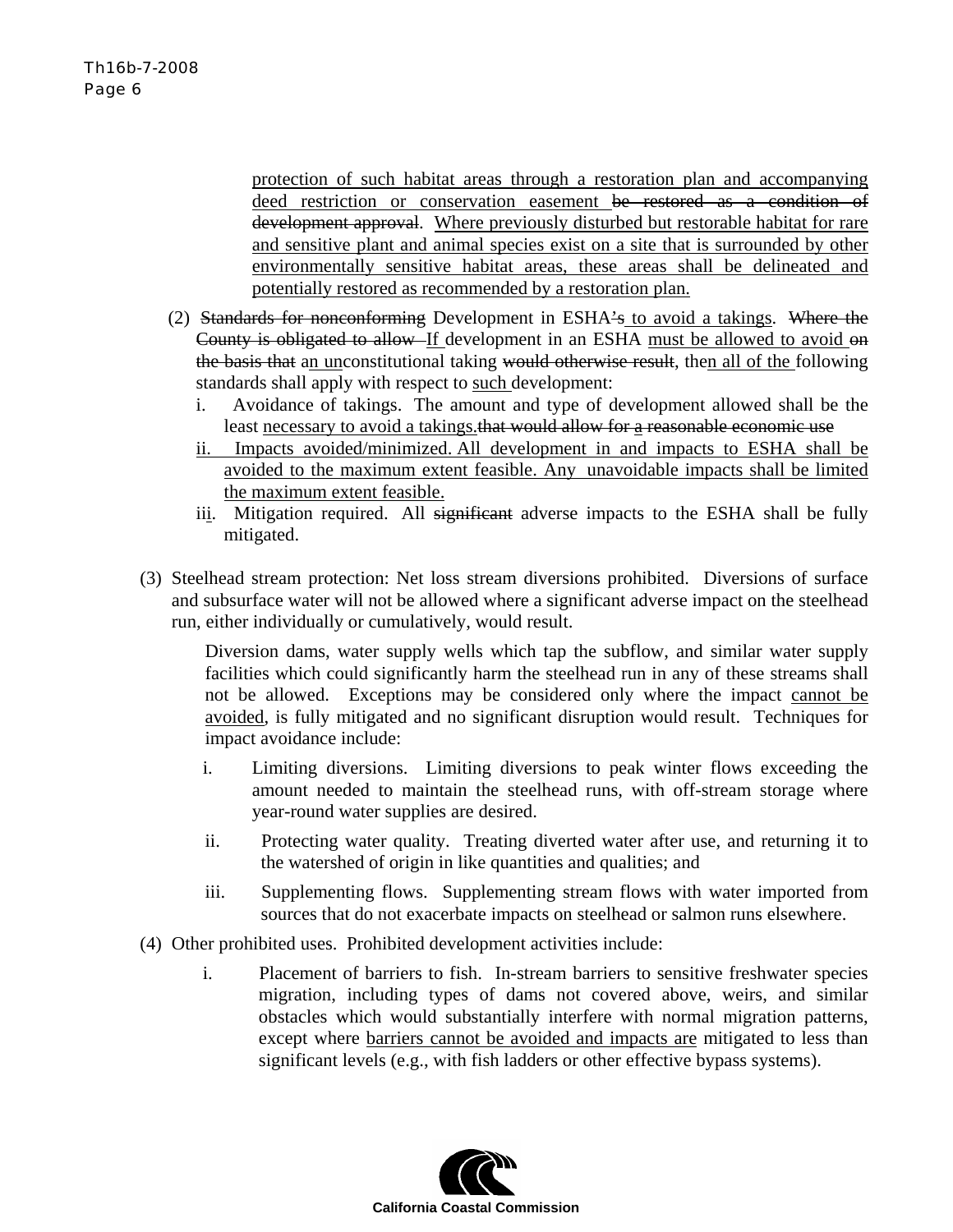- ii. Destruction of rearing habitats. Development which would cause loss of spawning or rearing habitat through flooding, siltation or similar impacts.
- iii. Disturbance or removal of native riparian vegetation on the banks of streams. Locations constituting an exception to this requirement are:
	- a. In-between stream banks when essential for flood control purposes and no less environmentally damaging alternative is available to protect existing structures;
	- b. On roads, trails, or public utility crossings where vegetation removal cannot be avoided, and where there is no feasible alternative and no significant disruption would result; and
	- c. For native habitat restoration and protection projects.
- iv. Interference with fish migration. Any other development activity that would raise overall stream temperatures to unfavorable levels, or that would interfere with normal fish migration and movement within the stream.
- v. Breaching. Breaching of the beach berm, where such berm creates a coastal lagoon that provides summer rearing habitat for juvenile steelhead and/or other sensitive aquatic species. Exceptions shall be authorized only where such breaching represents the least environmentally damaging feasible alternative for relieving a flood hazard, public health hazard, or water pollution problem. In the event that a breach is authorized, it shall be conducted subject to the following standards:
	- a. Artificial breaching of a sand bar or beach berm containing a coastal lagoon is considered coastal development, therefore a coastal development permit must be obtained prior to breaching activity.
	- b. As appropriate, permits for creek mouth breaching must also be obtained prior to commencement of any work from California Department of Fish and Game, the U.S. Army Corps of Engineers, the Monterey Bay National marine Sanctuary (if applicable), Regional Water Quality Control Board, and all other concerned agencies prior to the breaching. In many cases, the required coastal development permit must be obtained from the California Coastal Commission instead of, or in addition to, the County, because the lagoon/creek mouth will be located entirely or partially within the State's retained jurisdiction.
	- c. Because of the unique nature of individual creekmouth environments, breaching standards must be designed specifically for each location where breaching activity will occur.
	- d. Development of a creek mouth breaching plan for each site shall include consideration of the following:

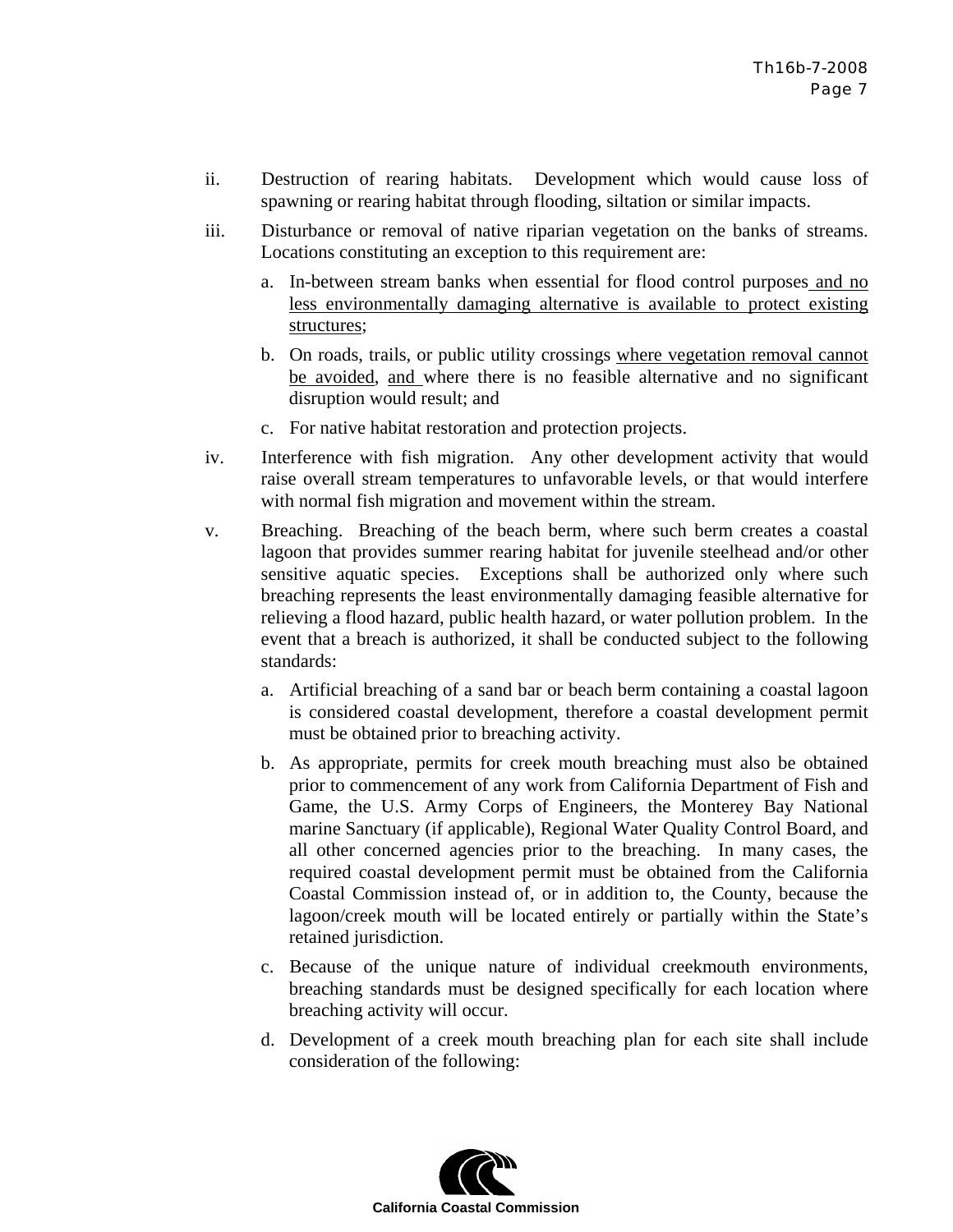- 1. Use of feasible available alternatives, to eliminate the practice of artificial breaching if possible.
- 2. Thorough study of affected rare, threatened, or endangered species and habitat, in particular steelhead trout, and tidewater goby.
- 3. Review of mitigation options as compensation for environmental damage caused by breaching.
- 4. Public access impacts.
- 5. Public health impacts.
- 6. Public safety impacts.
- 7. Review of historical and projected flooding of public and private properties, agricultural lands, and habitat.
- 8. Monitoring of lagoon and stream water quality.
- 9. Creation of a monitoring plan for each individual breaching incident, and a long-term monitoring plan to study lagoon health and the impacts of breaching on the lagoon.

(5)Grading adjacent to Environmentally Sensitive Habitats shall conform to the provisions of Section 23.05.034c (Grading Standards).

### **2. Amend CZLUO Section 23.07.172(e)(1) as follows:**

(1) Diking, dredging, or filling or wetlands: Diking, dredging, or filling activities in wetland areas under county jurisdiction shall be allowed only to the extent that they are consistent with Environmentally Sensitive Habitats Policy  $+1$ –13 of the San Luis Obispo County Coastal Plan Policies, and shall not be conducted without the property owner first securing approval of all permits required by this title. Mineral extraction is not an allowed use in a wetland.

### **3. Miscellaneous ESHA modifications for internal consistency.**

**23.01.022(b). Local Coastal Plan provisions:** The following portions of the San Luis Obispo County Local Coastal Plan (the policy document portion of the land use plan prepared as part of the San Luis Obispo County Local Coastal Program) adopted by Board of Supervisors Resolution 88-115 and all amendments thereto:

. . . .

**(2) Environmentally Sensitive Habitat maps:** The combining designation maps adopted as part of the Local Coastal Plan showing areas known at that time to be that are sensitive habitats for plant and animal life, on file in the San Luis Obispo County Planning Department.

. . . .

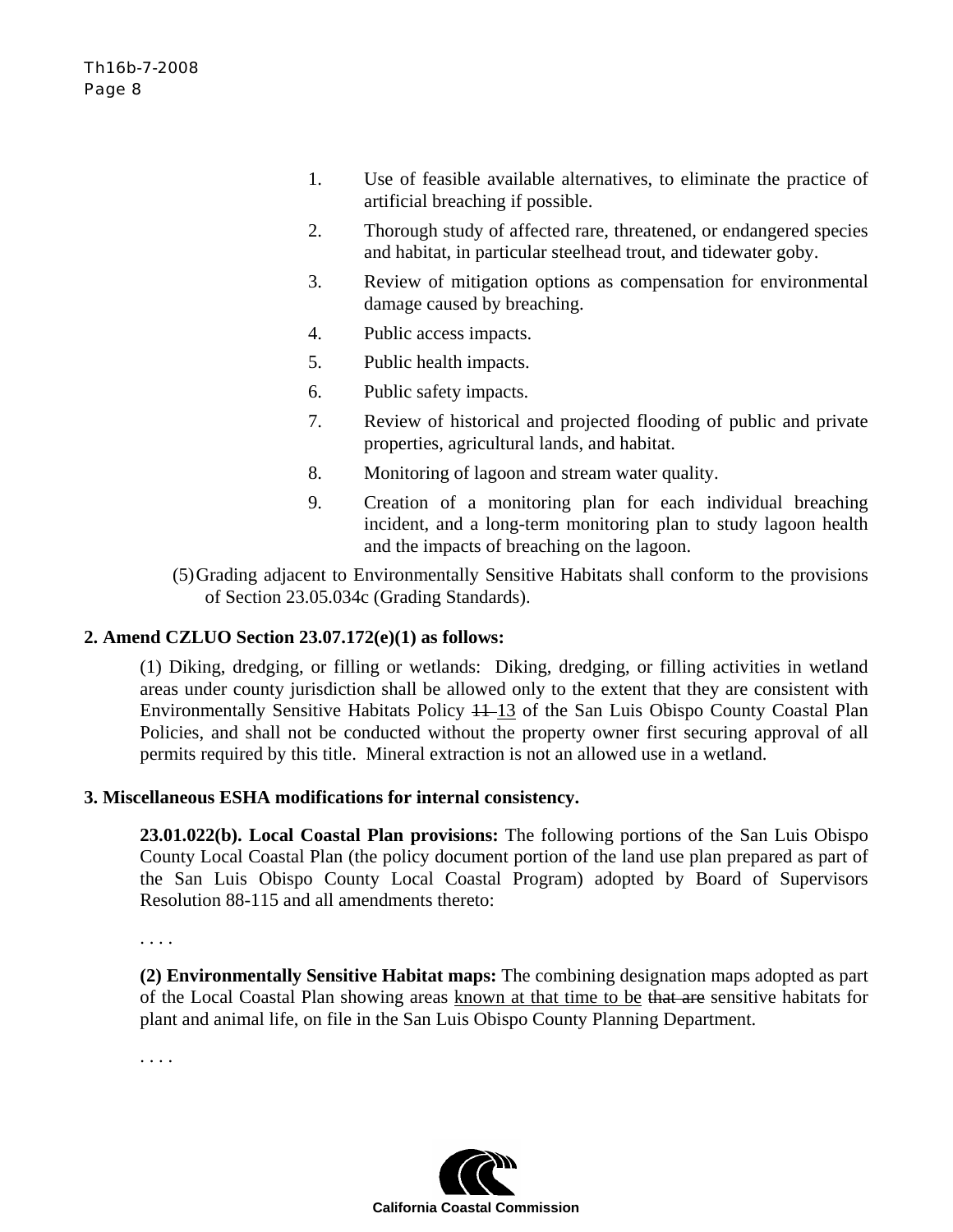### **23.05.026 - Grading Permit Exemptions**

**(h)(3)** Within 100 feet of an Environmentally Sensitive Habitat as shown in the Land Use Element;

### **23.05.034 - Grading Standards:**

**(c)Grading adjacent to Environmentally Sensitive Habitats.** Grading shall not occur within 100 feet of any Environmentally Sensitive Habitat as shown in the Land Use Element except:

### **4. Section 23.04.210 – Visual Resources:**

The following standards apply within Critical Viewsheds, Scenic Corridors and Sensitive Resource Area (SRA) Combining Designations that are intended to protect visual resources, as identified in this title, the Official Maps, Part III of the Land Use Element, or the area plans of the Local Coastal Plan.

- a. Applicability of standards. The following standards apply to public and private new development that consists of the following: proposed land divisions and residential and residential accessory structures (including water tanks), agricultural and agricultural accessory structures, commercial structures, pipelines and transmission lines, public utility facilities, communications facilities, and access roads that are required by the Coastal Zone Land Use Ordinance to have a land use permit, except that the following are exempt from some or all of these standards  $(a)-(d)$ :
	- (1) Agricultural accessory structures that are 600 square feet or less in area, or other minor agriculturally-related development (e.g. fencing, wells).
	- (1)  $(2)$  Project not visible. An exemption from the standards in the following subsections  $c(1)$ ,  $(2)$ ,  $(4)$ , and  $(5)$  may be granted if documentation is provided demonstrating that the proposed structures and access roads development will not be visible from the ocean, the shoreline, public beaches, the Morro Bay estuary, and any of the roads specified in the applicable area plan planning area standards for Critical Viewsheds, Scenic Corridors, or SRA's that are intended to protect visual resources. Such documentation shall be prepared by a qualified professional acceptable to the Planning Director and at a minimum shall provide scaled topographic and building elevations with preliminary grading, drainage, and building plans. An exemption from the standard in subsection  $c(6)$ may be granted if the preceding documentation is provided, and if it is determined by the Planning Director that open space preservation within the Critical Viewshed, or SRA is not otherwise needed to protect the scenic and visual resource, sensitive habitat or watershed, as identified in the area plans.
- b. Permit requirement. Minor Use Permit approval, unless Development Plan approval is otherwise required by this title or planning area standards of the area plans. The land use permit or land division application shall include the following:

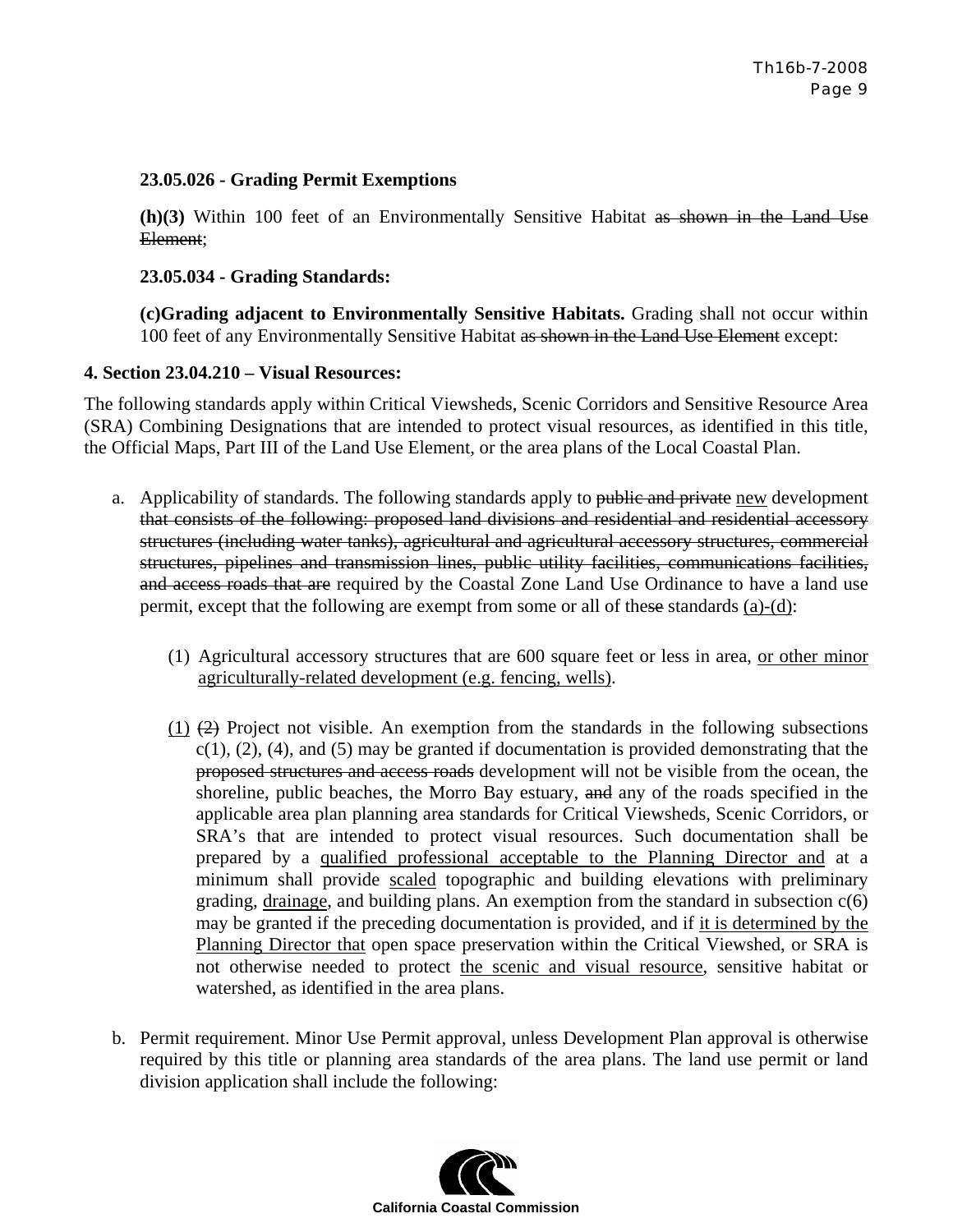- (1) A landscaping plan, grading and drainage plan, lighting plan, fencing plan, and visual analysis, including the use of story-poles as required, that is prepared by a licensed architect, a licensed landscape architect or other qualified person professional acceptable to the Director of Planning and Building. The landscaping plans and visual analysis shall be used to determine compliance with the following standards.
- c. Standards for Critical Viewsheds, and SRAs for protection of visual resources. The following standards apply within areas identified as Critical Viewsheds, or SRAs in the area plans for protection of visual resources.
	- (1) Location of development. Locate development, including but not limited to primary and secondary structures, accessory structures, fences, utilities, water tanks, and access roads, in the least visible portion of the site as viewed from any of the applicable roads or highways described in the applicable planning area standards in the area plans, consistent with protection of other resources. Emphasis shall be given to locations not visible from major public view corridors. Visible or partially visible development locations shall only be considered if no feasible non-visible development locations are identified, or if such locations would be more environmentally damaging. Visible or partially visible development locations may be approved where visual effects are reduced to an insignificant level, as determined by the review authority. New development shall be designed (e.g., height, bulk, style, materials, color) to be subordinate to, and blend with, the character of the area. Use naturally occurring topographic features and slope created "pockets" first and native vegetation and berming second, to screen development from public view and minimize visual intrusion.
	- (2) Building Structure visibility. Minimize building structural height and mass by using lowprofile design where applicable feasible, including partially sinking structures below grade. Minimize the visibility of buildings, including water tanks, structures by using colors design techniques to harmonize with the surrounding environment.
	- (3) Ridgetop development. Locate structures so that they are not silhouetted against the skyline or ridgeline as viewed from the ocean, the shoreline, public beaches, the Morro Bay estuary, applicable roads or highways described in the applicable planning area standards in the area plans, unless compliance with this standard is infeasible or results in more environmental damage than an alternative.
	- (4) Landscaping for hillside and ridgetop development. Provide at least 80 percent screening of structures development at plant maturity using native, non-invasive, or drought tolerant vegetation of local stock (no invasive species) as seen from applicable roads or highways described in the applicable planning area standards in the area plans, but without obstructing major public views (e.g., screening should occur at the building

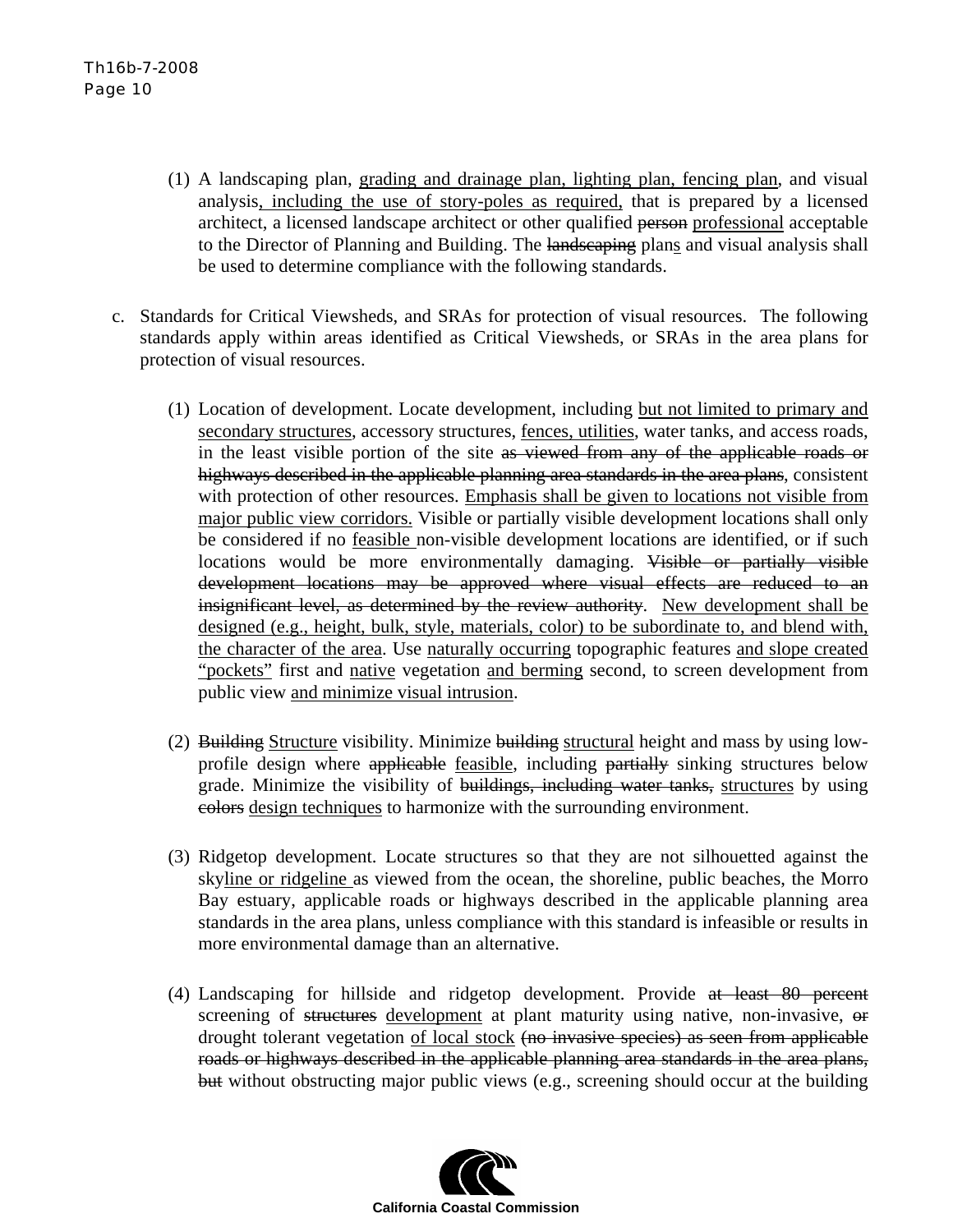site rather than along a public road). Maximize The use of evergreen trees and largegrowing shrubs that have shapes vegetation appropriate to the site shall be similar to existing native vegetation. Alternatives to such screening may be approved if visual effects impacts are otherwise reduced to an insignificant level avoided through use of natural topographic features  $\Theta$  and the design of structures. Provisions shall be made to maintain visual screening for the life of the development. the survival of required landscape screening for a period of at least five years.

- (5) Residential lLand divisions and lot-line adjustments cluster requirement. New land divisions and lot-line adjustments where the only building site would be on a highly visible slope or ridgetop shall be prohibited. Residential lLand divisions and their building sites that are found consistent with this provision shall be clustered in accordance with Chapter 23.04 or otherwise concentrated in order to protect the visual resources as identified in the area plans.
- (6) Open space preservation. Pursuant to the purpose of the Critical Viewshed, or SRA to protect significant visual resources, sensitive habitat or watershed open space preservation is a compatible measure to support the approval of new development. Approval of an application for any land division, Minor Use Permit or Development Plan (excluding any agricultural accessory building) new development in these scenic coastal areas is contingent upon the applicant executing an agreement with the county to maintain in open space use appropriate portions of the site within the Critical Viewshed, or SRA (for visual protection) that are not intended for development. Guarantee of open space preservations may be in the form of public purchase, agreements, easement controls or other appropriate instrument approved by the Planning Director, provided that such guarantee agreements are not to grant public access unless acceptable to the property owner.
- d. Standards for scenic corridors. The following standards apply within areas identified as Scenic Corridors in the area plans for protection of visual resources.
	- (1) Setback. Where possible, new development residential buildings, residential accessory structures and agricultural accessory structures shall be set back a minimum of 100 feet from the edge of the right-of-way of the road along which the Scenic corridor is established in the area plans, or a distance as otherwise specified in the area plan planning area standards. If there is no feasible development area outside of this setback, the project shall be located on the rear half of the property as long as the location is not more environmentally damaging. and New development allowed in visible areas shall provide a landscaping screen consistent with the requirements of  $c(4)$  above.  $\theta$ moderately fast-growing, drought tolerant plant material to provide 80 percent view coverage at plant maturity at the building site (not along the public road). A landscaping

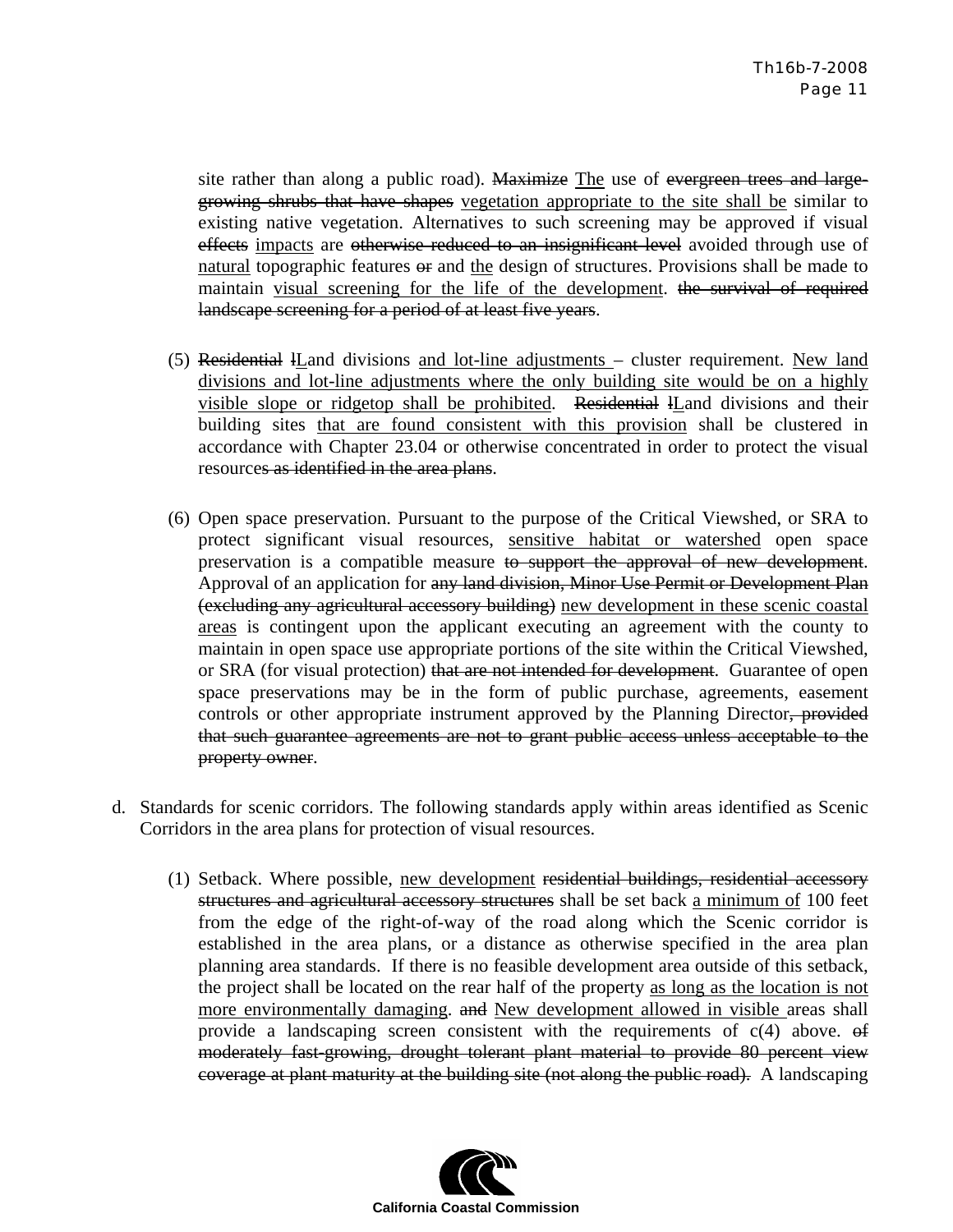plan in accordance with these requirements and the requirements of Chapter 23.04 shall be provided at the time of building permit application submittal.

- (2) Signs. Locate s Signs that are required to have a land use permit, especially freestanding signs, shall so that they do be located so as to not interfere with unique and attractive features of the landscape, including but not limited to unusual landforms, sensitive habitats, and scenic vistas from the road along which the Scenic Corridor is established.
- e. General Visual Standards for Coastal Development. Notwithstanding subsections (a)-(d) above, all development requiring a coastal development permit must be consistent with the requirements of Coastal Plan Visual and Scenic Resource Policies 1-11 as applicable.

### **5. Section 23.05.050 – Drainage Standards:**

Delete outdated preamble - "[this amendment does not corresponde.....]"

- b. Natural channels and runoff. Proposed projects are to include design provisions to retain off-site natural drainage patterns and, when required, limit peak runoff to pre-development levels. To the maximum extent feasible, all drainage courses shall be retained in or enhanced to appear in a natural condition, without channelization for flood control. On downhill sites, encourage drainage easements on lower properties so that drainage can be released on the street or other appropriate land area below.
- d. Development adjacent to coastal bluffs. Stormwater outfalls that discharge to the bluff, beach, intertidal area, or marine environment are prohibited unless it has been demonstrated that it is not possible to detain the stormwater on-site, or direct the stormwater to pervious land areas or the street, without causing flooding or erosion. In such instances, stormwater outfalls shall include filtration and treatment systems necessary to protect coastal water quality; be screened from public view using underground pipes and/or native vegetation screening of local stock; and receive all necessary agency approvals. Consolidation of existing outfalls shall be pursued where feasible. The drainage plan shall incorporate all reasonable measures to minimize increased erosion to the coastal bluff as a result of development.
- e. Water Runoff.

(1) BMP's – Residential Development. All new residential development ..... Such measures shall include, but not be limited to ... ; and or managing runoff on the site (e.g., percolation basins); and other Low Impact Design (LID) techniques.

(2) BMP's – Non-Residential Development ... The Best Management Practices shall include measures to minimize post-development loadings of total suspended solids. Where feasible other Low Impact Design (LID) techniques shall be implemented.

f. Parking lots and paved areas. Parking lots and other paved areas where automobiles are parked that are 1.0 acre or greater in size shall be equipped with sediment and grease traps facilities and/or measures to address post construction runoff and ongoing nonpoint source pollution (e.g.,

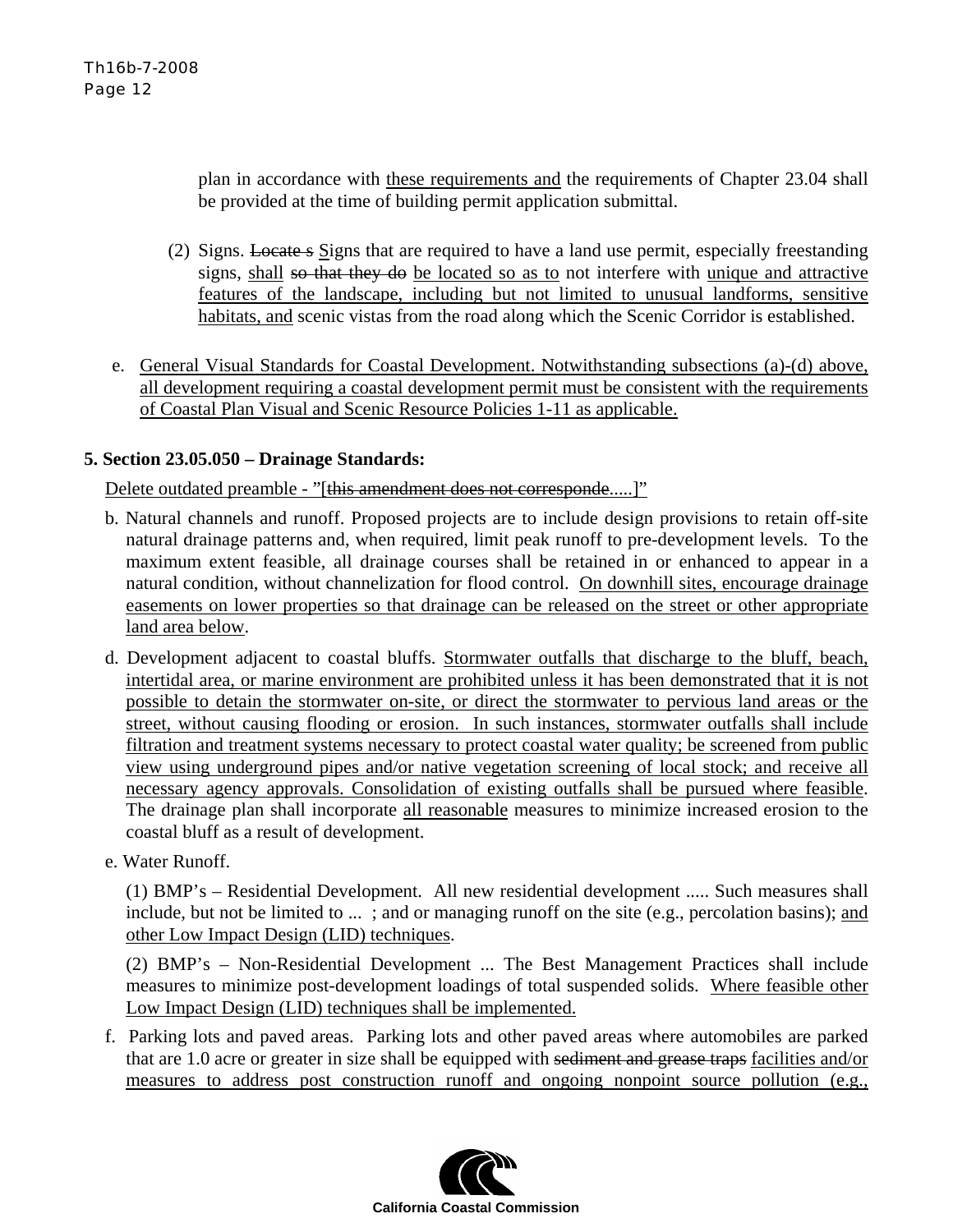sediment and grease traps, oil/water separators, biofilters), and shall be subject to a periodic maintenance program which are funded and carried out by the property owner. (Mod 69)

h. Impervious surfaces. New development shall be designed to minimize the amount of impervious surfaces in order to maximize the amount of on-site runoff infiltration.

### **6. Amend proposed ordinance section 23.06.100a as follows:**

- a. Standards for preventing Polluted Runoff Impacts from Non-point Sources. Land use permit applications that require discretionary review New development shall be designed and located to avoid significant adverse impacts to wetlands, streams, tidepools, sensitive plants, riparian vegetation, agricultural lands, and other environmentally sensitive habitat areas from surface water runoff and wastewater. The following shall apply to new development: (Mod 69)
	- 31. Where potentially significant adverse impacts might occur, new development shall assess potential pollutants resulting from the development project, as well as the potential impacts of those pollutants on nearby waterways and agricultural lands. Proposed new development shall furthermore be consistent with Central Coast Basin Plan's current water quality objectives for ocean waters, inland surface waters, enclosed bays, and estuaries.

Where polluted surface water runoff might occur as the result of a proposed development project, the proposed project shall be evaluated for potential impacts to critical waterway components, such as: dissolved oxygen, pH, suspended material, oil/grease, sediment, turbidity, temperature, toxicity, pesticides, chemicals, etc. Where applicable, measures shall be developed and implemented to avoid and mitigate potentially significant adverse impacts (e.g. establish a vegetation "filter" strip between a waterway and development).

### **7. Section 23.07.104 – Archaeologically Sensitive Areas:**

**b. Preliminary site survey required.** Before issuance of a land use or construction permit for development within an archaeologically sensitive area, a preliminary site survey shall be required. The survey shall be conducted by an qualified archaeologist knowledgeable in local Native American Chumash Indian culture and approved by the Environmental Coordinator. The County will provide pertinent project information to the Native American tribe(s)**.** 

**c. When a mitigation plan is required**. If the preliminary site survey determines that proposed development may have significant effects on existing, known or suspected archaeological resources, a plan for mitigation shall be prepared by the a qualified archaeologist. The County will provide pertinent project information to the Native American tribe(s) as appropriate. The purpose of the plan is to protect the resource. The plan may recommend the need for further study, subsurface testing, monitoring during construction activities, project redesign, or other actions to mitigate the impacts on the resource. Highest priority shall be given to avoiding disturbance of sensitive resources. Lower priority mitigation measures may include use of fill to

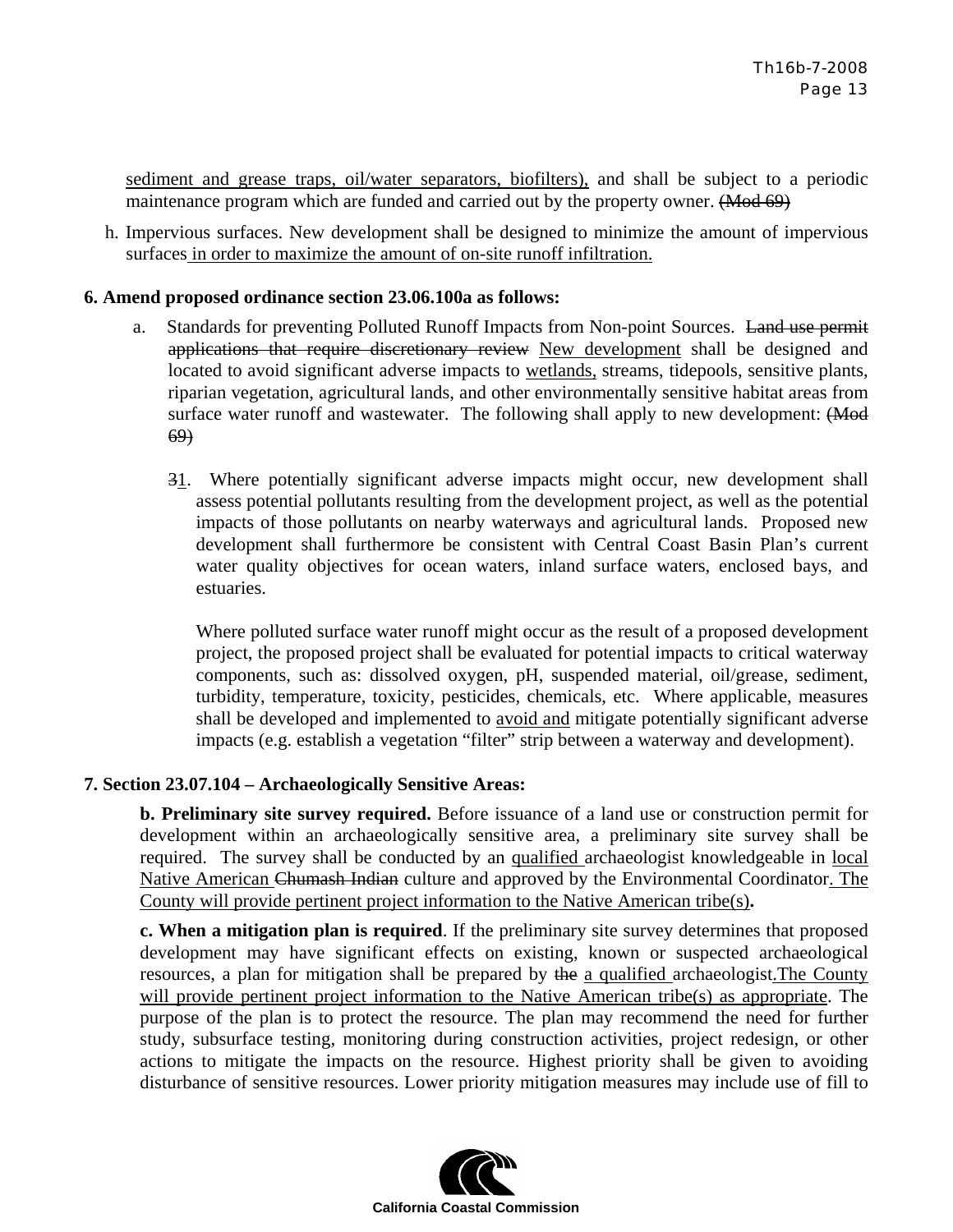cap the sensitive resources. As a last resort, the review authority may permit excavation and recovery of those resources. The mitigation plan shall be submitted to and approved by the Environmental Coordinator, and considered in the evaluation of the development request by the Review Authority.

**d. Archeological resources discovery.** In the event archaeological resources are unearthed or discovered during any construction activities, the standards of Section 23.05.140 of this title shall apply. Construction activities shall not commence until a mitigation plan, prepared by a qualified professional archaeologist reviewed and approved by the Environmental Coordinator, is completed and implemented. The County will provide pertinent project information to and consult with the affected Native American tribe(s) as appropriate The mitigation plan shall include measures to avoid the resources to the maximum degree feasible and shall provide mitigation for unavoidable impacts. A report verifying that the approved mitigation plan has been completed shall be submitted to the Environmental Coordinator prior to occupancy or final inspection, whichever occurs first.

### **8. Section 23.01.043c– Appeals to the CCC:**

**Appealable development.** As set forth in Public Resources Code Section 30603(a), and this title, an action by the county on a permit application, including any Variance, Exception or Adjustment granted, for any of the following projects may be appealed to the Coastal Commission:

(1) Development approved between the sea and the first public road paralleling to the sea, or within 300 feet of the inland extent of any beach (or of the mean high tide line of the ocean sea where there is no beach), whichever is the greatest distance, as shown on the adopted postcertification appeals maps.

(2) Approved developments not included in subsection  $c(1)$  of this section that are proposed to be located on tidelands, submerged lands, public trust lands, within 100 feet of any wetland, estuary, stream, or within 300 feet of the top of the seaward face of any coastal bluff, as shown on the adopted post-certification appeals maps.

….

The procedures established by Section 23.01.041c (Rules of Interpretation) shall be used to resolve any questions regarding the location of development within a Sensitive Coastal Resource Area any land use category or combining designation boundary, or the location of a proposed public facility, road alignment or other symbol or line on the official maps, including for the purpose of determining the appealability of a development within a Sensitive Resource Area.

### **9. Section 23.04.220 – Energy Conservation, Including Design for Solar Orientation**:

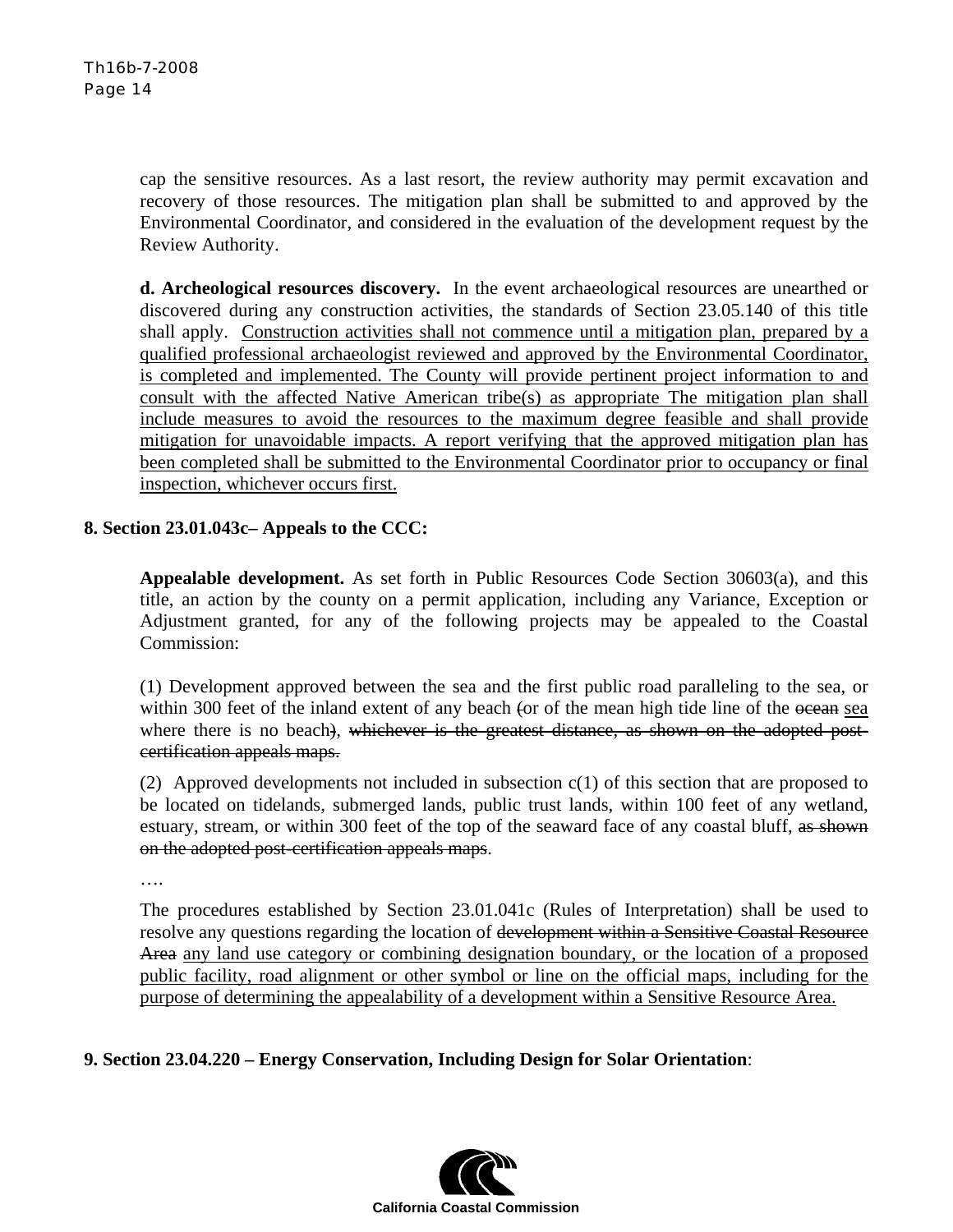The pPolicies and guidelines for designing compact communities and energy efficient projects described in the Energy Element of the County General Plan shall be consulted for new land divisions and development. New development shall consider compact community design and incorporation of energy efficiency measures.

### **10. Section 23.05.110 – Road and Bridge Design, Construction and Maintenance:**

Roads and bridges shall be designed, constructed and maintained to protect sensitive resources (such as aquatic habitat and scenic vistas) and prime agricultural soils to the maximum extent feasible; to minimize terrain disturbance, vegetation removal and disturbance of natural drainage courses; to avoid the need for shoreline and streambank protective devices; and to provide for bikeways and trails, consistent with the Circulation Element of the Local Coastal PlanCounty General Plan. In addition, the following measures shall be implemented:

- a. Contour slopes to blend in with adjacent natural topography
- b. Replant graded areas with native non-invasive vegetation of local stock
- c. Include pollution prevention procedures in the operation and maintenance of roads and bridges to reduce pollution of surface waters
- d. Give preference to aerial crossings of watercourses

# III. Findings and Declarations

# 1. Environmentally Sensitive Habitat Areas

### A. Policy

San Luis Obispo County proposes to amend several sections of the Implementation Plan (Coastal Zone Land Use Ordinance (CZLUO)) that address the protection of Environmentally Sensitive Habitat (ESHA). The standard of review for the proposed changes is conformity with and adequacy to carry out the Coastal Plan Policy document of the LCP (Land Use Plan). The LUP includes a general statement of the definition of ESHA, the Coastal Act requirements to protect ESHA, and includes the Coastal Act definition of environmentally sensitive area in Appendix A:

*Environmentally sensitive habitat areas are settings in which plant or animal life (or their habitats) are rare or especially valuable due to their special role in an ecosystem. Designation of environmentally sensitive habitats include but are not limited to: 1) wetlands and marshes; 2) coastal streams and adjacent riparian areas; 3) habitats containing or supporting rare and endangered or threatened species; 4) marine habitats containing breeding and/or nesting sites and coastal areas used by migratory and permanent birds for resting and feeding. The Coastal Act provides protection for these areas and permits only resource-dependent uses within the habitat area. Development adjacent must be sited to avoid impacts.* (Coastal Plan Policies, p. 6- 5)

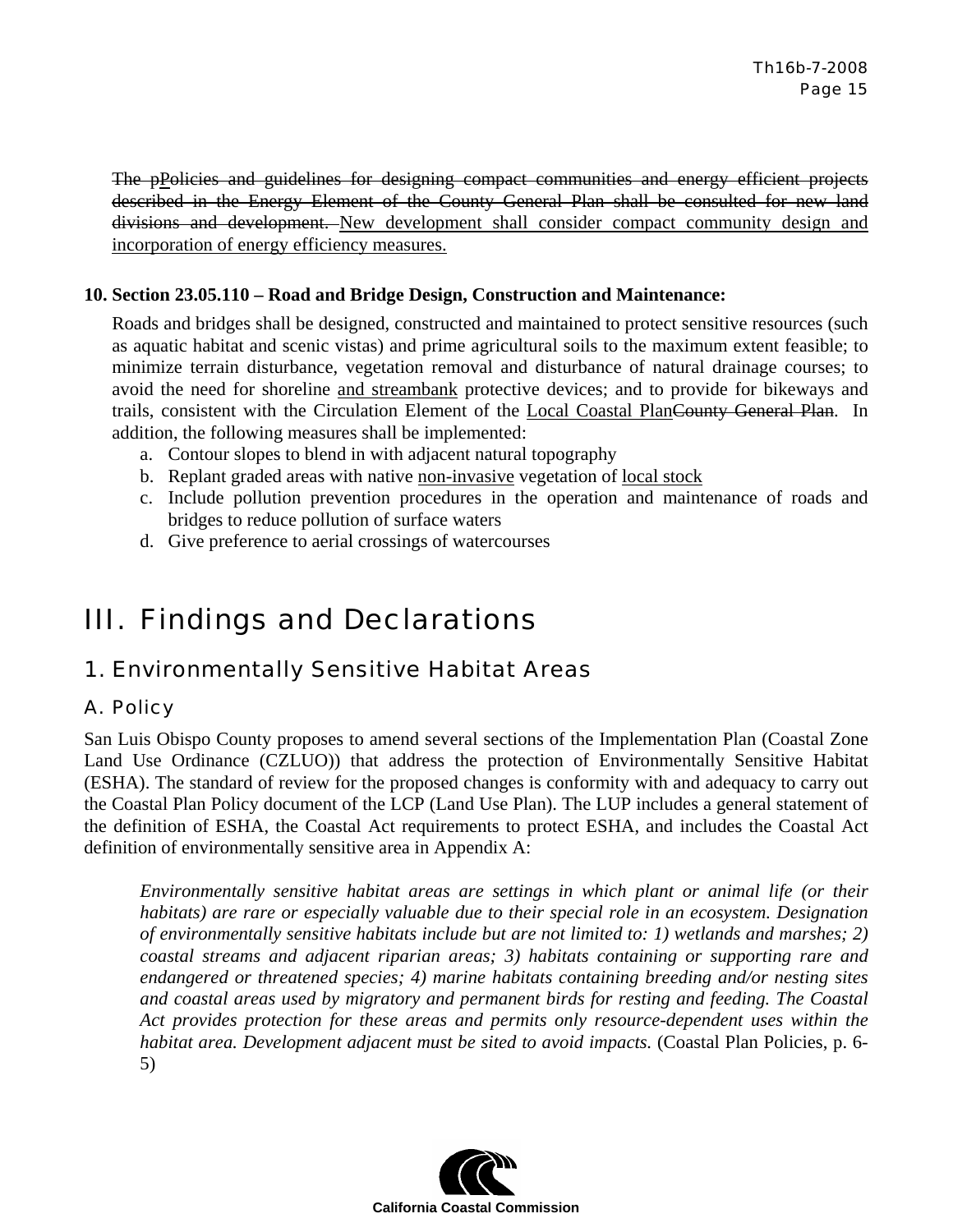**Appendix A***: Environmentally Sensitive Area - means any area in which plant or animal life or their habitats are either rare or especially valuable because of their special nature or role in an ecosystem and which could be easily disturbed or degraded by human activities and developments. (Section 30107.5)*

The LUP also includes 42 separate policies to protect ESHA, including wetlands (Policies 7-19), streams (policies 20-28), terrestrial habitats (policies 29-37) and marine habitats (policies 38-42). Coastal Plan Policy 1 embodies the essential requirements of Coastal Act section 30240:

### **Policy 1: Land Uses Within or Adjacent to Environmentally Sensitive Habitats**

New development within or adjacent to locations of environmentally sensitive habitats (within 100 feet unless sites further removed would significantly disrupt the habitat) shall not significantly disrupt the resource. Within an existing resource, only those uses dependent on such resources shall be allowed within the area.

Other policies include the requirement that new development not significantly disrupt ESHA (Policy 2); habitat restoration requirements (Policy 4); and land divisions restrictions (Policy 4).

### B. Conformity of the IP Amendment

### 1. ESHA Definition

The County proposes to amend the CZLUO 23.11.030 definition of ESHA by clearly including "unmapped ESHA" within the definition of ESHA (see Exhibit 1, p. 7) This proposed amendment of the IP is an important change to address the LUP and by extension Coastal Act requirements to protect ESHA. It also addresses Commission recommendations in the adopted Periodic Review of the County's LCP. In order to protect ESHA consistent with the general LUP ESHA definition, the definition of ESHA must allow for the identification of ESHA based on current on-the-ground biological review. It should not be tied to a specific map of resources identified at a point in time. Although ESHA mapping is also important, and provides both more certainty in the development review process and higher protection of known ESHA, an ESHA definition that relies solely on such mapping does not allow for the identification of ESHA based on updated field work, new knowledge, and other changing circumstances. As with many other jurisdictions, new sensitive species and habitats have been identified in San Luis Obispo County since certification of the LCP, including the Morro shoulderband snail in Los Osos and the California red-legged frog.

The County's proposed ESHA definition amendment allows for the identification of ESHA consistent with the broad definition of ESHA in the LUP and the Coastal Act. In addition, the proposed definition identifies examples of ESHA, including but not limited to wetlands, riparian areas, and terrestrial habitats. It also includes categorical examples of ESHA including:

• *Areas containing features or natural resources when identified by the county or Countyapproved expert as having equivalent characteristics and natural function as mapped other environmentally sensitive habitat areas;* 

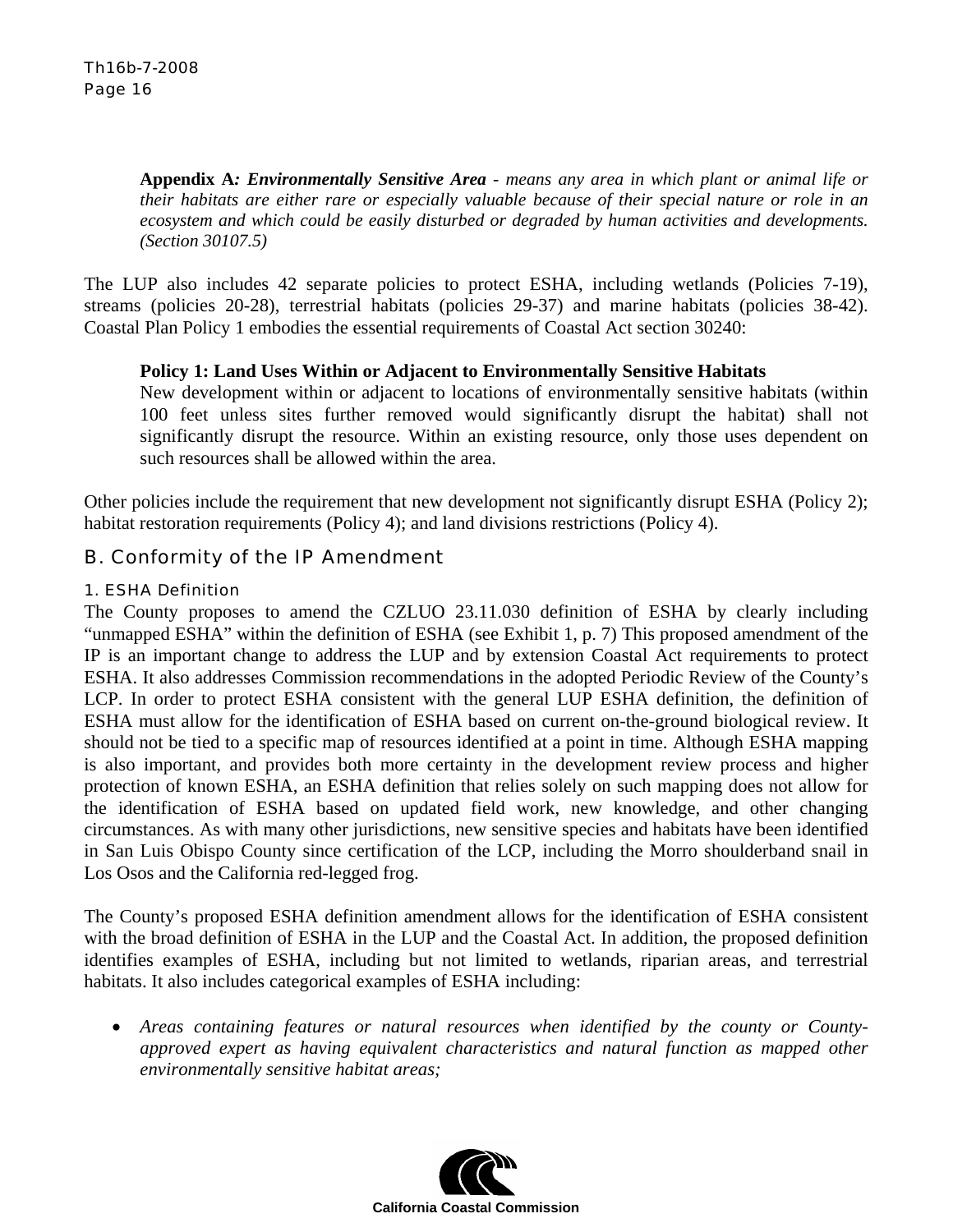- *Areas previously known to the County from environmental experts, documents or recognized studies as containing ESHA resources*
- *Other areas commonly known as habitat for species determined to be threatened, endangered, or otherwise needing protection.*

These general categories are presumptively ESHA under the new definition and would allow sufficient flexibility for identifying ESHA on the ground based on expert biological review. This is consistent with recent Commission adoption of ESHA definitions in the Malibu LCP and the UCSC LRDP that generally presume the existence of ESHA in the following categories unless there is compelling evidence to the contrary:

- Any habitat area that is rare or especially valuable from a local, regional, or statewide basis.
- Habitat Areas that contribute to the viability of plant or animal species designated or candidates for listing as rare, threatened, or endangered under State or Federal law.
- Habitat Areas that contribute to the viability of species designated as Fully Protected or Species of Special Concern under State law or regulations.
- Habitat Areas that contribute to the viability of plant species for which there is compelling evidence of rarity, for example, those designated 1b (Rare or endangered in California and elsewhere) or 2 (rare, threatened or endangered in California but more common elsewhere) by the California Native Plant Society.
- Areas that are designated as an Area of Special Biological Significance or a Marine Protected Area

In short, the proposed ESHA definition is broad, but also provides some guidance as to the categories of biological resources that may be considered ESHA. The Commission finds that the proposed addition of "unmapped ESHA" to the LCP ESHA definition would strengthen the protection of ESHA in San Luis Obispo County.<sup>1</sup> However, minor modifications to the CZLUO are needed to assure internal consistency with the County's proposal to protect all ESHAs, whether mapped or unmapped (see Modifications 1, 2, and 3). With such minor changes, the Commission finds that the proposed amendment to the LCP ESHA definition is in conformity with and adequate to carry out the LUP.

1



The LCP currently designates mapped ESHAs as Sensitive Coastal Resource Areas (SCRAs) for purposes of applying heightened procedural protections, including the extension of the Commission's appeal jurisdiction over development proposed within an ESHA. However, the County proposes to amend CZLUO section 23.01.043c(3)(i) to clearly state that development in "unmapped ESHA" would not trigger the Commission's appeal jurisdiction (see Exhibit 1). Although the LUP does not provide any basis for distinguishing mapped and unmapped ESHA for such purposes, the decision to not include unmapped ESHA in the appeal jurisdiction is not inconsistent with the LUP.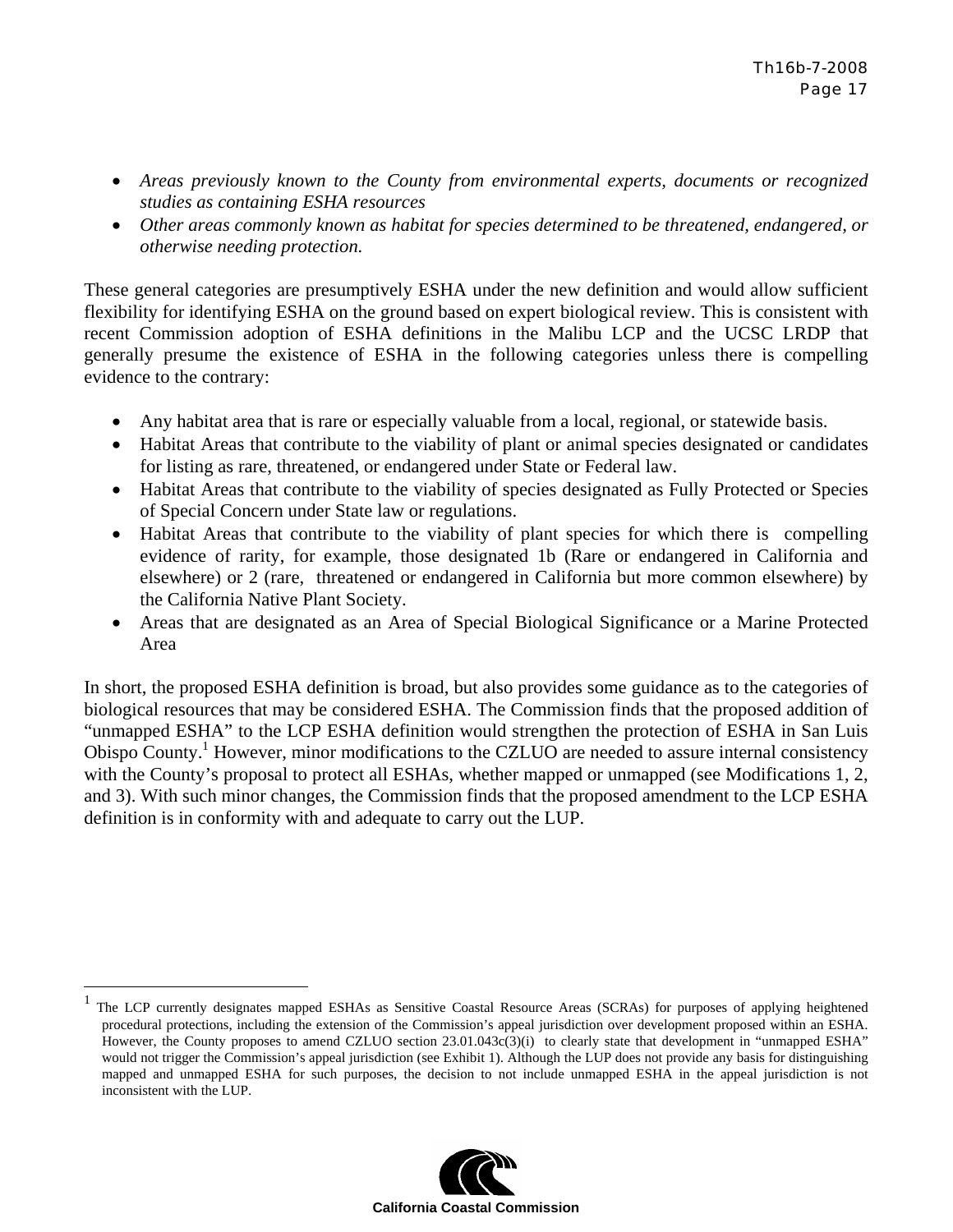### 2. Protection of ESHA

The County also proposes amendments to CZLUO section 23.07.170 regarding development within or adjacent to ESHA (see Exhibit 1). These amendments are more problematic and several modifications are necessary to assure conformity of the IP with the LUP.

First, the County proposes to amend the coastal development permit application requirements for projects located within or adjacent to ESHA by allowing the requirement for a biological report to be waived if:

*. . . a comprehensive program or list of Planning Area or Coastal Zone Land Use Ordinance standards already exists, and mitigation measures have already been identified that will reduce potential impacts to less than significant levels, and the proposed project will incorporate all feasible mitigation measures.* 

This allowance must be struck from the proposed ordinance because it would allow the waiver of biological report based on environmental review standards in conflict with LUP Coastal Plan Policy 1 (and by extension Coastal Act section 30240). The LUP requires that only resource dependent uses be allowed within ESHA; that is, new development must completely avoid ESHA if it is not dependent on the ESHA. However, the proposed ordinance would waive a biological report requirement if impacts were reduced to less than significant levels and all feasible mitigation measures were incorporated. This approach is similar to what is often required under CEQA, and is a weaker standard than the LUP requirement to avoid new development in ESHA. It is implicit in this approach that new development may be allowed within an ESHA, regardless of whether it is resource dependent. This intent is also underscored by another County-proposed change to eliminate the resource-dependent requirement from the IP (discussed below). In order to be consistent with the LUP, the existing requirement for a biological report in any case involving ESHA should be retained, in order to adequately evaluate the consistency of the development with the LUP. Therefore, Modification 1 is necessary to assure conformity of the IP with the LUP. Minor modifications to the Application content requirements are also needed to affirm the LUP requirement that new development generally is not allowed in ESHA, and to assure adequate coordination with the Coastal Commission with respect to ESHA issues (see Modification 1).

Although the proposed approach must be modified, the Commission notes that to the extent a biological report or other evaluative document already exists that would allow for adequate assessment of on-theground resources in a specific case, this may meet the intent of the existing biological report requirement to protect ESHA. In addition, in other cases, such as the on-going Habitat Conservation planning to protect the Morro shoulderband snail, may be appropriately addressed through an LCP amendment that addresses the specific concerns of existing legal entitlements with an ESHA where new development must be contemplated. As discussed below, the County's intent is also be partially addressed through the addition of a clear statement in the IP acknowledging the potential need to allow non-resource dependent in an ESHA in order to avoid a takings of private property.

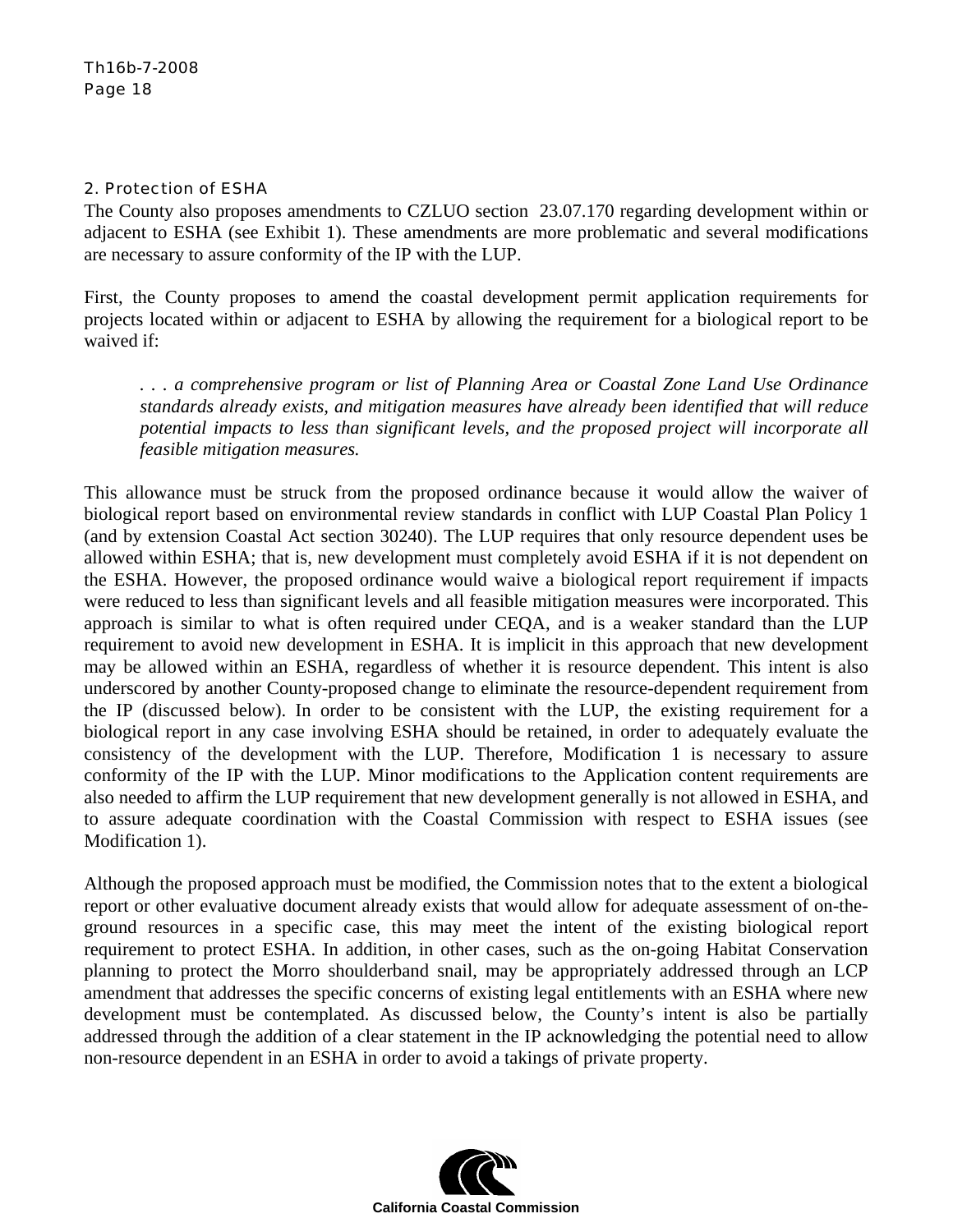The second major proposed change to the IP ESHA provisions concerns proposed amendment of the development standards for ESHA. Most significant, the County proposes to eliminate the current IP requirement that new development within ESHA be limited to resource-dependent uses. This change does not conform with Coastal Plan ESHA Policy 1 (or Coastal Act section 30240) and must be deleted. The County also proposes to allow public services and utility developments in ESHA, which is not allowed by the LUP with the exception of incidental public services in wetlands, as specifically allowed by Coastal Act section 30233. Therefore, this addition must be struck as not in conformity with the LUP. Finally, the County proposes to add a provision to the LCP that would clarify the standards for development in ESHA that must be allowed to avoid a takings of private property. This addition is in conformity with the LUP and the Coastal Act (section 30010), but a modification is needed to clarify the standard and underscore the limitation that any development that must be approved in an ESHA, should be sited and designed to maximize the protection of ESHA (and thus minimize impacts) while still providing for a reasonable economic use of the property based on investment-backed expectations (see Modification 1).

### 3. Mineral Extraction in Wetlands

The amendment clarifies in Section 23.07.172e1 that diking, dredging, or filling activities in wetlands are only allowed if consistent with ESHA Policy 11 of the *Coastal Plan Policies* document of the LUP. More significantly, the amendment prohibits mineral extraction as an allowable use in a wetland. In this case, the proposed amendment is generally consistent with and adequate to carry out the LUP. However, the County's submittal incorrectly references Policy 11 of the LUP, rather than Policy 13. A single modification is suggested for this portion of the proposed amendment to instead accurately reference LUP Policy 13 (see Suggested Modification 2).

### 2. Scenic Resources

### A. Policy

The LUP contains 11 Scenic Resource Policies. Some of them are also specifically incorporated into the CZLUO as "standards":

### *Policy 1: Protection of Visual and Scenic Resources*

*Unique and attractive features of the landscape, including but not limited to unusual landforms, scenic vistas and sensitive habitats are to be preserved protected, and in visually degraded areas restored where feasible. [THIS POLICY SHALL BE IMPLEMENTED AS A STANDARD.]*

### *Policy 2: Site Selection for New Development*

*Permitted development shall be sited so as to protect views to and along the ocean and scenic coastal areas. Wherever possible, site selection for new development is to emphasize locations not visible from major public view corridors. In particular, new development should utilize slope created "pockets" to shield development and minimize visual intrusion. [THIS POLICY SHALL BE IMPLEMENTED AS A STANDARD.]*

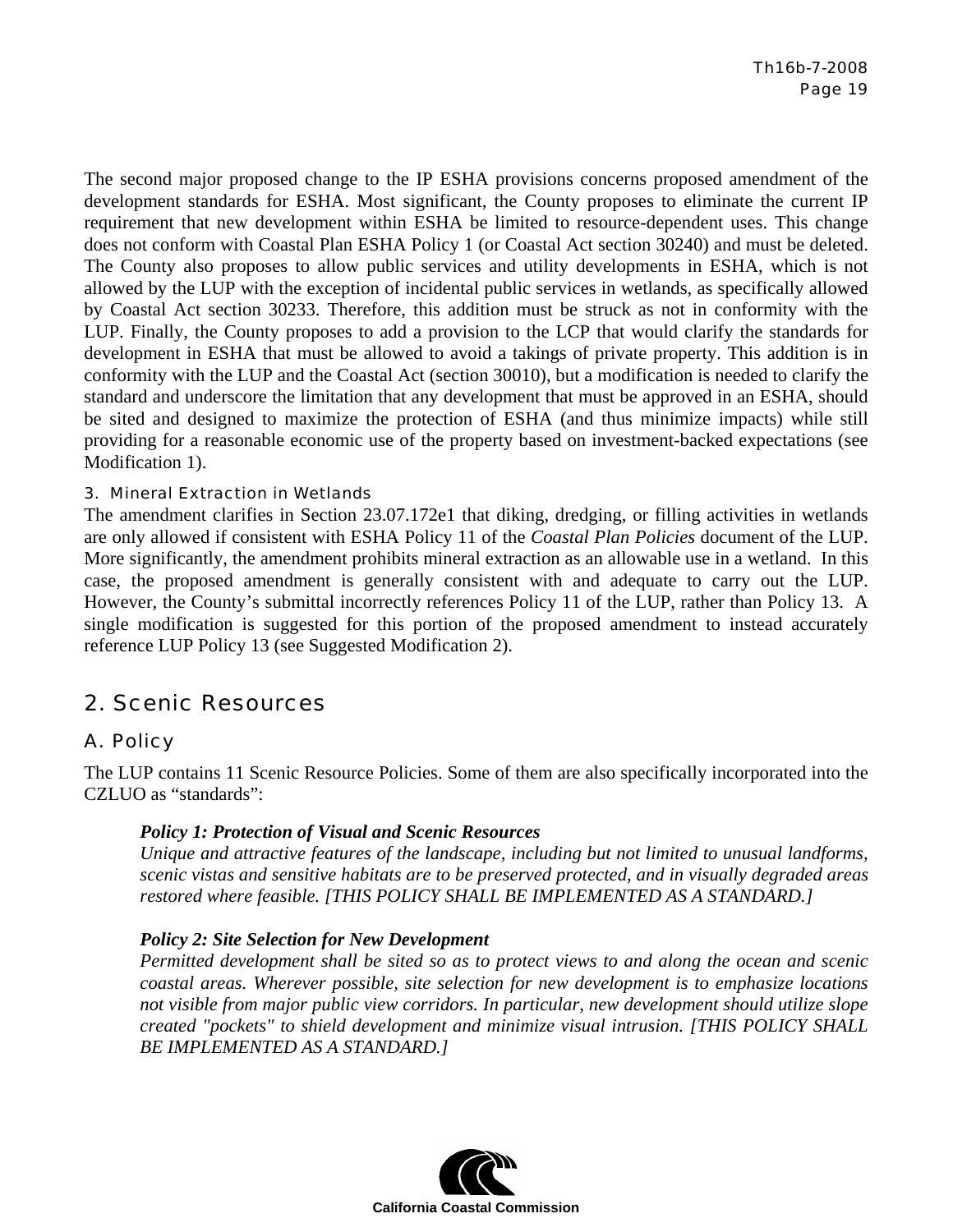### *Policy 3: Stringline Method for Siting New Development*

In a developed area where new construction is generally infilling and is otherwise consistent *with Local Coastal Plan policies, no part of a proposed new structure, including decks, shall be built farther onto a beachfront than a line drawn between the most seaward portions of the adjoining structures; except where the shoreline has substantial variations in landform between adjacent lots in which case the average setback of the adjoining lots shall be used. At all times, this setback must be adequate to ensure geologic stability in accordance with the policies of the Hazards chapter. [THIS POLICY SHALL BE IMPLEMENTED PURSUANT TO SECTION 23.04.118 OF THE CZLUO.]*

### *Policy 4: New Development in Rural Areas*

*New development shall be sited to minimize its visibility from public view corridors. Structures shall be designed (height, bulk, style) to be subordinate to, and blend with, the rural character of the area. New development which cannot be sited outside of public view corridors is to be screened utilizing native vegetation; however, such vegetation, when mature, must also be selected and sited in such a manner as to not obstruct major public views. New land divisions whose only building site would be on a highly visible slope or ridgetop shall be prohibited. [THIS POLICY SHALL BE IMPLEMENTED AS A STANDARD AND PURSUANT TO SECTION 23.04.021 OF THE CZLUO.]*

### *Policy 5: Landform Alterations*

*Grading, earthmoving, major vegetation removal and other landform alterations within public view corridors are to be minimized. Where feasible, contours of the finished surface are to blend with adjacent natural terrain to achieve a consistent grade and natural appearance. [THIS POLICY SHALL BE IMPLEMENTED AS A STANDARD AND PURSUANT TO SECTION 23.05.034 OF THE CZLUO.]*

### *Policy 6: Special Communities and Small-Scale Neighborhoods*

*Within the urbanized areas defined as small-scale neighborhoods or special communities, new development shall be designed and sited to complement and be visually compatible with existing characteristics of the community which may include concerns for the scale of new structures, compatibility with unique or distinguished architectural historical style, or natural features that add to the overall attractiveness of the community. [THIS POLICY SHALL BE IMPLEMENTED AS A STANDARD AND PURSUANT TO CHAPTER 23.11 (DEFINITIONS) OF THE CZLUO.]*

### *Policy 7: Preservation of Trees and Native Vegetation*

*The location and design of new development shall minimize the need for tree removal. When trees must be removed to accommodate new development or because they are determined to be a*  safety hazard, the site is to be replanted with similar species or other species which are *reflective of the community character. [THIS POLICY SHALL BE IMPLEMENTED PURSUANT TO SECTION 23.05.064 OF THE CZLUO.]*

*Policy 8: Utility Lines within View Corridors* 

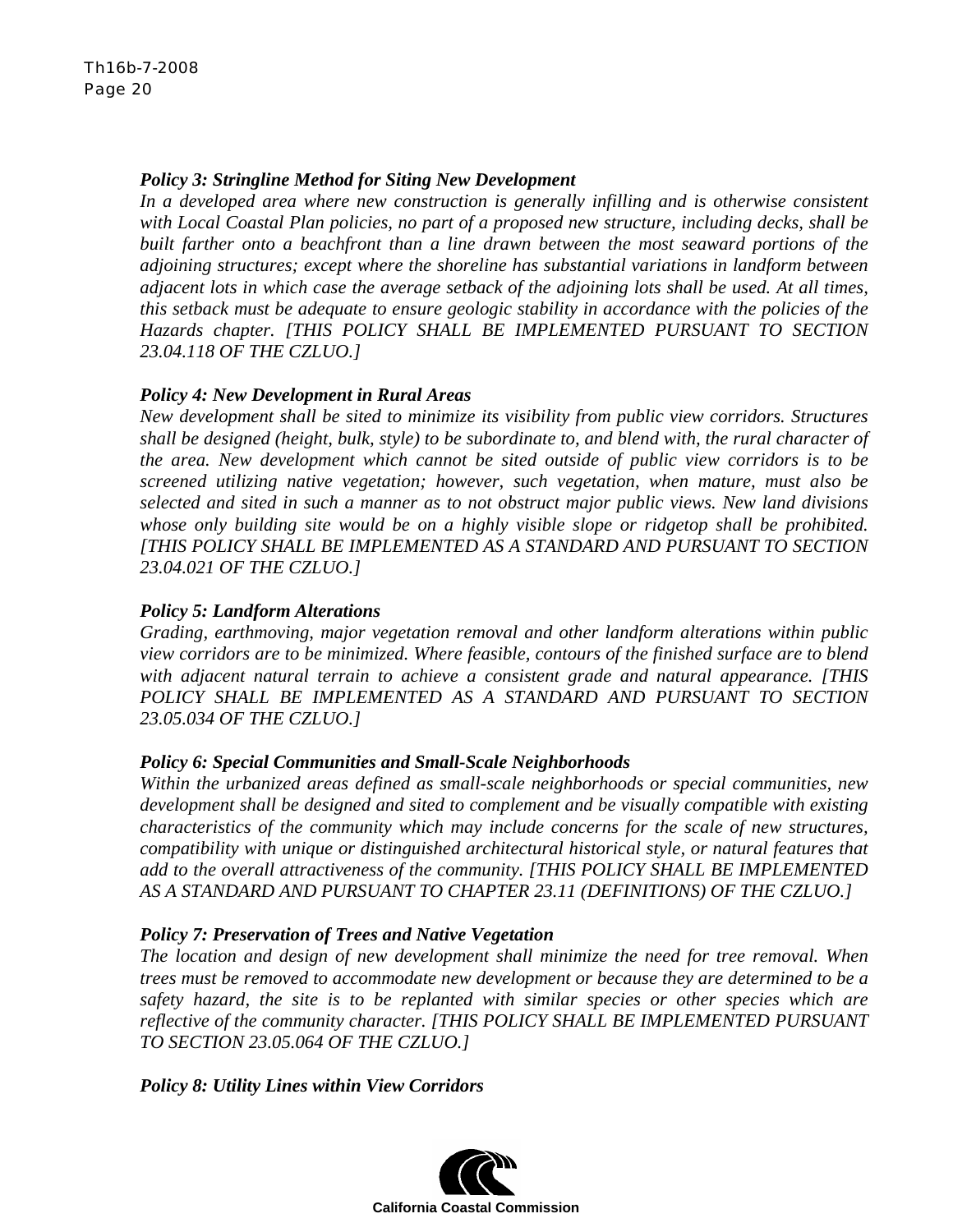*Where feasible, utility lines within public view corridors should be placed underground whenever their aboveground placement would inhibit or detract from ocean views. In all other cases, where feasible, they shall be placed in such a manner as to minimize their visibility from the road. [THIS POLICY SHALL BE IMPLEMENTED PURSUANT TO SECTION 23.08.284 OF THE CZLUO.]*

### *Policy 9: Signs*

*Prohibit off-premise commercial signs except for seasonal, temporary agricultural signs. Design on-premise commercial signs as an integral part of the structure they identify and which do not extend above the roofline. Information and direction signs shall be designed to be simple, easyto-read and harmonize with surrounding elements. [THIS POLICY SHALL BE IMPLEMENTED PURSUANT TO SECTION 23.04.306, 23.04.310, AND 23.04.312 OF THE COASTAL ZONE LAND USE ORDINANCE.]*

### *Policy l0: Development on Beaches and Sand Dunes*

*Prohibit new development on open sandy beaches, except facilities required for public health and safety (e.g., beach erosion control structures). Limit development on dunes to only those uses which are identified as resource dependent in the LCP. Require permitted development to minimize visibility and alterations to the natural landform and minimize removal of dune stabilizing vegetation. [THIS POLICY SHALL BE IMPLEMENTED AS A STANDARD.]*

### *Policy 11: Development on Coastal Bluffs*

*New development on bluff faces shall be limited to public access stairways and shoreline protection structures. Permitted development shall be sited and designed to be compatible with the natural features of the landform as much as feasible. New development on bluff tops shall be designed and sited to minimize visual intrusion on adjacent sandy beaches. [THIS POLICY SHALL BE IMPLEMENTED AS A STANDARD.]*

### B. Conformity of the IP Amendment

The County proposes to add a new visual resource protection standard to the IP to protect resources in certain identified critical viewsheds, scenic corridors, other scenic sensitive resource areas (SRAs). The standards would apply to these areas as they may be identified in an Area Plan, such as the proposed additions to the Estero Area Plan (Irish Hills backdrop, Cayucos Hillsides and Bluffs). Presumably any additional identified sensitive viewsheds would be subject to these standards in the future.

The new standards are a significant acknowledgment by the County of the importance of protecting the scenic resources of certain areas that have been identified as visually significant. At the same time, they provide some flexibility with respect to agriculturally-related development, so that agricultural resources may also be protected, consistent with the LUP and, by extension, the Coastal Act. For example, the proposed standards would not apply to agricultural accessory structures less than 600 square feet.

Although the new standards add important detail to the IP requirements to address scenic resources, the main issue raised by the standards is assuring that existing scenic and visual resource standards are not

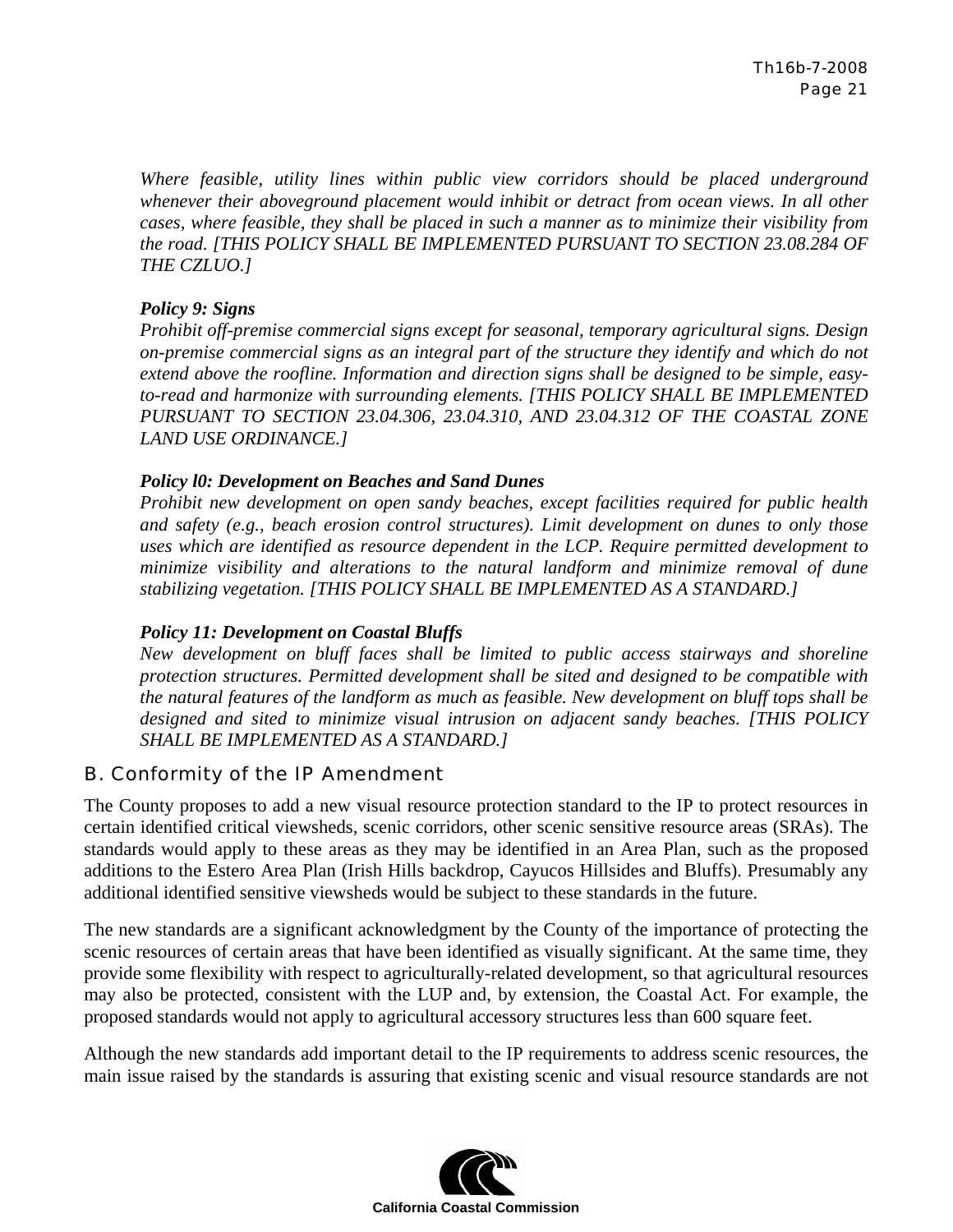unintentionally overridden by the new standards. As cited above, the LUP has 11 distinct visual resource protection policies, 7 of which are also to be applied as IP standards (Policies 1, 2, 4, 5, 6, 10, and 11). That is, they are both LUP policies and IP standards. It is important that the newly proposed visual standards be consistent with these LUP policies, and also that they not be interpreted as replacing the specific requirements of these existing policies as IP standards. For example, LUP Policy 2 requires that "site selection for new development is to emphasize locations not visible from major public view corridors." The new IP section specifies that the new visual standards would apply to specific views that may be identified in an Area Plan. In order to assure conformity with the LUP, it is important to clarify that the Policy 2 requirement for siting development will continue to apply, in addition to the new standards that may protect specifically identified views. Modification 4, therefore, would add a subsection (e) simply acknowledging the applicability of LUP Visual Resource Policies 1-11 to proposed development, including Policies 1, 2, 4, 5, 6, 10, and 11 as standards of IP.

Other potential conflicts with the current LUP and IP visual standards are addressed through suggested adjustments to the proposed ordinance. Most notable, the new ordinance would specify that certain development be screened up to 80%. LUP Policy 4, though, requires that "[n]ew development which cannot be sited outside of public view corridors is to be screened utilizing native vegetation . . . ." In the past this screening requirement has been applied on a case-by-case basis as necessary to protect the specific visual resources potentially impacted in a given case. Depending on the case, specifying an 80% screening requirement potentially conflicts with the LUP and the existing policy as it is incorporated into the IP, and it may not be adequate to carry out the LUP. Therefore, it is necessary to eliminate the specific screening requirement. Another clarification is needed that lot-line adjustment developments are required to be consistent with the visual resource policies and standards of the LCP, as is currently the case. As with standard land divisions, lot-line adjustments potentially raise conflicts with the requirements for creating and locating new building sites (such as avoiding ridgelines). Finally, to assure that the exemptions to the new ordinance are not overly broad, modifications are suggested to limit exemptions in certain cases to agriculturally-related development. This will assure that nonagricultural development in rural areas does not unduly impact these sensitive viewsheds. Other minor modifications are suggested to assure internal consistency with the existing IP visual standards (see Modification 4).

# 3. Water Quality and Drainage

### A. Policy

*Policy 7: Siting of New Development. Grading for the purpose of creating a site for a structure or other development shall be limited to slopes of less than 20 percent except:* 

*Existing lots of record in the Residential Single-Family category and where a residence cannot be feasibly sited on a slope less than 20 percent;* 

*When grading of an access road or driveway is necessary to provide access to an area of less than 20 percent slope where development is intended to occur, and where there is no less* 

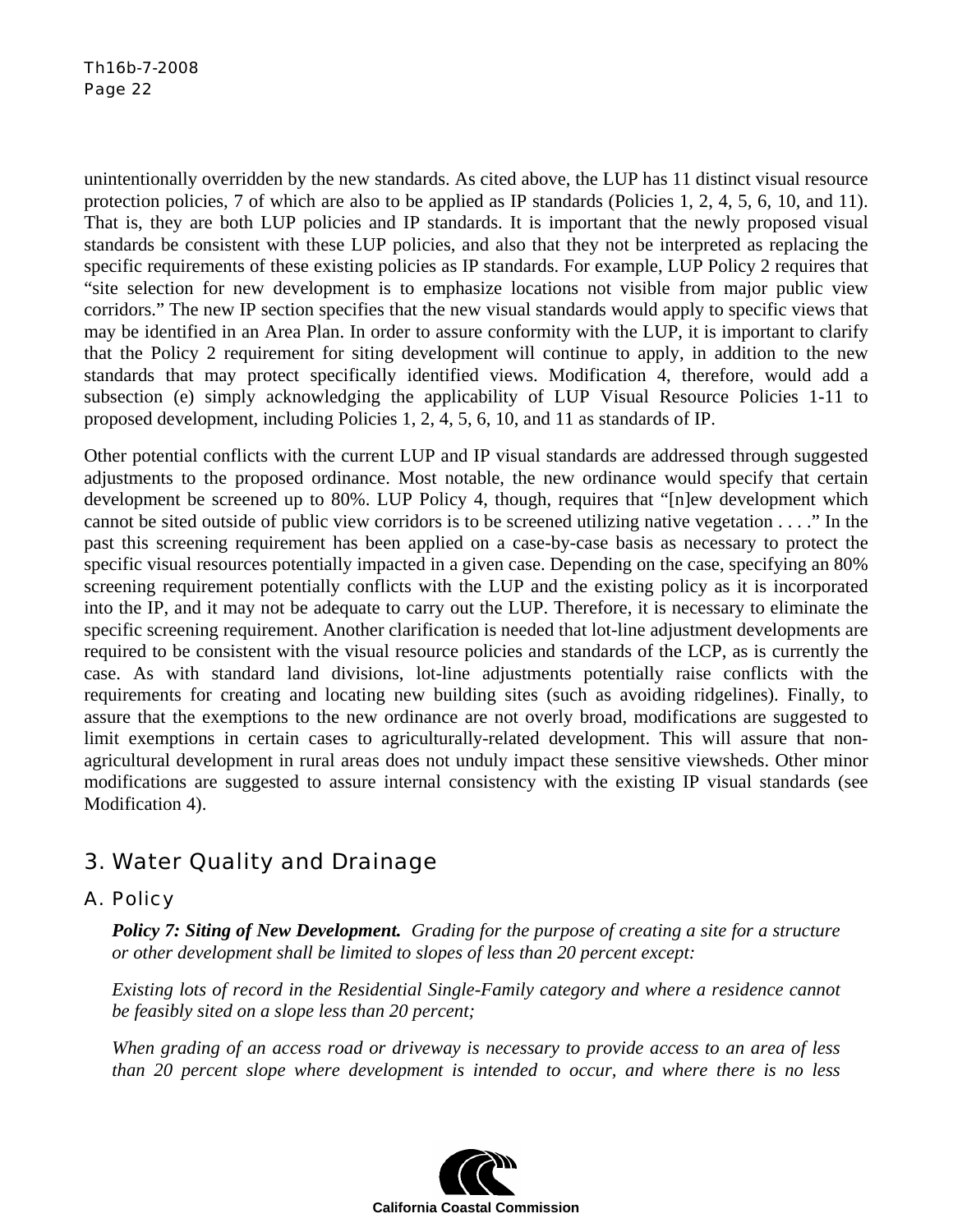*environmentally damaging alternative;* 

*The county may approve grading and siting of development on slopes between 20 percent and 30 percent through Minor Use Permit, or Development Plan approval, if otherwise required by the Coastal Zone Land Use Ordinance. Also in review of proposed land divisions, each new parcel shall locate the building envelope and access road on slopes of less than 20 percent. In allowing grading on slopes between 20 percent and 30 percent the county shall consider the specific characteristics of the site and surrounding area that include but are not limited to: the proximity of nearby streams or wetlands, the erosion potential and slope stability of the site, the amount of grading necessary, neighborhood drainage characteristics and measures proposed by the applicant to reduce potential erosion and sedimentation. The county may also consider approving grading on slopes between 20 percent and 30 percent where it has been demonstrated that there is no other feasible method of establishing an allowable use on the site without grading. Grading and erosion control plans shall be prepared by a registered civil engineer and accompany any request to allow grading on slopes between 20 percent and 30 percent. It shall also be demonstrated that the proposed grading is sensitive to the natural landform of the site and surrounding area.* 

*In all cases, siting of development and grading shall not occur within 100 feet of any environmentally sensitive habitat. In urban areas as defined by the Urban Services Line, grading may encroach within the 100 foot setback when locating or siting a principally permitted development, if application of the 100 foot setback renders the parcel physically unusable for the principally permitted use. Secondly, the 100 foot setback shall only be reduced to a point at which the principally permitted use, as modified as much as practical from a design standpoint, can be accomplished to no point less than the setback allowed by the planning area standard or 50 feet whichever is the greater distance. [THIS POLICY SHALL BE IMPLEMENTED PURSUANT TO COASTAL ZONE LAND USE ORDINANCE SECTIONS: 23.05.034 (GRADING) AND 23.04.021 (LAND DIVISIONS).]*

*LUP Policy 8: Timing of Construction and Grading. Land clearing and grading shall be avoided during the rainy season if there is a potential for serious erosion and sedimentation problems. All slope and erosion control measures should be in place before the start of the rainy season. Soil exposure should be kept to the smallest area and the shortest feasible period. [THIS*  POLICY SHALL BE IMPLEMENTED AS A STANDARD AND PURSUANT TO SECTION *23.05.036 OF THE CZLUO.]*

*Policy 9: Techniques for Minimizing Sedimentation. Appropriate control measures (such as sediment basins, terracing, hydro-mulching, etc.) shall be used to minimize erosion and sedimentation. Measures should be utilized from the start of site preparation. Selection of appropriate control measures shall be based on evaluation of the development's design, site conditions, predevelopment erosion rates, environmental sensitivity of the adjacent areas and also consider costs of on-going maintenance. A site specific erosion control plan shall be prepared by a qualified soil scientist or other qualified professional. To the extent feasible, nonstructural erosion techniques, including the use of native species of plants, shall be preferred to* 

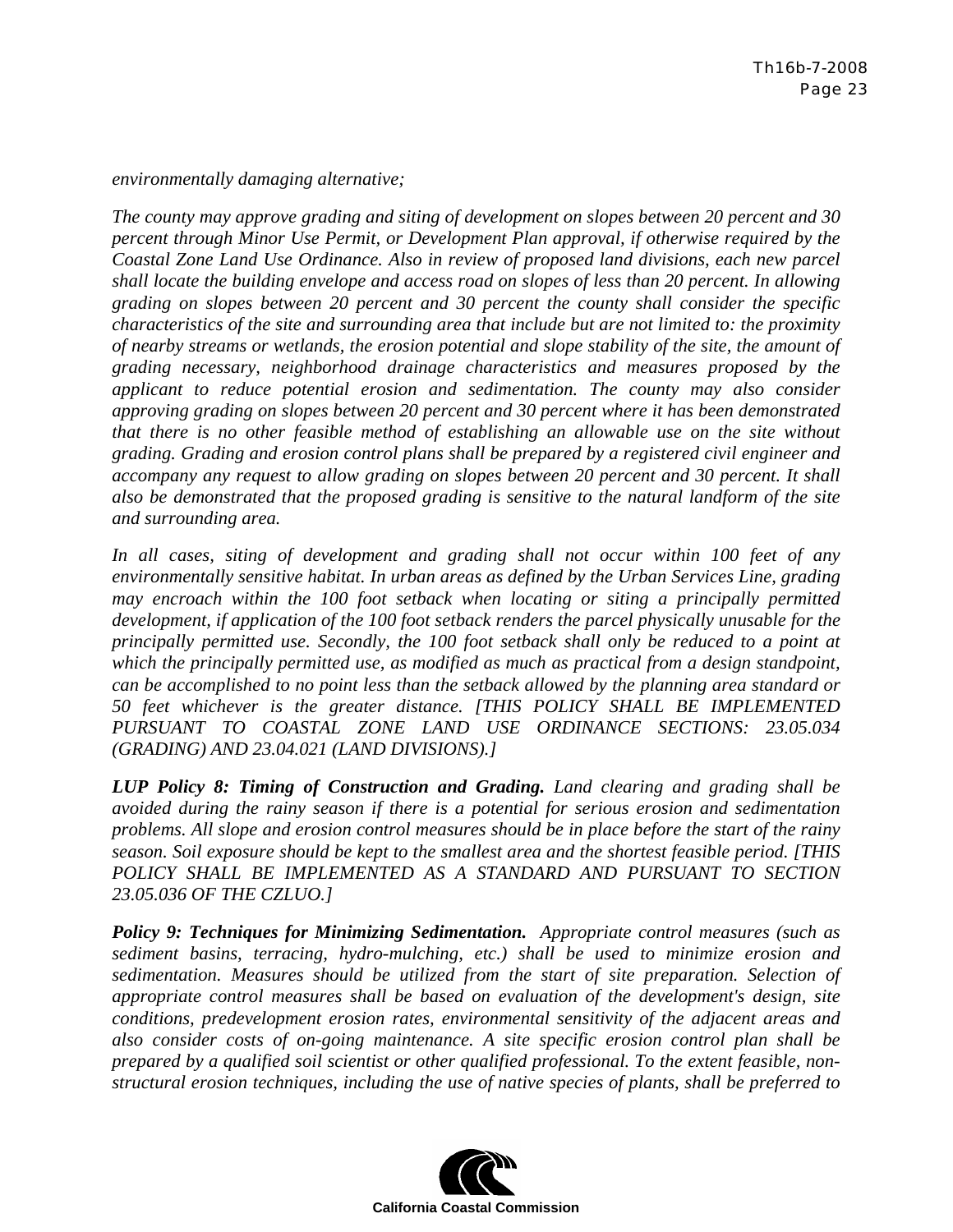*control run-off and reduce increased sedimentation. [THIS POLICY SHALL BE IMPLEMENTED AS A STANDARD AND PURSUANT TO SECTION 23.05.036 OF THE CZLUO.]*

*LUP Policy 10: Drainage Provisions. Site design shall ensure THAT drainage does not increase erosion. This may be achieved either through on-site drainage retention, or conveyance to storm drains or suitable watercourses. [THIS POLICY SHALL BE IMPLEMENTED AS A STANDARD AND PURSUANT TO SECTION 23.05.034 OF THE CZLUO.]*

### B. Conformity of the IP amendment

The current LCP contains a number of policies and ordinances aimed at protecting coastal water quality. Through various requirements, the LCP focuses on measures to "improve land and water use, alleviate flooding, and reduce erosion and sedimentation."<sup>2</sup> To address nonpoint source pollution from urban development, the LCP focuses on controlling erosion and sedimentation, on managing drainage patterns to reduce erosion and runoff, and on siting development off steeper slopes. Specifically, the LUP requires that: measures to control erosion and sedimentation be used at the start of site preparation; requires that land clearing and grading avoid the rainy season if there is a potential for "serious erosion and sedimentation; requires erosion control measures be in place before the rainy season; and requires that the area of exposed soil be minimized (see LUP watershed Policies 7, 8, 9, and 13 above).

Urban development can affect water quality a number of ways. The location and siting of development can be a key factor in minimizing the extent of erosion, sedimentation, and water runoff from a site, thereby reducing nonpoint source pollution and better protecting water quality. Other aspects of development that can affect water quality include impacts from construction activities and managing ongoing runoff from development after it is constructed. As highlighted in the 2001 Periodic Review, one of the main areas where the LCP needs to be updated is in addressing ongoing pollution and runoff from development. All development, regardless of whether it requires an erosion control or grading plan under the current LCP, has the potential to affect water quality through post construction runoff. Therefore, all new development should incorporate measures to address ongoing nonpoint source pollution, regardless of location, type or size of the development.

### Drainage Standards

The County is proposing to add a new ordinance section to the IP addressing polluted runoff from parking lots (Section 23.05.050f). The new ordinance requires parking lots and other paved areas where automobiles are parked that are 1-acre or greater to be equipped with sediment and grease traps, and requires the property owner to be responsible for funding an ongoing maintenance program.

One concern is that the proposed ordinance limits measures to sediment and grease traps. Prescribing only this technique limits the number of measures that can be implemented in new parking lot development and does not allow for new information and knowledge about effective best management practices for protecting water quality to be applied in the future. In some cases, for example, the use of

 $\overline{a}$ 



 $2^2$  Coastal Plan Policies pg. 9-1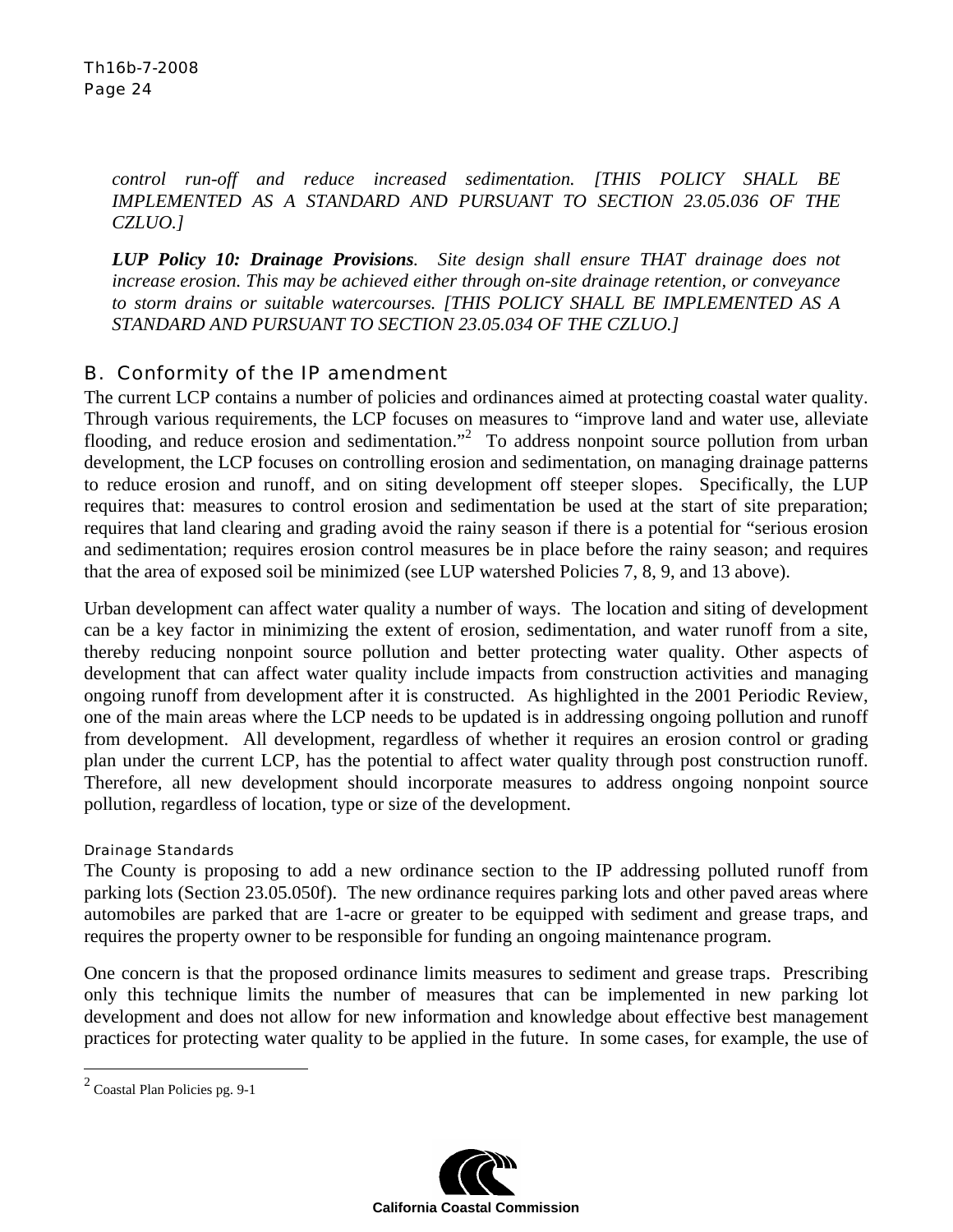vegetated filter strips can be most effective in managing pollutants from parking lots. In other cases, engineered oil/water separators are needed.

A second concern is that the proposed ordinance limits application of these measures to parking lots 1 acre or greater in size. The county submittal does not include the rational for 1 acre size threshold. Even small parking lots, and in particular those with high use, can contribute to polluted runoff and adversely impact coastal water quality. As described previously, water quality protection measures for urban development must be implemented irrespective of the size of the development.

To address these issues, the suggested modification prescribes general measures and lists sediment and grease traps as examples of measures to be considered. With respect to parking lots smaller than once acre, these would be addressed by  $23.05.050(e)$ , which requires BMPs, including the use of Low Impact Development (LID) techniques, for all residential and non-residential development (see Modifications 5 and 6).

In conclusion, the Commission finds the IP amendment, if modified as described above, is consistent with and adequate to carry out the water quality and drainage provisions of the Land Use Plan.

# 4. Cultural Resources

### A. Policy

LUP cultural resource policies include the following:

### **Policy 1: Protection of Archaeological Resources**

The county shall provide for the protection of both known and potential archaeological resources. All available measures, including purchase, tax relief, purchase of development rights, etc., shall be explored at the time of a development proposal to avoid development on important archaeological sites. Where these measures are not feasible and development will adversely affect identified archaeological or paleontological resources, adequate mitigation shall be required. [THIS POLICY SHALL BE IMPLEMENTED AS A STANDARD.]

### **Policy 4: Preliminary Site Survey for Development within Archaeologically Sensitive Areas**

Development shall require a preliminary site survey by a qualified archaeologist knowledgeable in Chumash culture prior to a determination of the potential environmental impacts of the project. [THIS POLICY SHALL BE IMPLEMENTED PURSUANT TO SECTION 23.07.106 OF THE CZLUO.]